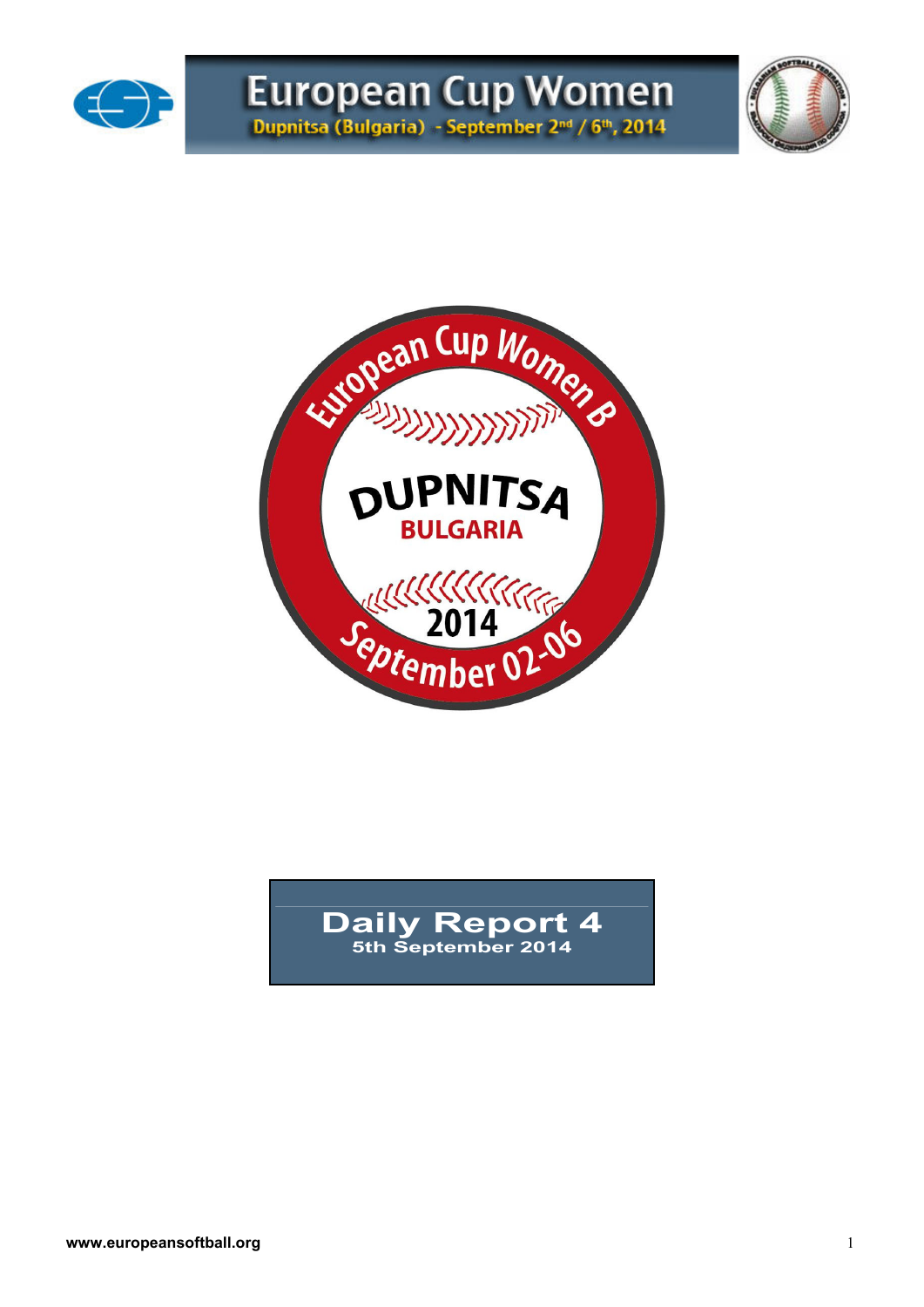

# European Cup Women<br>Dupnitsa (Bulgaria) - September 2nd / 6th, 2014

|                |                     |          |                | <b>Schedule</b>                                  |                    |                         |     |
|----------------|---------------------|----------|----------------|--------------------------------------------------|--------------------|-------------------------|-----|
|                | <b>Game</b> At time | Field    | Group          | Home team<br>Visiting team                       | <b>Final Score</b> | Inn                     | Box |
|                |                     |          |                | <b>Tuesday 2nd September</b>                     |                    |                         |     |
| 01             | 09:30               | Devils 1 | $\mathsf{A}$   | Les Comanches (FRA) <b>Therwil Flyers (SUI)</b>  | $4 - 1$            |                         |     |
| 02             | 09:30               | Devils 2 | $\mathsf{A}$   | Princ (CRO) <b>Antorcha</b> (ESP)                | $0-6$              |                         |     |
| 03             | 12:00               | Devils 1 | $\overline{A}$ | Horsholm (DEN) <b>B</b> Babes (BUL)              | $10 - 0$           | $\overline{\mathbf{4}}$ |     |
| 04             | 15:00               | Devils 1 | $\mathsf{A}$   | Therwil Flyers (SUI) <b>El Etercial</b> (CRO)    | $2-0$              |                         |     |
| 05             | 17:30               | Devils 1 | $\overline{A}$ | Babes (BUL)   Les Comanches (FRA)                | $4 - 12$           | 5                       |     |
|                |                     |          |                | <b>Wednesday 3rd September</b>                   |                    |                         |     |
| 06             | 09:30               | Devils 1 | $\overline{A}$ | Princ (CRO) <sup>-3</sup> -Horsholm (DEN)        | $1-4$              |                         |     |
| 07             | 09:30               | Devils 2 | $\overline{A}$ | Antorcha (ESP) Les Comanches (FRA)               | $2 - 3$            |                         |     |
| 08             | 12:00               | Devils 1 | $\mathsf{A}$   | Babes (BUL) <sup>1</sup> Therwil Flyers (SUI)    | $0 - 11$           | 5                       |     |
| 09             | 14:30               | Devils 1 | $\mathsf{A}$   | Antorcha (ESP) <sup>®</sup> FHorsholm (DEN)      | $0 - 7$            | 5                       |     |
| 10             | 17:00               | Devils 1 | $\mathsf{A}$   | Princ (CRO) <sup>-2</sup> -Babes (BUL)           | $5 - 13$           |                         |     |
|                |                     |          |                | <b>Thursday 4th September</b>                    |                    |                         |     |
| 11             | 09:30               | Devils 1 | $\overline{A}$ | Horsholm (DEN). Les Comanches (FRA)              | $0 - 7$            | 6                       |     |
| 12             | 12:00               | Devils 1 | $\mathsf{A}$   | Therwil Flyers (SUI) <b>El *</b> Antorcha (ESP)  | $7-0$              | 5                       |     |
| 13             | 14:30               | Devils 1 | $\mathsf{A}$   | Les Comanches (FRA) Fortinc (CRO)                | $9 - 8$            |                         |     |
| 14             | 17:00               | Devils 2 | $\mathsf{A}$   | Horsholm (DEN)- Therwil Flyers (SUI)             | $0 - 1$            | $\bf 8$                 |     |
| 15             | 17:00               | Devils 1 | $\mathsf{A}$   | Antorcha (ESP) Babes (BUL)                       | $4-5$              |                         |     |
|                |                     |          |                | <b>Friday 5th September</b>                      |                    |                         |     |
| 5th            | 12:00               | Devils 1 | Fi             | Antorcha (ESP) <b>Example 2</b> Princ (CRO)      | $2 - 1$            |                         |     |
| P <sub>1</sub> | 14:30               | Devils 1 | $\mathsf P$    | Horsholm (DEN). Babes (BUL)                      | $4 - 3$            |                         |     |
| P <sub>2</sub> | 17:00               | Devils 1 | $\mathsf{P}$   | Les Comanches (FRA)   Therwil Flyers (SUI)       | $4 - 10$           | 8                       |     |
|                |                     |          |                | <b>Saturday 6th September</b>                    |                    |                         |     |
| P <sub>3</sub> | 10:30               | Devils 1 | $\sf P$        | Les Comanches (FRA) Factor Horsholm (DEN)        |                    |                         |     |
| P <sub>4</sub> | 16:30               | Devils 1 | P              | Therwil Flyers (SUI) <b>Ex</b> ::: WINNER P3 ::: |                    |                         |     |
|                |                     |          |                |                                                  |                    |                         |     |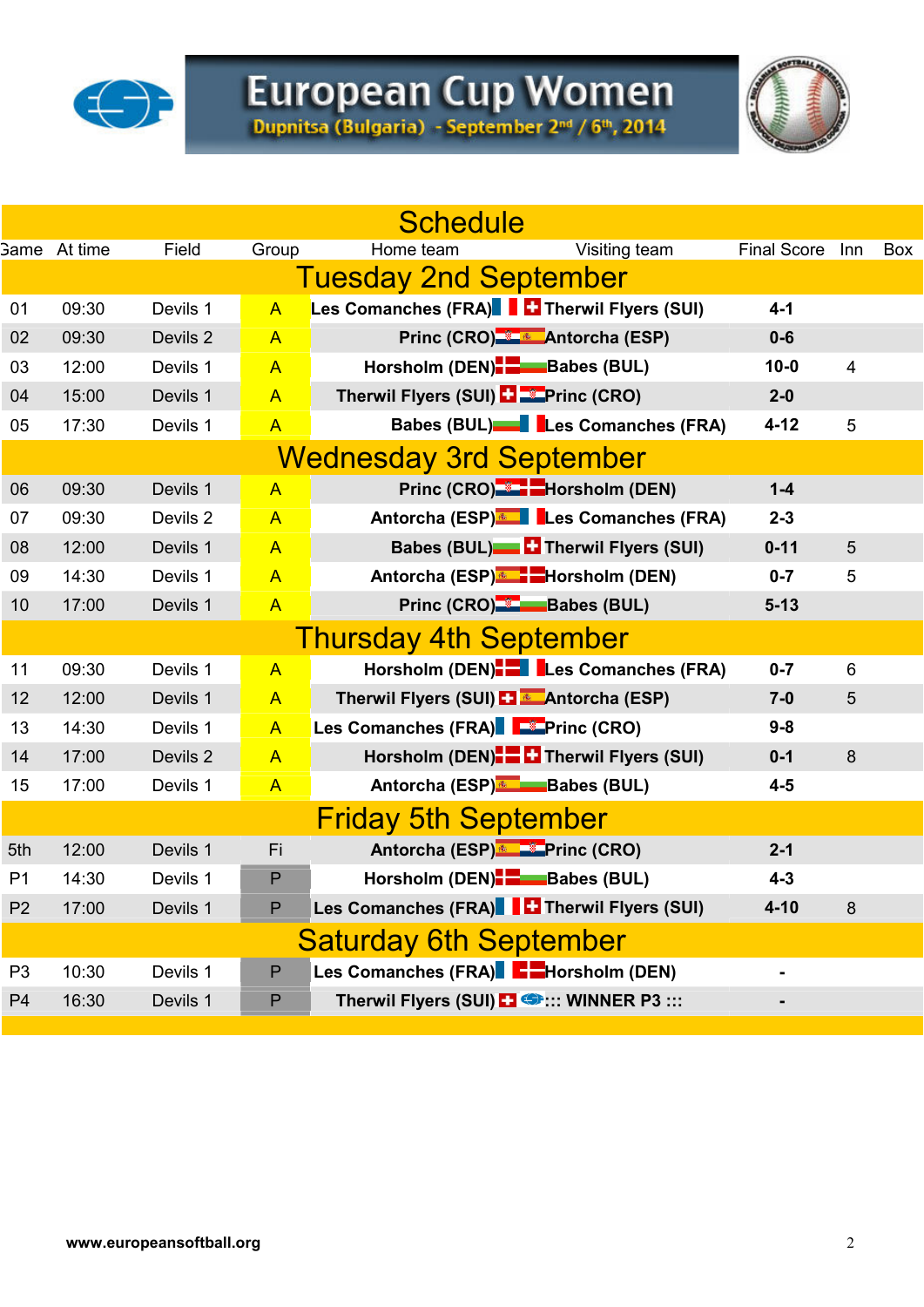



|            |                         | <b>Standing Pool A</b> |           |    |            |           |
|------------|-------------------------|------------------------|-----------|----|------------|-----------|
| <b>Pos</b> | <b>Team</b>             | <b>GP</b>              | <b>WO</b> | LO | <b>AVG</b> | <b>GB</b> |
|            | 1 Les Comanches (FRA)   | 5                      | 5         | 0  | 1000       | 0         |
|            | 2 Therwil Flyers (SUI)  | 5                      | 4         |    | 800        |           |
|            | $3 \t -$ Horsholm (DEN) | 5                      | 3         | 2  | 600        | 2         |
| 4          | Babes (BUL)             | 5                      | 2         | 3  | 400        | 3         |
| 5          | <b>K</b> Antorcha (ESP) | 5                      |           | Δ  | 200        | 4         |
|            | <b>Frinc</b> (CRO)      | 5                      |           | 5  |            | 5         |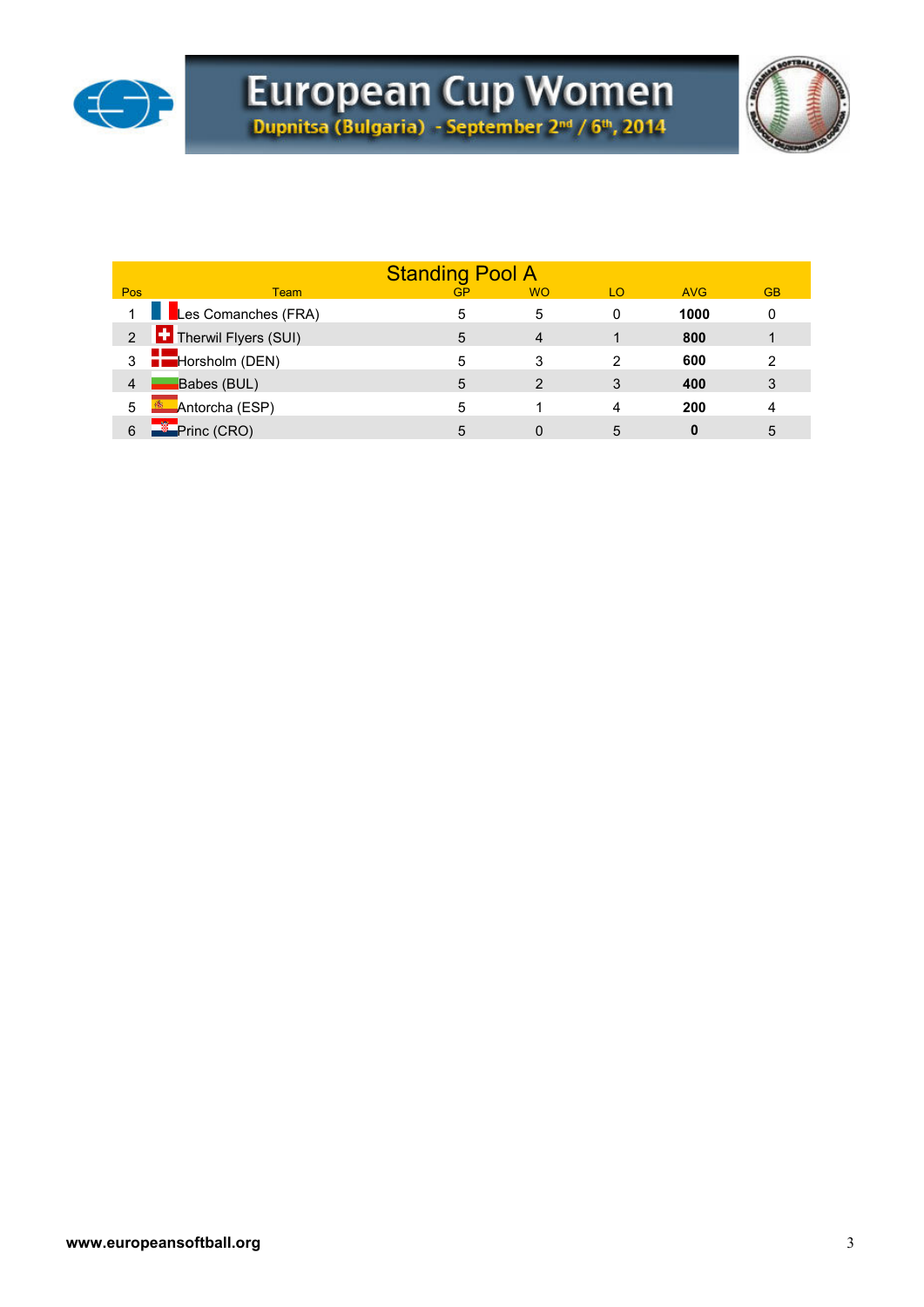

殲



# **Game Summary 5th**

**Antorcha (ESP) – Princ (CRO)**

| Score by Innings                                                       | R H E |  |
|------------------------------------------------------------------------|-------|--|
| PRINC ZAGREB 000 000 1 - 1 5 1<br>CBS ANTORCHA 000 200 $X - 2 = 5 = 3$ |       |  |
|                                                                        |       |  |

Sep 05, 2014 at Dupnitsa (Field 1)

### **PRINC ZAGREB 1 (0-6)**

| AB R H BI<br>Player                                                                     |                         |                     |                |                 |                |                            |                                                        |                |                | 2B 3B HR BB SB CS HP SH SF SO IBB KL GDP |                |                                             |              |                   |                |                |            |              |                | PO.                                 | AE           |             |       |    |
|-----------------------------------------------------------------------------------------|-------------------------|---------------------|----------------|-----------------|----------------|----------------------------|--------------------------------------------------------|----------------|----------------|------------------------------------------|----------------|---------------------------------------------|--------------|-------------------|----------------|----------------|------------|--------------|----------------|-------------------------------------|--------------|-------------|-------|----|
| PRSKALO ss                                                                              | $\mathbf{3}$            | $\circ$             | $\mathbf{0}$   | $\circ$         |                | 0                          | $\Omega$                                               | 0              | $\circ$        | $\circ$                                  | 0              | 0                                           | $\circ$      | $\circ$           | $\circ$        | 0              |            | $\Omega$     | $\circ$        | $\mathbf{0}$                        | 1            | -1          |       |    |
| HARAMINA 1b 3                                                                           |                         | $\circ$             | $\mathbf{1}$   | 0               |                | 0                          | $\Omega$                                               | 0              | 0              | 0                                        | 0              | 0                                           | 0            | $\Omega$          | $\Omega$       | 0              |            | $\Omega$     | 0              | $7\phantom{.0}$                     | 2            | $\mathbf 0$ |       |    |
| ZUPANIC p                                                                               | $\overline{\mathbf{3}}$ | $\mathbf{0}$        | $\mathbf{0}$   | $\circ$         |                | 0                          | $\circ$                                                | 0              | 0              | 0                                        | 0              | 0                                           | 0            | $\Omega$          | $\circ$        | 0              |            | $\Omega$     | 0              | $\mathbf{1}$                        | $\mathbf{1}$ | 0           |       |    |
| MANCIC 2b                                                                               | $\mathbf{3}$            | $0\quad 0$          |                | $\circ$         |                | 0                          | $\circ$                                                | $\circ$        | $\circ$        | $\mathbf{0}$                             | $\circ$        | 0                                           | 0            | $\Omega$          | $\circ$        | 0              |            | $\Omega$     | 0              | 3                                   | $\mathbf{1}$ | 0           |       |    |
| ORESCANIN c                                                                             | 3                       | 1                   | $\overline{1}$ | $\circ$         |                | $\circ$                    | $\Omega$                                               | $\Omega$       | $\circ$        | $\mathbf{0}$                             | $\Omega$       | $\Omega$                                    | $\Omega$     | $\Omega$          | $\Omega$       | $\Omega$       |            | $\Omega$     | 0              | 3                                   | $\mathbf{1}$ | $\Omega$    |       |    |
| CIZMIC POKRA dp/3b 3 0 0                                                                |                         |                     |                | $\Omega$        |                | $\circ$                    | $\Omega$                                               | $\Omega$       | $\circ$        | $\mathbf{0}$                             | $\Omega$       | $\Omega$                                    | $\Omega$     | $\Omega$          | $\Omega$       | $\Omega$       |            | $\Omega$     | $\circ$        | $\circ$                             | 5            | $\Omega$    |       |    |
|                                                                                         |                         |                     |                |                 |                | $\circ$                    | $\Omega$                                               | $\Omega$       | $\circ$        | 0                                        | $\Omega$       | $\Omega$                                    | $\Omega$     | $\Omega$          | $\mathbf{1}$   | $\circ$        |            | $\mathbf{1}$ | $\circ$        | $\mathbf{0}$                        | $\Omega$     | $\Omega$    |       |    |
|                                                                                         |                         |                     |                |                 |                | $0\quad 0$                 |                                                        | $\overline{0}$ | $\overline{0}$ | $\mathbf{1}$                             | $\circ$        | $\overline{0}$                              | $\circ$      | $\Omega$          | $\Omega$       | $\circ$        |            | $\Omega$     | 0              | $\mathbf{1}$                        | 0            | 0           |       |    |
|                                                                                         |                         |                     |                |                 |                | $0\quad 0$                 |                                                        |                | $0\quad 0$     | $\circ$                                  |                | $0\quad 0$                                  | $\circ$      |                   | $0\quad 0$     | $\circ$        |            | $\Omega$     | $\overline{0}$ | 2                                   | $\bigcirc$   | 0           |       |    |
| NOVAK 3b/dp<br>BAGARIC rf/lf<br>3 0 1 0<br>SERIC cf<br>1 3 0 2 0<br>DAMPE lf<br>0 0 0 0 |                         |                     |                |                 |                | $0 \quad 0$                |                                                        |                | $0\quad 0$     | $\circ$                                  |                | $\begin{array}{cccc} 0 & 0 & 0 \end{array}$ |              | $\Omega$          | $\bigcirc$     | $\overline{0}$ |            | $\Omega$     | $\Omega$       | $\mathbf{1}$                        | $\bigcirc$   | $\Omega$    |       |    |
| Totals $27 \t1$                                                                         |                         |                     | $\overline{5}$ | $\Omega$        |                | $\Omega$                   | $\Omega$                                               | $\Omega$       | $\Omega$       | $\mathbf{1}$                             | $\Omega$       | $\Omega$                                    | $\Omega$     | $\Omega$          | $\mathbf{1}$   | $\Omega$       |            | $\mathbf{1}$ | $\Omega$       | 18                                  | 11           | -1          |       |    |
|                                                                                         |                         |                     |                |                 |                |                            |                                                        |                |                | CBS ANTORCHA $2(2-4)$                    |                |                                             |              |                   |                |                |            |              |                |                                     |              |             |       |    |
| AB AB<br>Player<br>---------------------------------                                    |                         |                     |                | R H BI          |                |                            |                                                        |                |                | 2B 3B HR BB SB CS HP SH SF SO IBB KL GDP |                |                                             |              |                   |                |                |            |              |                | PO A E<br>------------------------- |              |             |       |    |
| $\overline{3}$ 0<br>MARTINEZ ss                                                         |                         |                     | $\mathbf{1}$   | $\circ$         |                | 0                          | 0                                                      | 0              | 0              | 0                                        | 0              | 0                                           | 0            | 0                 | 0              | 0              |            | 0            | 0              | 2                                   | 1            | 1           |       |    |
| $2\quad 0$<br>GARDE 2b                                                                  |                         |                     | 2              | $\Omega$        |                | $\Omega$                   | $\Omega$                                               | $\Omega$       | 0              | $\Omega$                                 | $\Omega$       | $\Omega$                                    | 1            | $\Omega$          | $\overline{0}$ | $\circ$        |            | $\Omega$     | 0              |                                     | $4\quad 4$   | 2           |       |    |
| FLORES p                                                                                | $3 -$                   | $0\quad 0$          |                | 0               |                | 0                          | 0                                                      | 0              | $\circ$        | 0                                        | 0              | $\overline{0}$                              | $\circ$      |                   | $0\quad1$      | $\circ$        |            | $\Omega$     | $\overline{0}$ |                                     | $0\quad 4$   | 0           |       |    |
| ARIAS rf                                                                                | $3 -$                   | $\Omega$            | $\Omega$       | $\circ$         |                | $\circ$                    | $\Omega$                                               | $\circ$        | $\overline{0}$ | $\mathbf{0}$                             | $\circ$        | $\circ$                                     | $\circ$      | $\Omega$          | $\mathbf{0}$   | $\circ$        |            | $\Omega$     | 0              | 2                                   | $\circ$      | $\mathbf 0$ |       |    |
| LOPEZ c                                                                                 | $\mathbf{1}$            | 1 0                 |                | $\Omega$        |                | $\circ$                    | $\Omega$                                               | $\circ$        | 2              | $\Omega$                                 | $\Omega$       | $\Omega$                                    | $\Omega$     | $\Omega$          | $\Omega$       | $\circ$        |            | $\Omega$     | $\circ$        | 2                                   | $\mathbf{1}$ | $\Omega$    |       |    |
| BUSSO 3b                                                                                |                         | $2 \quad 1 \quad 1$ |                | $\Omega$        |                | 0                          | $\Omega$                                               | $\Omega$       | $\bigcirc$     | $\Omega$                                 | $\Omega$       | $\Omega$                                    | $\mathbf{1}$ | $\Omega$          | $\Omega$       | $\Omega$       |            | $\Omega$     | $\Omega$       | $\Omega$                            | $\Omega$     | $\Omega$    |       |    |
| $2\qquad 0\qquad 0$<br>FRANCO cf                                                        |                         |                     |                | $\Omega$        |                | 0                          | $\Omega$                                               | $\circ$        | $\circ$        | $\mathbf{0}$                             | $\Omega$       | $0\quad 1$                                  |              | $\Omega$          | $\overline{1}$ | $\circ$        |            | $\Omega$     | 0              | 1                                   | $\Omega$     | $\Omega$    |       |    |
| $3 \t0 \t1$<br>ALONSO 1b                                                                |                         |                     |                | $\overline{2}$  |                | $\circ$                    | $\mathbf{0}$                                           | $\circ$        | $\overline{0}$ | $\circ$                                  | $\circ$        |                                             |              | $0\quad 0\quad 0$ | $\circ$        |                | $0\quad 0$ |              | $\overline{0}$ | 9                                   | $\circ$      | 0           |       |    |
| $\begin{array}{ccccccccc}\n1 & 0 & 0 & 0\n\end{array}$<br>DIAZ lf                       |                         |                     |                |                 |                |                            | $\begin{array}{ccccccccc}\n0 & 0 & 0 & 0\n\end{array}$ |                | $\overline{0}$ | $\circ$                                  | $\overline{0}$ |                                             |              |                   |                | 0 0 0 1 0 0    |            |              | $\overline{0}$ |                                     | $0\quad 0$   | 0           |       |    |
| 1 0 0 0<br>MOYA ph/lf                                                                   |                         |                     |                |                 |                | $\circ$                    | $\circ$                                                | $\circ$        | $\overline{0}$ | $\mathbf{0}$                             | $\circ$        | $0\quad 0$                                  |              | $\circ$           | $\overline{1}$ | $\overline{0}$ |            | $\Omega$     | $\circ$        | $\mathbf{1}$                        | $\Omega$     | $\Omega$    |       |    |
| Totals                                                                                  | 21                      | $2^{\circ}$         | 5              | 2               |                | $\Omega$                   | $\Omega$                                               | $\Omega$       | $\overline{c}$ | $\Omega$                                 | $\mathbf{0}$   | $\circ$                                     | 3            | $\Omega$          | $\overline{4}$ | $\Omega$       |            | $\Omega$     | $\Omega$       | 21                                  | 10           | 3           |       |    |
| PRINC ZAGREB                                                                            |                         |                     |                |                 |                |                            |                                                        |                |                | IP H R ER BB SO WP HB BK IBB SH SF CI    |                |                                             |              |                   |                |                |            |              |                | 2B 3B HR AB BF                      |              |             | FO GO | ΝP |
| ZUPANIC<br>L                                                                            |                         | 6.05                |                |                 | 2              | $\overline{\phantom{0}}$ 2 | 2                                                      | $\overline{4}$ |                | $\circ$<br>$\circ$                       | $\circ$        | $\circ$                                     |              | 3 <sup>7</sup>    | $\overline{0}$ | $\overline{0}$ | $\circ$    | $\circ$      | $\circ$        |                                     | 21 26        |             | 5 9   | 80 |
| CBS ANTORCHA<br>---------------------------------                                       |                         |                     |                | IP H R ER BB SO |                |                            |                                                        |                |                | WP HB BK IBB SH SF CI                    |                |                                             |              |                   |                |                |            |              |                | 2B 3B HR AB BF                      |              |             | FO GO | ΝP |
| FLORES<br>W                                                                             |                         | $7.0\ 5$            |                |                 | $\overline{1}$ | $\circ$                    | $\circ$                                                | <sup>1</sup>   |                | $\circ$<br>$\circ$                       | $\overline{0}$ | $\overline{0}$                              |              | $0\qquad 0$       |                | $\overline{0}$ |            | $0\qquad 0$  | $\overline{0}$ |                                     | 27 27        |             | 9 10  | 77 |

 Umpires - HP: PLUTARSKI Tomasz 1B: HURLEY David 3B: LISS VLADIMIR Start: 11:55 Time: 01:28 Attendance: 12

 Weather: Cloudy and rainy Game notes: Scorers - NELISSEN Huub, BOGDANOVA Aleks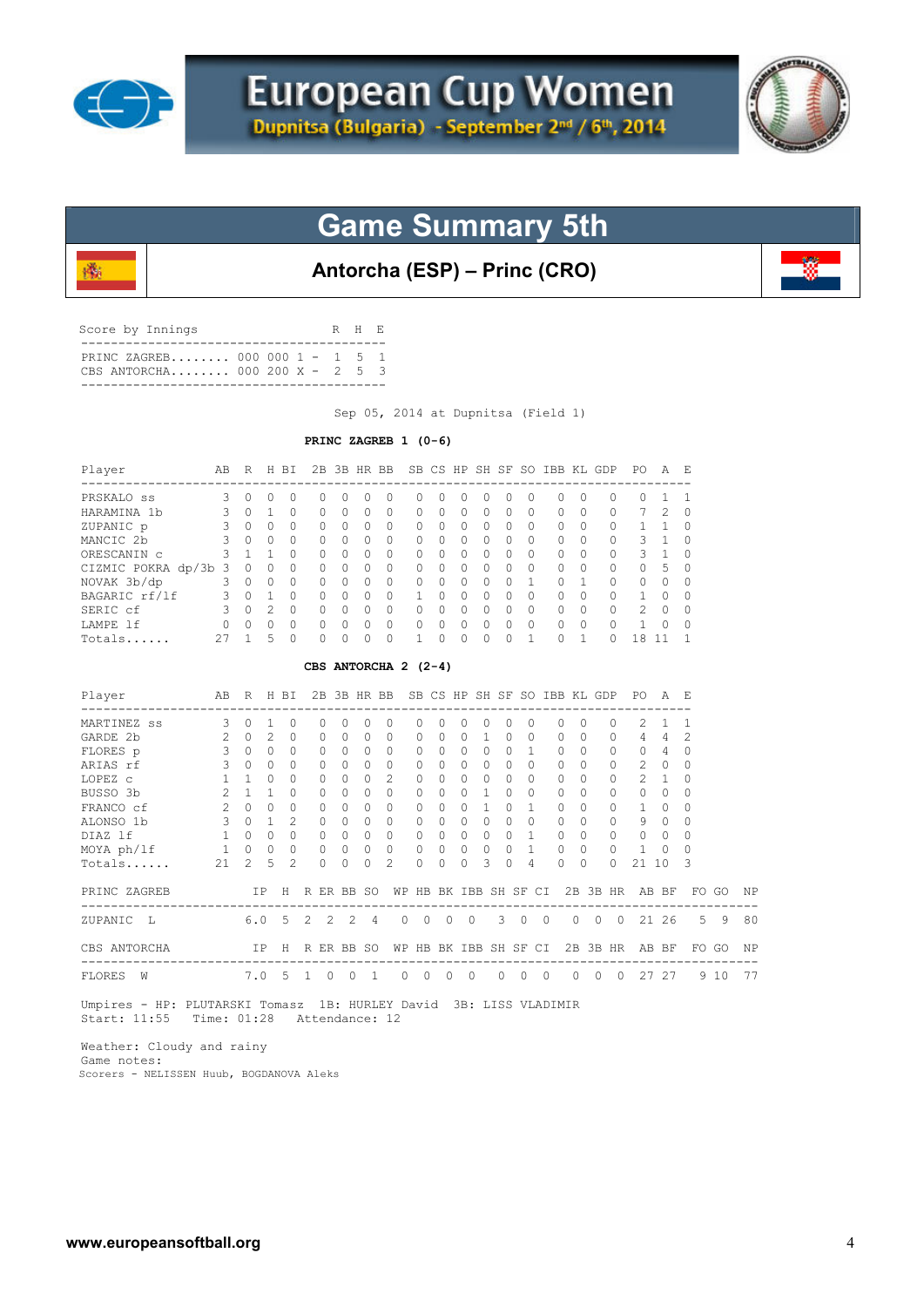



# **Game Summary P1**

**Horsholm (DEN) – Babes (BUL)**

| Score by Innings |                                                         |  |  | R H E |  |
|------------------|---------------------------------------------------------|--|--|-------|--|
|                  | BABES 100 100 1 - 3 8 2<br>BARRACUDAS 003 000 1 - 4 8 2 |  |  |       |  |

Sep 05, 2014 at Dupnitsa (Field 1)

# **BABES 3 (2-4)**

|                   |                |                |                         |                |              |                         |              |          |                                          |                       |                                |                |              |            |                |                | 2B 3B HR BB SB CS HP SH SF SO IBB KL GDP |                |                | PO.            | AE             |                |       |         |
|-------------------|----------------|----------------|-------------------------|----------------|--------------|-------------------------|--------------|----------|------------------------------------------|-----------------------|--------------------------------|----------------|--------------|------------|----------------|----------------|------------------------------------------|----------------|----------------|----------------|----------------|----------------|-------|---------|
| ARBOVA A. ss      | 3              | $\mathbf{0}$   | 1                       | 0              | $\Omega$     |                         | 0            | 0        | 1                                        | 0                     | 1                              | 0              | $\Omega$     | $\Omega$   | 1              |                | $\Omega$                                 | $\Omega$       | $\Omega$       | 1              | 2              | -1             |       |         |
| SIMEONOVA p       | 3              | 1              | $\mathbf{1}$            | $\Omega$       | 0            |                         | $\Omega$     | $\Omega$ | $\mathbf{1}$                             | 0                     | $\Omega$                       | $\Omega$       | $\Omega$     | $\Omega$   | 1              |                | $\Omega$                                 | $\Omega$       | 0              | $\circ$        | 2              | 1              |       |         |
| ARBOVA K. cf      | $\overline{4}$ | $\mathbf{1}$   | 2                       | 1              | 0            |                         | $\mathbf{1}$ | 0        | $\circ$                                  | $\mathbf{1}$          | 0                              | 0              | $\circ$      | $\Omega$   | $\mathbf{1}$   |                | $\circ$                                  | 0              | 0              | 2              | $\mathbf{0}$   | $\circ$        |       |         |
| HARIZANOVA c      | $\mathbf{1}$   | $\cap$         | $\Omega$                | $\Omega$       | $\Omega$     |                         | $\Omega$     | $\Omega$ | 2                                        | $\mathbf{1}$          | $\Omega$                       | $\mathbf{1}$   | $\Omega$     | $\Omega$   | $\mathbf{1}$   |                | $\Omega$                                 | $\mathbf{1}$   | 0              | $\mathbf{1}$   | $\Omega$       | $\Omega$       |       |         |
| KONOVA 3b         | $\overline{4}$ | $\Omega$       | $\overline{\mathbf{3}}$ | 1              | $\Omega$     |                         | $\Omega$     | $\Omega$ | $\Omega$                                 | $\mathbf{1}$          | $\Omega$                       | $\Omega$       | $\Omega$     | $\Omega$   | $\Omega$       |                | $\Omega$                                 | $\Omega$       | 0              | $\mathbf{1}$   | $\overline{c}$ | $\Omega$       |       |         |
| OVNARSKA dp/rf    | 4              | $\Omega$       | $\Omega$                | $\Omega$       | $\Omega$     |                         | $\Omega$     | $\Omega$ | $\Omega$                                 | $\Omega$              | $\Omega$                       | $\Omega$       | $\Omega$     | $\Omega$   | $\mathbf{1}$   |                | $\Omega$                                 | 1              | 0              | $\overline{4}$ | $\Omega$       | $\Omega$       |       |         |
| WARREN 1f         | 3              | $\Omega$       | $\mathbf{1}$            | $\Omega$       | $\Omega$     |                         | $\Omega$     | $\Omega$ | $\Omega$                                 | $\Omega$              | $\Omega$                       | $\Omega$       | $\Omega$     | $\Omega$   | $\mathbf{1}$   |                | $\Omega$                                 | $\Omega$       | 1              | 1              | $\Omega$       | $\Omega$       |       |         |
| BOGDANOVA ph/lf   | $\circ$        | $\mathbf{0}$   | $\Omega$                | $\Omega$       | $\circ$      |                         | $\Omega$     | $\Omega$ | $\mathbf{1}$                             | $\Omega$              | $\Omega$                       | $\Omega$       | $\Omega$     | $\Omega$   | $\Omega$       |                | $\circ$                                  | $\Omega$       | $\Omega$       | 0              | $\circ$        | $\Omega$       |       |         |
| TOPALOVA 2b       | 4              | $\circ$        | $\Omega$                | $\Omega$       | $\circ$      |                         | $\Omega$     | $\Omega$ | $\circ$                                  | $\mathbf{0}$          | $\Omega$                       | $\overline{0}$ | $\circ$      | $\Omega$   | 3              |                | $\circ$                                  | $\Omega$       | 0              | 2              | 1              | $\Omega$       |       |         |
| FETVOVA 1b        | 2              | 1              | $\overline{0}$          | $\circ$        | $\circ$      |                         | $\circ$      | $\circ$  | $\mathbf{1}$                             | $\mathbf{0}$          | $\circ$                        | $\overline{0}$ | $\circ$      | $\Omega$   | $\overline{c}$ |                | $\circ$                                  | $\Omega$       | $\mathbf{0}$   | 6              | $\circ$        | $\circ$        |       |         |
| STOYANOVA rf      | $\circ$        | $\Omega$       | $\Omega$                | $\Omega$       | $\Omega$     |                         | $\Omega$     | $\Omega$ | $\circ$                                  | 0                     | 0                              | $\circ$        | $\Omega$     | $\Omega$   | $\Omega$       |                | $\mathbf{0}$                             | $\Omega$       | $\circ$        | $\circ$        | $\Omega$       | $\Omega$       |       |         |
| Totals            | 28             | 3              | 8                       | $\mathcal{D}$  | $\Omega$     |                         | 1            | $\Omega$ | 6                                        | 3                     | $\mathbf{1}$                   | $\mathbf{1}$   | $\Omega$     | $\Omega$   | 11             |                | $\Omega$                                 | $\mathfrak{D}$ | $\mathbf{1}$   | 18             | 7              | $\mathfrak{D}$ |       |         |
|                   |                |                |                         |                |              |                         |              |          | BARRACUDAS 4 (4-2)                       |                       |                                |                |              |            |                |                |                                          |                |                |                |                |                |       |         |
| Player            | AВ             |                |                         | R H BI         |              |                         |              |          | 2B 3B HR BB SB CS HP SH SF SO IBB KL GDP |                       |                                |                |              |            |                |                |                                          |                |                | PO.            | A F.           |                |       |         |
| RASMUSSEN 2b      | 3              | $\mathbf{1}$   | $\mathbf{1}$            | $\circ$        | $\circ$      |                         | $\Omega$     | $\circ$  | $\circ$                                  | $\circ$               | 0                              | $\mathbf{1}$   | $\circ$      | $\circ$    | $\circ$        |                | 0                                        | $\circ$        | $\circ$        | 0              | $\mathbf{1}$   | 1              |       |         |
| WILKEN 3b         | 3              | $\overline{1}$ | $\mathbf{1}$            | $\Omega$       | $\Omega$     |                         | $\Omega$     | $\Omega$ | $\Omega$                                 | $\Omega$              | $\Omega$                       | $\Omega$       | 1            | $\Omega$   | $\Omega$       |                | $\Omega$                                 | $\Omega$       | $\Omega$       | $\Omega$       | $\Omega$       | $\Omega$       |       |         |
| SWANBERG C        | 3              | $\mathbf{1}$   | $\mathbf{1}$            | $\Omega$       | $\Omega$     |                         | $\Omega$     | 0        | $\circ$                                  | 0                     | $\Omega$                       | $\Omega$       | $\circ$      | $\Omega$   | $\Omega$       |                | 0                                        | $\Omega$       | $\Omega$       | 11             | 1              | $\Omega$       |       |         |
| NISSEN ss         | 3              | $\Omega$       | $\Omega$                | $\Omega$       | $\Omega$     |                         | $\Omega$     | $\Omega$ | $\Omega$                                 | $\Omega$              | $\Omega$                       | $\Omega$       | $\Omega$     | $\Omega$   | $\Omega$       |                | $\Omega$                                 | $\Omega$       | $\Omega$       | 5              | $\mathbf{1}$   | $\Omega$       |       |         |
| WESLEY p          | 3              | $\mathbf{1}$   | $\mathfrak{D}$          | $\Omega$       | 0            |                         | $\Omega$     | $\Omega$ | $\Omega$                                 | $\mathbf{1}$          | $\Omega$                       | $\Omega$       | $\Omega$     | $\Omega$   | $\Omega$       |                | $\Omega$                                 | $\Omega$       | 0              | $\mathbf{0}$   | 2              | $\Omega$       |       |         |
| MONBERG cf        | $\mathbf{3}$   | $\Omega$       | $\overline{1}$          | 1              | 0            |                         | $\Omega$     | $\Omega$ | $\Omega$                                 | $\Omega$              | $\Omega$                       | $\Omega$       | $\Omega$     | $\Omega$   | $\Omega$       |                | $\Omega$                                 | $\Omega$       | 0              | 1              | $\Omega$       | $\mathbf{1}$   |       |         |
| MAYLAND 1f        | $\mathbf{3}$   | $\Omega$       | $\mathfrak{D}$          | $\mathbf{1}$   | $\circ$      |                         | $\Omega$     | $\Omega$ | $\Omega$                                 | $\mathbf{0}$          | $\Omega$                       | $\circ$        | $\Omega$     | $\Omega$   | $\mathbf{1}$   |                | $\Omega$                                 | $\Omega$       | $\circ$        | 0              | $\Omega$       | $\Omega$       |       |         |
| KYNDESEN rf       | 3              | $\Omega$       | $\bigcirc$              | $\Omega$       | $\circ$      |                         | $\Omega$     | $\circ$  | $\overline{0}$                           | $\mathbf{0}$          | $\mathbf{0}$                   | $\circ$        | $\mathbf{0}$ | $\Omega$   | $\Omega$       |                | $\mathbf{0}$                             | $\Omega$       | $\circ$        | $\mathbf{1}$   | 0              | 0              |       |         |
| LIND 1b           | 3              | $\Omega$       | $\Omega$                | $\Omega$       | $\Omega$     |                         | $\Omega$     | $\Omega$ | $\Omega$                                 | $\Omega$              | $\Omega$                       | $\Omega$       | $\Omega$     | $\Omega$   | $\Omega$       |                | $\Omega$                                 | $\Omega$       | $\Omega$       | 3              | $\Omega$       | $\Omega$       |       |         |
| Totals            | 27             | 4              | 8                       | $\overline{2}$ | $\Omega$     |                         | $\Omega$     | $\Omega$ | $\Omega$                                 | 1                     | $\Omega$                       | 1              | 1            | 0          | 1              |                | $\Omega$                                 | 0              | $\Omega$       | 21             | 5              | $\overline{2}$ |       |         |
| <b>BABES</b>      |                |                | ΙP                      | Η              | R ER BB SO   |                         |              |          |                                          | WP HB BK IBB SH SF CI |                                |                |              |            |                |                |                                          |                |                | 2B 3B HR AB BF |                |                | FO GO | ΝP      |
| SIMEONOVA L       |                | 6.0            |                         | 8              | $4 \quad 3$  |                         | $\circ$      | 1        | $\circ$                                  |                       | $\overline{0}$<br>$\mathbf{1}$ | $\circ$        |              | 1          | $\overline{0}$ | $\overline{0}$ | $\circ$                                  | $\overline{0}$ | $\overline{0}$ |                | 27 29          | 11             | 6     | 88      |
| <b>BARRACUDAS</b> |                |                | IP -                    |                | H R ER BB SO |                         |              |          |                                          | WP HB BK IBB SH SF CI |                                |                |              |            |                |                |                                          |                |                | 2B 3B HR AB BF |                |                | FO GO | ΝP      |
| WESLEY W          |                |                | 7.0                     | 8              | 3            | $\overline{\mathbf{3}}$ |              | 6 11     | $\circ$                                  | $\,$ 1 $\,$           | $\overline{0}$                 | $\circ$        |              | $0\quad 0$ |                | $\overline{0}$ | $\circ$                                  | 1              | $\circ$        |                | 28 35          | 5              |       | 3 1 2 3 |

 Weather: Rainy Game notes: Scorer - NELISSEN Huub, HARDINGER Gabrielle SIMEONOVA faced 2 batters in the 7th.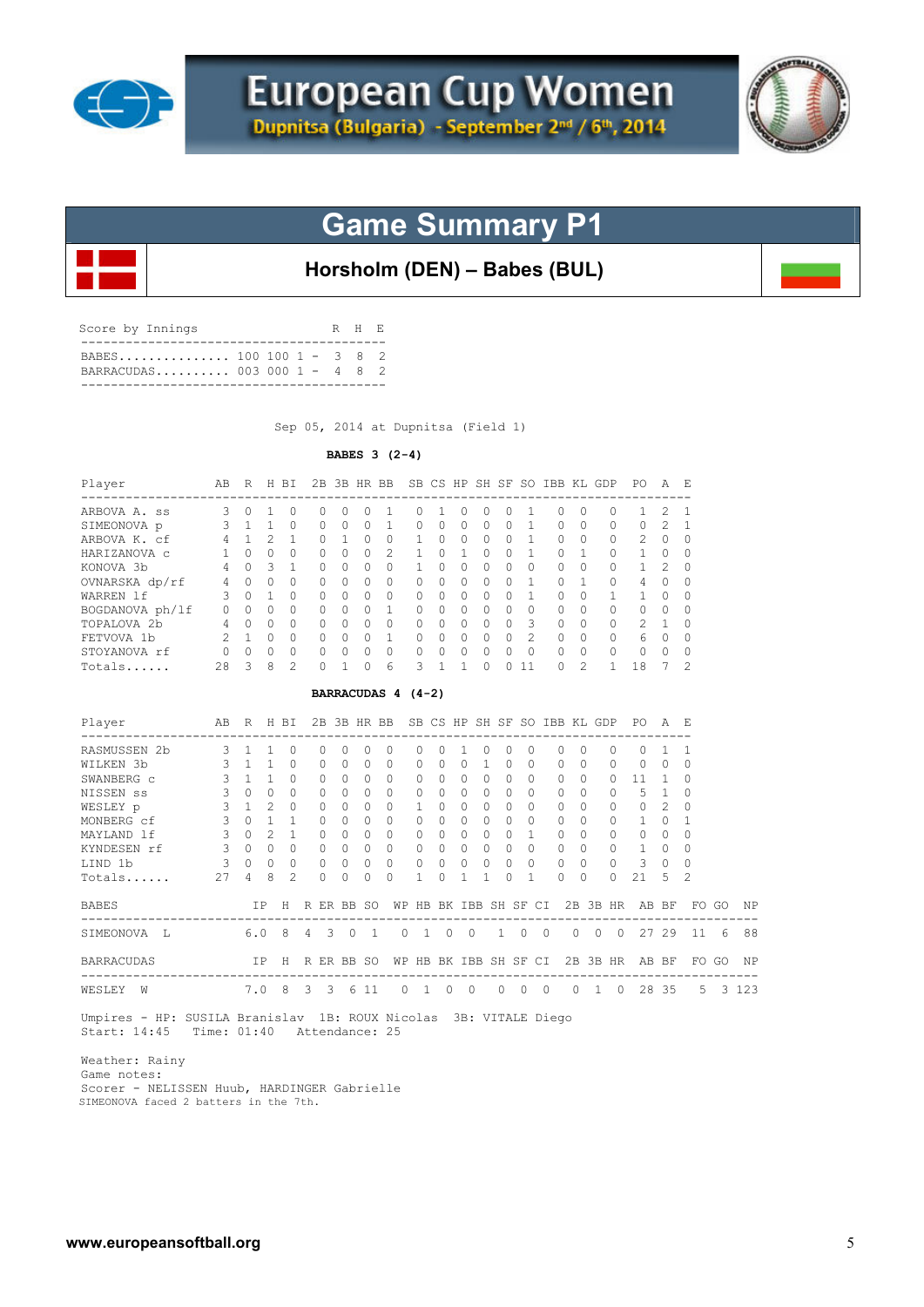



# **Game Summary P2**

**Les Comanches (FRA) – Therwil Flyers (SUI)**

| Score by Innings |                                                                             |  |  | R H E |  |
|------------------|-----------------------------------------------------------------------------|--|--|-------|--|
|                  | THERWILL FLYERS 001 000 18 - 10 11 3<br>T.E.S. COMANCHES 000 001 12 - 4 6 1 |  |  |       |  |
|                  |                                                                             |  |  |       |  |

Sep 05, 2014 at Dupnitsa (Field 1)

## **THERWILL FLYERS 10 (5-1)**

| Player         | AВ | R | H            | ВI        | 2B | 3B | HR           | BB           |   |              |              | SB CS HP SH SF |              | SO.           | IBB KL       |          | GDP      | PO.      | A             | E             |
|----------------|----|---|--------------|-----------|----|----|--------------|--------------|---|--------------|--------------|----------------|--------------|---------------|--------------|----------|----------|----------|---------------|---------------|
| WOLFENSBERGE C | 4  |   |              |           |    |    | $^{()}$      |              |   | $\Omega$     |              | $^{()}$        |              | 0             |              | $\Omega$ | $\Omega$ |          |               |               |
| WANNER 1f/1b   | 4  |   |              | २         |    | O  | $\Omega$     | 0            | 0 | $\Omega$     | 0            | 0              |              | 0             | $\Omega$     | $\Omega$ | $\Omega$ | 4        |               |               |
| CAMPBELL SS    | 5  | っ | 3            |           |    | U  | $\bigcap$    | <sup>0</sup> | 0 | $\Omega$     | <sup>n</sup> | U              | n.           | 0             | $\bigcap$    | $\Omega$ | $\Omega$ |          |               | $\Omega$      |
| MERRILL p/lf   | 4  |   |              |           |    | Ω  | $\Omega$     |              |   | $\bigcap$    | <sup>0</sup> | O              | 0            |               | <sup>0</sup> | $\Omega$ | $\Omega$ | $\Omega$ | 3             | $\Omega$      |
| GUINN 1b/p     | 4  |   |              |           |    | U  | <sup>0</sup> |              |   | <sup>0</sup> | U            | O              | Λ            |               | $\cap$       | $\Omega$ | $\Omega$ |          | $\cap$        | $\Omega$      |
| MEIERHANS dp   |    | U | 0            |           | O. | U  | $\bigcap$    |              | U | $\Omega$     | ∩            | U              | O.           | <sup>0</sup>  | $\bigcap$    | $\Omega$ | $\Omega$ | 0        | $\bigcap$     | $\cap$        |
| GLAUSER 3b     | 4  |   | O            |           |    | U  | <sup>0</sup> | O            | 0 | $\Omega$     | <sup>n</sup> | O              | 0            | $\mathcal{P}$ | <sup>0</sup> | $\Omega$ | $\Omega$ |          |               |               |
| ZEHNDER 2b     |    | 3 | २            |           |    | Λ  | $\cap$       |              |   | $\bigcap$    | $\cap$       | $\cap$         | O.           | $\Omega$      | <sup>0</sup> | $\Omega$ | $\Omega$ | 3        | $\mathcal{P}$ | $\Omega$      |
| GFELLER cf     |    |   | <sup>0</sup> | $\Omega$  | U  | U  | $\bigcap$    | O            | U | $\bigcap$    | U            | っ              | <sup>n</sup> | 1             | $\cap$       | $\Omega$ | $\Omega$ |          | $\cap$        |               |
| HAGER rf       |    |   | O            | $\bigcap$ | O. | U  | O.           | O            | U | $\Omega$     | <sup>n</sup> | U              | Λ            | $\Omega$      | $\bigcap$    | $\Omega$ | $\Omega$ | O        | $\Omega$      | $\Omega$      |
| OSWALD rf/cf   | U  |   | U            | $\Omega$  |    | Ω  | $\cap$       | $\Omega$     |   | $\cap$       |              | $\cap$         | U            | $\Omega$      | $\cap$       | $\Omega$ | $\Omega$ | U        |               | $\Omega$      |
| Totals         | 33 |   |              | 9         | 5  | Λ  | U            | 5            |   | $\cap$       | n            | $\mathcal{D}$  |              | 5             | $\cap$       | $\Omega$ | $\Omega$ | 24       | 8             | $\mathcal{E}$ |

### **LES COMANCHES 4 (5-1)**

| Player<br>-----------------------------------                    | AB R H BI       |                   |               |               |                |                | 2B 3B HR BB     |                |                               | SB CS HP SH SF SO IBB KL GDP |           |                |                     |                          |              |              |          |           |             |          | PO.                                | A              |                                   |          |           |
|------------------------------------------------------------------|-----------------|-------------------|---------------|---------------|----------------|----------------|-----------------|----------------|-------------------------------|------------------------------|-----------|----------------|---------------------|--------------------------|--------------|--------------|----------|-----------|-------------|----------|------------------------------------|----------------|-----------------------------------|----------|-----------|
| MAGNEE cf                                                        | $2^{1}$         | $\Omega$          | $\mathbf{1}$  | $\mathbf{1}$  |                | $\Omega$       |                 | $\Omega$       | -----------<br>$\overline{1}$ | $\Omega$                     | $\Omega$  | $\mathbf{1}$   | $\Omega$            | $\Omega$                 |              | $\Omega$     | $\Omega$ | $\Omega$  |             | $\Omega$ | ----------------------<br>$\Omega$ | <sup>0</sup>   | $\Omega$                          |          |           |
| LEMAIRE 3b                                                       | $\overline{4}$  | $\overline{1}$    | $\Omega$      | $\Omega$      |                | $\Omega$       | $\Omega$        | $\Omega$       | $\Omega$                      | 1                            | $\Omega$  | $\Omega$       | 0                   | $\Omega$                 |              | 2            | $\Omega$ | $\bigcap$ |             | $\Omega$ | $\Omega$                           | $\overline{c}$ | $\Omega$                          |          |           |
| RIERA C                                                          | $\overline{4}$  | $\mathcal{L}$     | $\mathcal{B}$ | $\Omega$      |                | $\Omega$       | $\Omega$        | $\Omega$       | $\Omega$                      | $\Omega$                     | $\Omega$  | $\Omega$       | $\circ$             | $\Omega$                 |              | $\Omega$     | $\Omega$ | $\Omega$  |             | $\Omega$ | 5                                  | $\Omega$       | $\Omega$                          |          |           |
| GIBSON-JONES SS                                                  |                 | $4\quad 0$        | $2^{1}$       | $\Omega$      |                | 2              | $\Omega$        | $\Omega$       | $\Omega$                      | $\Omega$                     | $\Omega$  | $\cap$         | $\Omega$            | $\Omega$                 |              | $\Omega$     | $\Omega$ | $\Omega$  |             | $\Omega$ | $2^{1}$                            | 3              | $\Omega$                          |          |           |
| MARIE 1f                                                         |                 | $3 \quad 0$       | $\Omega$      | $\Omega$      |                | $\bigcap$      | $\cap$          | $\Omega$       | $\bigcap$                     | $\Omega$                     | $\Omega$  | $\mathbf{1}$   | $\Omega$            | $\Omega$                 |              | 1            | $\cap$   | $\bigcap$ |             | $\Omega$ | 4                                  | $\Omega$       | -1                                |          |           |
| BENCHALI $dp/p$ 4 0                                              |                 |                   | $\Omega$      | $\Omega$      |                | $\Omega$       | $\Omega$        | $\Omega$       | $\Omega$                      | $\Omega$                     | $\Omega$  | $\Omega$       | $\Omega$            | $\Omega$                 |              | 1            | $\Omega$ |           |             | $\Omega$ | $\Omega$                           | $\Omega$       | $\Omega$                          |          |           |
| GARTNER p/dp                                                     |                 | $2 \quad 0$       | $\Omega$      | 1             |                | $\Omega$       | $\Omega$        | $\Omega$       | $\mathbf{1}$                  | $\Omega$                     | $\Omega$  | $\mathbf{1}$   | $\Omega$            | $\bigcap$                |              | $\mathbf{1}$ | $\Omega$ | $\Omega$  |             | $\Omega$ | $\Omega$                           | $\mathfrak{D}$ | $\Omega$                          |          |           |
| PRADE pr                                                         | $\circ$         | $\mathbf{1}$      | $\Omega$      | $\Omega$      |                | $\Omega$       | $\Omega$        | $\Omega$       | $\Omega$                      | $\Omega$                     | $\Omega$  | 0              | $\cap$              | $\Omega$                 |              | $\Omega$     | $\cap$   | $\cap$    |             | $\Omega$ | $\Omega$                           | $\Omega$       | $\Omega$                          |          |           |
| LASSAIGNE 1b<br>DOMANICO rf                                      | $4\overline{ }$ | $\Omega$          | $\Omega$      | $\Omega$      |                | $\bigcap$      | $\Omega$        | $\Omega$       | $\Omega$                      | $\Omega$                     | $\Omega$  | $\cap$         | $\circ$             | $\Omega$                 |              | $\mathbf{1}$ | $\Omega$ | $\cap$    |             | 0        | 6                                  | $\Omega$       | $\Omega$                          |          |           |
|                                                                  | 1               | $\Omega$          | $\Omega$      | $\Omega$      |                | $\Omega$       | $\Omega$        | $\Omega$       | 1                             | $\Omega$                     | $\Omega$  | $\Omega$       |                     | $\mathbf{1}$<br>$\Omega$ |              | $\Omega$     | $\Omega$ | $\bigcap$ |             | $\Omega$ | $\overline{c}$                     | $\Omega$       | $\Omega$                          |          |           |
| BONAUDO ph                                                       |                 | $1 \quad 0$       | $\Omega$      | $\circ$       |                | $\circ$        | $\Omega$        | $\circ$        | $\Omega$                      | $\mathbf{0}$                 | $\circ$   |                | $\circ$<br>$\Omega$ | $\Omega$                 |              | $\mathbf{1}$ | $\circ$  | $\Omega$  |             | $\circ$  | $\circ$                            | $\circ$        | $\Omega$                          |          |           |
| CARATINI 2b                                                      |                 | $0\quad 0\quad 0$ |               | $\circ$       |                | $\circ$        | $\overline{0}$  | $\circ$        | $\circ$                       | $\circ$                      | $\circ$   | $\overline{0}$ | $\circ$             | $\circ$                  |              | $\circ$      | $\circ$  | $\circ$   |             | $\circ$  | 5                                  | 2              | 0                                 |          |           |
| Totals                                                           | 29              | 4                 | 6             | $\mathcal{L}$ |                | $\mathfrak{D}$ | 1               | $\Omega$       | 3                             | 1.                           | $\Omega$  | 3              | 1                   |                          | $\Omega$     |              | $\Omega$ | 1         |             | $\Omega$ | 24                                 | 9              | 1                                 |          |           |
| THERWILL FLYERS                                                  |                 |                   |               |               |                |                | IP H R ER BB SO |                | WΡ                            |                              |           |                |                     | HB BK IBB SH SF CI       |              |              |          |           |             |          | 2B 3B HR AB BF                     |                |                                   | FO GO    | <b>NP</b> |
| MERRILL W                                                        |                 | 7.0 6             |               |               | $\overline{4}$ | $\mathcal{B}$  |                 | 2 7            |                               | $3 \quad 3 \quad 0$          |           |                | $\Omega$            | 1                        | $\Omega$     | $\Omega$     |          |           |             |          | 2 1 0 26 32                        |                |                                   |          | 6 7 1 3 1 |
| GUINN                                                            |                 | 1.0               |               | $\Omega$      | $\Omega$       | $\circ$        | $\overline{1}$  | $\Omega$       | $\Omega$                      | $\Omega$                     |           | $\Omega$       | $\Omega$            | $\Omega$                 | $\Omega$     | $\Omega$     |          | $\Omega$  | $\Omega$    | $\Omega$ | $\mathcal{B}$                      | $\overline{4}$ | $\mathcal{L}$                     | $\Omega$ | 20        |
| LES COMANCHES                                                    |                 |                   |               |               |                |                | IP H R ER BB SO |                | WP                            |                              |           |                |                     | HB BK IBB SH SF CI       |              |              |          |           |             | 2B 3B HR |                                    | AB BF          |                                   | FO GO    | <b>NP</b> |
| GARTNER L                                                        |                 |                   | 7.1 7         |               | 6              | .5             | 5               | $\overline{4}$ | ----------<br>$\mathbf{1}$    | $\Omega$                     | --------- | $\Omega$       | $\Omega$            | 2                        | $\mathbf{1}$ |              | $\Omega$ |           | $2 \quad 0$ | $\Omega$ |                                    | 26 34          | --------------------------------- |          | 8 10 144  |
| BENCHALI                                                         |                 |                   |               | $0.2 \quad 4$ |                | $4\quad 4$     | $\Omega$        | $\overline{1}$ | $\Omega$                      | $\Omega$                     |           | $\Omega$       | $\Omega$            | $\Omega$                 | $\mathbf{0}$ | $\Omega$     |          | 3         | $\Omega$    | $\Omega$ | 7                                  | 7              | 1                                 | $\Omega$ | 19        |
| Umpires - HP: FARKAS Akos 1B: LISS Vladimir 3B: SUSILA Branislav |                 |                   |               |               |                |                |                 |                |                               |                              |           |                |                     |                          |              |              |          |           |             |          |                                    |                |                                   |          |           |

Start: 16:30 Time: 02:30 Attendance: 70

 Weather: Cloudy Game notes: Scorers - NELISSEN Huub, HARDINGER Gabriele MERRILL faced 3 batters in the 8th.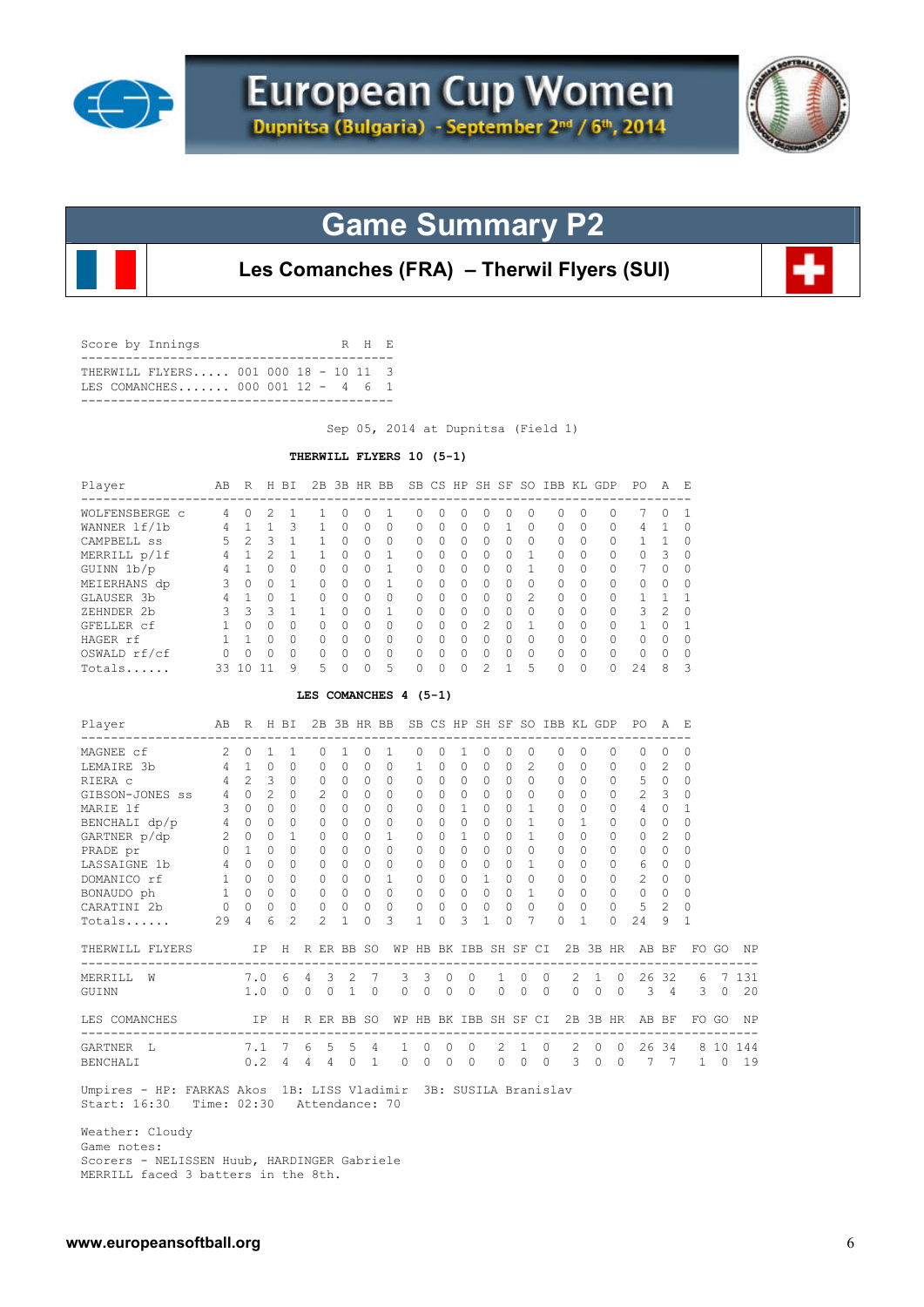



# **Teams' Stats**

# Babes (BUL) BUL

Overall Statistics for BABES (as of Sep 05, 2014)  **(All games Sorted by Batting avg)** 

| record: 2-4                                                                                                         |      |           |                |                |                |               |              |             |                |                                      |    |      |                |                |                |                |               |               |          |              |              |              |              |                |  |
|---------------------------------------------------------------------------------------------------------------------|------|-----------|----------------|----------------|----------------|---------------|--------------|-------------|----------------|--------------------------------------|----|------|----------------|----------------|----------------|----------------|---------------|---------------|----------|--------------|--------------|--------------|--------------|----------------|--|
| Player                                                                                                              | AVG  | $GP - GS$ | A <sub>B</sub> | R              | Н              | 2B            | 3B           | HR RBI      |                | TB                                   |    | SLG% | BB HBP         |                | SO GDP         |                | OB%           | SF            | SH       | SB-ATT       | PO           | Α            |              | E FLD%         |  |
| 21 HARIZANOVA Lyubim                                                                                                | .467 | $6 - 6$   | 1.5            | 3              |                | 1             | $\Omega$     | O.          |                | 8                                    |    | .533 | 3              | $\mathfrak{D}$ | 3              | $\mathcal{O}$  | .600          | $\mathcal{O}$ | $\Omega$ | $1 - 1$      | 15           | 6            |              | 2, 913         |  |
| 32 KONOVA Nikoleta                                                                                                  | .389 | $6 - 6$   | 18             | $\overline{2}$ | 7              | $\Omega$      | $\mathbf{1}$ | 0           | 5              | 9                                    |    | .500 | $\circ$        | 0              | $\mathbf{1}$   | $\Box$         | .389          | $\circ$       | $\Omega$ | $2 - 2$      | 4            | 10           |              | 01.000         |  |
| 77 SIMEONOVA Tedi                                                                                                   | .385 | $4 - 4$   | 13             | 6              | 5              | 1             | 2            | $\Omega$    | 1              | 10                                   |    | .769 | $\mathfrak{D}$ | $\Omega$       | 3              | $\Box$         | .467          | $\mathcal{O}$ | $\Omega$ | $1 - 1$      | 5            | 8            |              | 4 .765         |  |
| 2 ARBOVA Karoline                                                                                                   | .278 | $6 - 6$   | 18             | 7              | 5              | $\mathbf{1}$  | $\mathbf{1}$ | $\Omega$    | $\mathfrak{D}$ | R                                    |    | .444 | 1              | 1              | 3              | $\Box$         | .350          | $\mathcal{O}$ | $\Omega$ | $3 - 3$      | 9            | 4            |              | 01.000         |  |
| 29 OVNARSKA Filipina                                                                                                | .267 | $6 - 6$   | 1.5            | $\Omega$       | $\overline{4}$ | $\Omega$      | $\circ$      | $\Omega$    | $\mathbf{1}$   | $\Delta$                             |    | .267 | $\mathcal{L}$  | $\Omega$       | 3              | $\Omega$       | .353          | $\Omega$      | $\cap$   | $0 - 0$      | 7            | $\Omega$     |              | 2 .778         |  |
| 22 FETVOVA Mariya                                                                                                   | .200 | $6 - 6$   | 1.5            | 3              | 3              | $\Omega$      | $\circ$      | $\Omega$    | $\mathbf{1}$   | 3                                    |    | .200 | 4              | $\Omega$       | 7              | $\Omega$       | .368          | $\Omega$      | $\Omega$ | $0 - 0$      | 42           | $\mathbf{1}$ | $\mathbf{1}$ | .977           |  |
| 1 ARBOVA Avqustina.                                                                                                 | .200 | $6 - 6$   | 1.5            | $\mathbf{1}$   | 3              | $\Omega$      | $\Omega$     | 0           | $\mathbf{1}$   | $\mathcal{R}$                        |    | .200 | <sup>1</sup>   | $\Omega$       | $\overline{4}$ | $\cap$         | .250          | $\Omega$      | $\Omega$ | $2 - 3$      | 5            | 17           |              | 3.880          |  |
| 91 WARREN Iva                                                                                                       | .286 | $4 - 4$   |                | $\cap$         | $\mathcal{D}$  | $\cap$        | $\Omega$     | $\cap$      | 2              | 2                                    |    | .286 | $\Omega$       | $\cap$         | $\mathcal{L}$  | $\mathbf{1}$   | .286          | $\mathcal{O}$ | $\cap$   | $0 - 0$      | $\mathbf{1}$ | 0            |              | 01.000         |  |
| 18 BOGDANOVA Aleksan                                                                                                | .273 | $5 - 3$   | 11             | 3              | 3              | $\Omega$      | $\Omega$     | $\Omega$    | $\Omega$       | 3                                    |    | .273 | 2              | $\Omega$       | $\mathbf{1}$   | $\Box$         | .385          | $\mathcal{O}$ | $\Omega$ | $3 - 4$      | $\Omega$     | 6            |              | 01.000         |  |
| 17 TOPALOVA Elena                                                                                                   | .071 | $6 - 6$   | 14             | $\circ$        | $\mathbf{1}$   | $\circ$       | $\circ$      | 0           | $\Omega$       | $\mathbf{1}$                         |    | .071 | 0              | 0              |                | $\Box$         | .071          | $\mathcal{O}$ | $\Omega$ | $1 - 2$      |              | 7            |              | 3.824          |  |
| 10 STOYANOVA Nadezhd                                                                                                | .000 | $5 - 5$   | $\mathcal{L}$  | $\Omega$       | $\Omega$       | $\Omega$      | $\Omega$     | $\Omega$    | $\Omega$       | $\Omega$                             |    | .000 | $\Omega$       | $\Omega$       | $\mathbf{1}$   | $\cap$         | .000          | $\circ$       | $\Omega$ | $0 - 0$      | 6            | 1            |              | 1 .875         |  |
|                                                                                                                     |      |           |                |                |                |               |              |             |                |                                      |    |      |                |                |                |                |               |               |          |              |              |              |              |                |  |
| Totals                                                                                                              | .280 | 6-6       | 143            | 25             | 40             | 3             | 4            | $\Omega$    | 20             | 51                                   |    | .357 | 15             | 3.             | 35             | 1              | .360          | $\Omega$      | $\Omega$ | $13 - 16$    | 101          | 60           | 16           | .910           |  |
| Opponents .367                                                                                                      |      | $6 - 6$   | 158            | 46             | 58             | 15            | 2            | $2^{\circ}$ | 35             | 83                                   |    | .525 | 12             | 5.             | 7              | $\mathbf{1}$   | .426          | 1             | 7        | $7 - 7$      | 105          | 39           |              | 7.954          |  |
| LOB - Team (31), Opp (36). DPs turned - Team (3), Opp (4). IBB - Team (1), HARIZANOVA 1. Picked off - HARIZANOVA 1. |      |           |                |                |                |               |              |             |                |                                      |    |      |                |                |                |                |               |               |          |              |              |              |              |                |  |
|                                                                                                                     |      |           |                |                |                |               |              |             |                |                                      |    |      |                |                |                |                |               |               |          |              |              |              |              |                |  |
|                                                                                                                     |      |           |                |                |                |               |              |             |                | (All games Sorted by Earned run avg) |    |      |                |                |                |                |               |               |          |              |              |              |              |                |  |
| Player                                                                                                              | ERA  | $W - T$ . | APP            | GS             |                | CG SHO/CBO SV |              |             | IP             | Н                                    |    | R ER | BB             | <b>SO</b>      |                |                | 2B 3B HR      |               | AB B/Avq | WP HBP       |              |              | BK SFA SHA   |                |  |
| 77 SIMEONOVA Tedi 6.30<br>--------------                                                                            |      | $1 - 2$   | 3.             | 3              | 3              | 0/0           |              |             | 0, 16.2        | 23                                   | 19 | 15   | 6              | 7              | $\overline{2}$ | $\overline{1}$ | $\Omega$      | 75            | .307     | 4            | 2            | $\Omega$     | -1           | $\mathcal{P}$  |  |
| 18 BOGDANOVA Aleksan 6.77                                                                                           |      | $1 - 1$   | $\overline{2}$ | 2              | $\overline{1}$ | 0/0           |              | $\cap$      | 10.1           | 19                                   | 14 | 10   | 2              | $\Omega$       | 6              | $\Omega$       | $\Omega$      | 50            | .380     | 4            | 2            | $\Omega$     | $\Omega$     | 3              |  |
| 1 ARBOVA Avqustina. 12.60                                                                                           |      | $0 - 1$   | $2^{\circ}$    | 1              | 1              | 0/0           |              | $\cap$      | $6.2$ 16       |                                      | 13 | 12   | $\overline{4}$ | $\Omega$       | $\tau$         | 1              | $\mathcal{L}$ | 33            | .485     | $\mathbf{1}$ |              | $\Omega$     | $\Omega$     | $\mathfrak{D}$ |  |
|                                                                                                                     |      |           |                |                |                |               |              |             |                |                                      |    |      |                |                |                |                |               |               |          |              |              |              |              |                |  |
| Totals                                                                                                              | 7.69 | $2 - 4$   | 6              | 6              | 5              | 0/0           |              |             | 33.2           | 58                                   | 46 | 37   | 12             |                | 15             |                | 2             | 158           | .367     | 9            | 5            | $\Omega$     |              | 7              |  |
| Opponents 4.20                                                                                                      |      | $4 - 2$   | 6              | 6              | $\overline{4}$ | 2/1           |              | $\Omega$    | 35.0           | 40                                   | 25 | 21   | 15             | 35             | -3             | 4              | $\Omega$      | 143           | .280     | 3            | 3            | $\Omega$     | $\Omega$     | $\Omega$       |  |
|                                                                                                                     |      |           |                |                |                |               |              |             |                |                                      |    |      |                |                |                |                |               |               |          |              |              |              |              |                |  |

PB - Team (4), HARIZANOVA 2, OVNARSKA 1, ARBOVA K. 1, Opp (2). Pickoffs - Team (0), Opp (1). SBA/ATT - HARIZANOVA (5-5),<br>SIMEONOVA (4-4), BOGDANOVA (3-3), OVNARSKA (2-2).

### **(All games Sorted by Fielding pct)**

|     | Player               | C   | PO.            | Α        | E.           | FLD%  | DPs                                                                                                                                                                                                                                                                                                                                                                                                                        | SBA CSB |          | SBA%    | PB             | СI       |
|-----|----------------------|-----|----------------|----------|--------------|-------|----------------------------------------------------------------------------------------------------------------------------------------------------------------------------------------------------------------------------------------------------------------------------------------------------------------------------------------------------------------------------------------------------------------------------|---------|----------|---------|----------------|----------|
|     | 32 KONOVA Nikoleta   | 14  | $\overline{4}$ | 10       | 0            | 1,000 | $\Omega$                                                                                                                                                                                                                                                                                                                                                                                                                   | 0       | 0        | ---     | 0              | 0        |
|     | 2 ARBOVA Karoline    | 13  | 9              | 4        | 0            | 1,000 |                                                                                                                                                                                                                                                                                                                                                                                                                            | 0       | 0        | ---     |                | 0        |
|     | 18 BOGDANOVA Aleksan | 6   | 0              | 6        | 0            | 1,000 | 0                                                                                                                                                                                                                                                                                                                                                                                                                          | 3       | 0        | 1,000   | 0              | 0        |
| 91  | WARREN Iva           | 1.  | 1              | $\Omega$ | $\Omega$     | 1,000 | 0                                                                                                                                                                                                                                                                                                                                                                                                                          | 0       | 0        | $- - -$ | 0              | $\Omega$ |
|     | 22 FETVOVA Mariya    | 44  | 42             |          | 1            | .977  | $\mathfrak{D}_{1}^{2}(\mathfrak{D}_{1})=\mathfrak{D}_{2}^{2}(\mathfrak{D}_{2})=\mathfrak{D}_{2}^{2}(\mathfrak{D}_{1})=\mathfrak{D}_{2}^{2}(\mathfrak{D}_{2})=\mathfrak{D}_{2}^{2}(\mathfrak{D}_{1})=\mathfrak{D}_{2}^{2}(\mathfrak{D}_{2})=\mathfrak{D}_{2}^{2}(\mathfrak{D}_{1})=\mathfrak{D}_{2}^{2}(\mathfrak{D}_{2})=\mathfrak{D}_{2}^{2}(\mathfrak{D}_{1})=\mathfrak{D}_{2}^{2}(\mathfrak{D}_{2})=\mathfrak{D}_{2}^{$ | 0       | $\Omega$ | ---     | $\mathcal{O}$  | 0        |
|     | 21 HARIZANOVA Lyubim | 23  | 1.5            | 6        | 2            | .913  | $\mathfrak{D}$                                                                                                                                                                                                                                                                                                                                                                                                             | 5       | 0        | 1,000   | $\mathfrak{D}$ | 0        |
|     | 1 ARBOVA Avqustina.  | 25  | 5.             | 17       | 3            | .880  |                                                                                                                                                                                                                                                                                                                                                                                                                            | 0       | 0        | ---     | 0              | 0        |
|     | 10 STOYANOVA Nadezhd | 8   | 6              | 1        | $\mathbf{1}$ | .875  | 0                                                                                                                                                                                                                                                                                                                                                                                                                          | 0       | $\Omega$ | $- - -$ | 0              | 0        |
|     | 17 TOPALOVA Elena    | 17  | 7              | 7        | 3            | .824  | 0                                                                                                                                                                                                                                                                                                                                                                                                                          | 0       | $\Omega$ | ---     | $\Omega$       | $\Omega$ |
|     | 29 OVNARSKA Filipina | 9   | 7              | $\Omega$ | 2            | .778  | 0                                                                                                                                                                                                                                                                                                                                                                                                                          | 2       | 0        | 1,000   |                | 0        |
| 77. | SIMEONOVA Tedi       | 17  | 5.             | 8        | 4            | .765  | 1                                                                                                                                                                                                                                                                                                                                                                                                                          | 4       | 0        | 1,000   | $\mathcal{O}$  | 0        |
|     | Totals               | 177 | 101            | 60       | 16           | .910  | 3                                                                                                                                                                                                                                                                                                                                                                                                                          |         | 0        | 1,000   | 4              | $\Omega$ |
|     | Opponents            | 151 | 105            | 39       | 7            | .954  | 4                                                                                                                                                                                                                                                                                                                                                                                                                          | 13      | 3        | .813    | $\mathfrak{D}$ | $\Omega$ |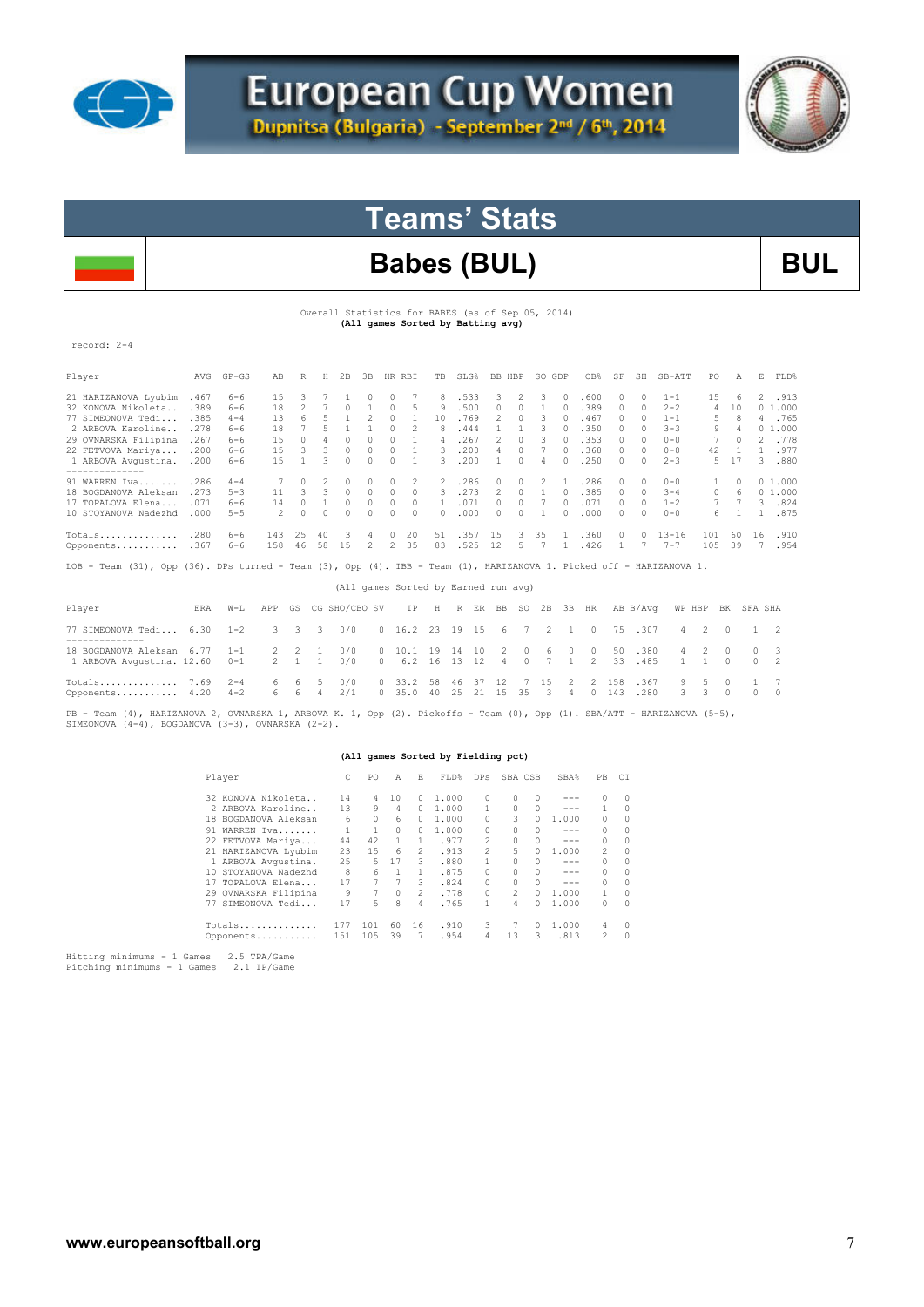



# Princ (CRO) CRO

### Overall Statistics for PRINC ZAGREB (as of Sep 05, 2014) **(All games Sorted by Batting avg)**

record: 0-6

| Player                           | AVG  | $GP - GS$ | AB                                                                                                              | R  | Н  | 2B       | 3B       |          | HR RBI   | TB.      | SLG% | BB.      | HBP           | SO GDP       |        | OB%  | SF            | SH | SB-ATT                                                                                                          | PO.           | Α   | Е. | FLD%   |
|----------------------------------|------|-----------|-----------------------------------------------------------------------------------------------------------------|----|----|----------|----------|----------|----------|----------|------|----------|---------------|--------------|--------|------|---------------|----|-----------------------------------------------------------------------------------------------------------------|---------------|-----|----|--------|
| 11 HARAMINA Michaela             | .278 | $6 - 6$   | 18                                                                                                              | 2  | 5. |          |          | 0        |          | 5.       | .278 |          | $\cap$        | 4            |        | .278 |               |    | $0 - 0$                                                                                                         | 29            |     | 2  | .947   |
| 2 MANCIC Katarina                | .263 | $6 - 6$   | 19                                                                                                              | 4  |    |          |          | $\Omega$ |          | 5.       | .263 | $\Omega$ | $\Box$        | 6            |        | 263  | 0             | 0  | $2 - 2$                                                                                                         | 11            | 13  |    | .960   |
| 5 ORESCANIN Lorena.              | .235 | $6 - 6$   | 17                                                                                                              |    |    |          | 0        | $\Omega$ |          | 5.       | .294 |          |               | 4            |        | .316 | $\Omega$      | 0  | $1 - 1$                                                                                                         | 13            |     |    | .952   |
| 21 ZUPANIC Tihana                | .211 | $6 - 6$   | 19                                                                                                              |    |    |          |          | $\Omega$ | 3        | 8        | .421 |          |               | 6            |        | .200 |               | n. | $0 - 0$                                                                                                         | 12            | -14 |    | 01.000 |
| 7 PRSKALO Katarina.              | .111 | $6 - 6$   | 18                                                                                                              |    |    |          |          | 0        |          | 2.       | .111 |          |               | 3            |        | .158 | 0             | 0  | $2 - 2$                                                                                                         | 11            | 14  |    | 5 .833 |
| --------------<br>$20$ SERIC Iva | .333 | $6 - 6$   | 12                                                                                                              |    | 4  |          | 0        | 0        |          | 4        | .333 |          | 0             | 4            |        | .333 |               |    | $2 - 2$                                                                                                         | 27            | 2   |    | 01.000 |
| 19 BAGARIC Dora                  | .333 | $5 - 5$   | 12                                                                                                              | 2  |    | $\Omega$ | $\Omega$ | $\Omega$ |          | 4        | .333 |          | $\Omega$      | 5            |        | .385 | $\mathcal{O}$ | 0  | $2 - 2$                                                                                                         |               | O.  |    | 01.000 |
| 1 TANASIJEVIC Selen              | .333 | $2 - 1$   |                                                                                                                 |    |    |          |          | 0        |          |          | .333 |          | $\cap$        |              |        | .333 | $\cap$        | n. | $0 - 0$                                                                                                         | $\mathcal{L}$ |     |    | 01.000 |
| 3 ZIVKOVIC Mia                   | .111 | $4 - 3$   | 9                                                                                                               |    |    |          |          | 0        |          |          | .222 |          |               | 6            |        | .200 | 0             |    | $0 - 0$                                                                                                         | 0             |     |    | 2.000  |
| 17 NOVAK Helena                  | .000 | $6 - 4$   | 12                                                                                                              |    |    | $\Omega$ | 0.       | $\Omega$ |          | $\Omega$ | .000 |          | $\cap$        |              |        | .077 | $\Omega$      | n  | $1 - 1$                                                                                                         |               |     |    | 01.000 |
| 8 CIZMIC POKRAJA Pe              | .000 | $3 - 3$   | 8                                                                                                               |    |    |          |          | 0        |          | $\Box$   | .000 |          |               | <sup>n</sup> |        | .000 | O.            | n. | $0 - 0$                                                                                                         | 3.            |     |    | 01.000 |
| 14 DUVNJAK Paula                 | .000 | $3 - 1$   |                                                                                                                 |    |    | 0        |          | 0        | 0        | 0        | .000 |          |               |              |        | .000 | $\Omega$      | 0  | $0 - 0$                                                                                                         | 0             | 0   | 0  | .000   |
| 16 STEPANCIC Brigita             | .000 | $3 - 2$   |                                                                                                                 |    |    |          | $\Omega$ | $\Omega$ | $\Omega$ | $\cap$   | .000 | $\cap$   | $\cap$        | २            |        | .000 | 0.            |    | $0 - 0$                                                                                                         | $\Omega$      | O.  | 0  | .000   |
| 12 LAMPE Ajda                    | .000 | $6 - 5$   |                                                                                                                 |    |    |          |          |          |          | $\Omega$ | .000 |          |               |              |        | .500 |               |    | $1 - 1$                                                                                                         |               |     | 2. | .778   |
| Totals                           | .192 | $6 - 6$   | 156                                                                                                             | 15 | 30 | 4        |          | $\Omega$ | 9        | 36       | .231 | 5.       | $\mathcal{L}$ | 49           | $\cap$ | .226 |               | 2  | $11 - 11$                                                                                                       | 117           | 65  | 13 | .933   |
| Opponents                        | .311 | $6 - 6$   | 164                                                                                                             | 36 | 51 | 6        |          |          | 25       | 70       | .427 | 20       | 6             | 10           |        | .405 | $\mathcal{O}$ | 8  | $9 - 10$                                                                                                        | 126           | 45  | 13 | .929   |
|                                  |      |           | the contract of the contract of the contract of the contract of the contract of the contract of the contract of |    |    |          |          |          |          |          |      |          |               |              |        |      |               |    | the contract of the contract of the contract of the contract of the contract of the contract of the contract of |               |     |    |        |

LOB – Team (25), Opp (45). DPs turned – Team (4), Opp (3). IBB – Team (0), Opp (2). Picked off – ZIVKOVIC 1, ORESCANIN 1,<br>MANCIC 1.

### **(All games Sorted by Earned run avg)**

| Player                                                                                  | ERA | W-T. |                             |                    | APP GS CG SHO/CBO SV IP H R ER BB SO 2B 3B HR AB B/Avq WP HBP BK SFA SHA |                                                                |  |  |  |  |                                                |  |                                                   |           |                                        |
|-----------------------------------------------------------------------------------------|-----|------|-----------------------------|--------------------|--------------------------------------------------------------------------|----------------------------------------------------------------|--|--|--|--|------------------------------------------------|--|---------------------------------------------------|-----------|----------------------------------------|
| 21 ZUPANIC Tihana 2.76 0-4 5 4 4 0/0 0 25.1 32 20 10 11 9 3 2 1 106 .302                |     |      |                             |                    |                                                                          |                                                                |  |  |  |  |                                                |  |                                                   | 4 4 0 0 7 |                                        |
| 11 HARAMINA Michaela 3.36 0-0<br>3 ZIVKOVIC Mia 6.00 0-1<br>2 MANCIC Katarina 16.33 0-1 |     |      | 2 1 0<br>2 0<br>$1 \quad 1$ | $\circ$<br>$\circ$ | 0/0<br>0/0                                                               | 0 8.1 11 7 4 5 0 0 2 0 37 .297<br>0 2.1 1 2 2 1 1 1 0 0 5 .200 |  |  |  |  | 0/0 0 3.0 7 7 7 3 0 2 1 0 16 .438              |  | 1 1 0<br>$0 \quad 1 \quad 0$<br>$0\quad 0\quad 0$ |           | $0\quad1$<br>$0 \quad 0$<br>$0\quad 0$ |
| $Totals$ $4.13$ $0-6$<br>Opponents $1.83$ $6-0$                                         |     |      |                             |                    | 6 6 4 0/0<br>6 6 5 2/0 0 42.0 30 15 11 5 49 4 1 0 156 192                |                                                                |  |  |  |  | 0 39.0 51 36 23 20 10 6 5 1 164 .311 5 6 0 0 8 |  |                                                   | 4 2 0 1 2 |                                        |

PB - Team (4), ORESCANIN 2, PRSKALO 2, Opp (1). Pickoffs - Team (0), Opp (3). SBA/ATT - ORESCANIN (6-6), PRSKALO (3-4),<br>HARAMINA (3-3), ZUPANIC (3-3), MANCIC (3-3), ZIVKOVIC (0-1).

### (All games Sorted by Fielding pct)

| Player |                      | С            | PO  | A        | Ε  | FLD%  | <b>DPs</b>     | SBA CSB |               | SBA%  | PB | СI       |
|--------|----------------------|--------------|-----|----------|----|-------|----------------|---------|---------------|-------|----|----------|
|        | 20 SERIC Iva         | 29           | 27  | 2        | 0  | 1,000 | 2              | 0       | $\mathcal{O}$ | ---   | 0  | 0        |
|        | 21 ZUPANIC Tihana    | 26           | 12  | 14       | 0  | 1,000 | 2              | 3       | 0             | 1,000 | 0  | 0        |
|        | 8 CIZMIC POKRAJA Pe  | 11           | 3   | 8        | 0  | 1,000 | 0              |         |               | ---   | 0  | 0        |
|        | 1 TANASIJEVIC Selen  | 2            | 2   | $\Omega$ | 0  | 1,000 | 0              | 0       | $\mathcal{O}$ |       | 0  | $\Omega$ |
| 17     | NOVAK Helena         | $\mathbf{1}$ | 1   | $\Omega$ | 0  | 1,000 | 0              |         | $\mathcal{O}$ | ---   | 0  | $\Omega$ |
|        | 19 BAGARIC Dora      | 1            | 1   | $\Omega$ | 0  | 1,000 | 0              | 0       | $\mathcal{O}$ |       | 0  | 0        |
|        | 2 MANCIC Katarina    | 25           | 11  | 13       | 1  | .960  |                | 3       |               | 1.000 | 0  | $\Omega$ |
|        | 5 ORESCANIN Lorena.  | 21           | 13  | 7        | 1  | .952  | 2              | 6       |               | 1,000 | 2  | $\Omega$ |
|        | 11 HARAMINA Michaela | 38           | 29  |          | 2  | .947  | $\mathfrak{D}$ | 3       |               | 1,000 | 0  | $\Omega$ |
| 7      | PRSKALO Katarina.    | 30           | 11  | 14       | 5  | .833  | 3              | 3       | 1.            | .750  | 2  | $\Omega$ |
|        | 12 LAMPE Ajda        | 9            | 7   | $\Omega$ | 2  | .778  | 0              | O.      | $\mathcal{O}$ | ---   | 0  | 0        |
|        | 3 ZIVKOVIC Mia       | 2            | 0   | $\Omega$ | 2  | .000  | 0              |         | 1.            | .000  | 0  | $\Omega$ |
| 14     | DUVNJAK Paula        | 0            | 0   | 0        | 0  | .000  | 0              | 0       | $\Omega$      | ---   | 0  | $\Omega$ |
|        | 16 STEPANCIC Brigita | 0            | 0   | $\Omega$ | 0  | .000  | 0              |         | $\mathcal{O}$ | ---   | 0  | $\Omega$ |
|        | Totals               | 195          | 117 | 65       | 13 | .933  | 4              | 9       |               | .900  | 4  | $\Omega$ |
|        | Opponents            | 184          | 126 | 45       | 13 | .929  | 3              | 11      |               | 1,000 | 1  | $\Omega$ |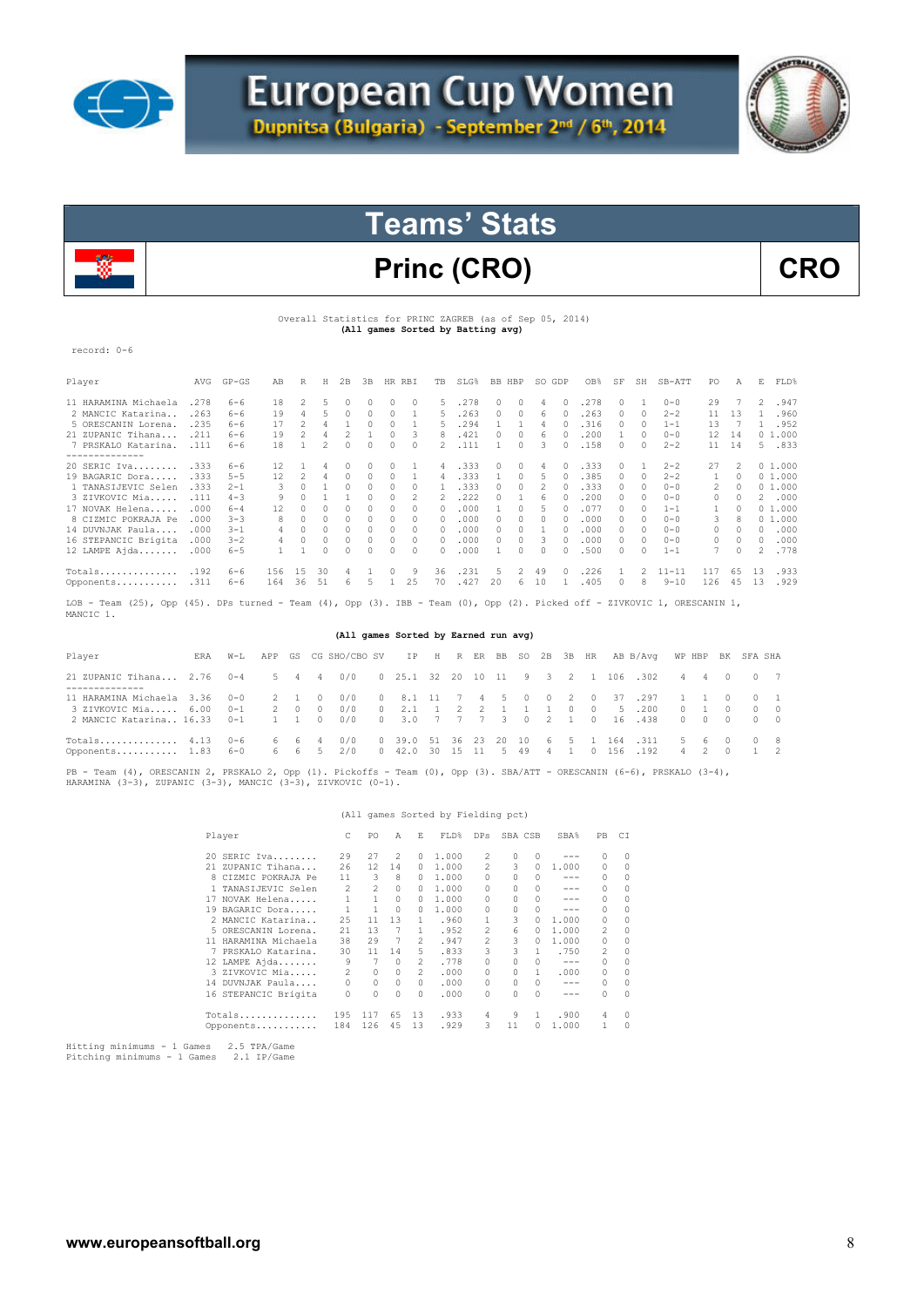



# Horsholm (DEN) DEN

 Overall Statistics for BARRACUDAS (as of Sep 05, 2014) **(All games Sorted by Batting avg)** 

record: 4-2

| Player                                                                                              | AVG   | $GP - GS$ | AB       | R        | Н        | 2B            | 3B       |          | HR RBI   | TB       | SLG%                                 | BB.           | HBP           | SO.            | GDP       | OB%           | SF       | SH       | SB-ATT  | PO       | Α        | E             | FLD%   |
|-----------------------------------------------------------------------------------------------------|-------|-----------|----------|----------|----------|---------------|----------|----------|----------|----------|--------------------------------------|---------------|---------------|----------------|-----------|---------------|----------|----------|---------|----------|----------|---------------|--------|
| 20 SWANBERG Sharlene                                                                                | .471  | $6 - 6$   | 17       | 6        |          |               |          | $\Omega$ | 4        | 9        | .529                                 | 3             | 0             | 0              | $\bigcap$ | .550          |          | 0        | $0 - 0$ | 79       |          | 1.            | .988   |
| 25 WESLEY Erin                                                                                      | .412  | $6 - 6$   | 17       |          |          | 0             | 0        | $\circ$  | 5        |          | .412                                 |               | 0             | 0              | $\circ$   | .421          |          |          | $1 - 1$ | 0        |          |               | 01.000 |
| 2 MONBERG Julie                                                                                     | .389  | $6 - 6$   | 18       |          |          | $\Omega$      |          | 0        | 3        | 9        | .500                                 | 0             | 0             | 4              | $\Omega$  | .389          | 0        | 0        | $0 - 0$ | 2        | 0        |               | .667   |
| 22 NISSEN Mette                                                                                     | . 235 | $6 - 6$   | 17       |          |          | $\Omega$      | 0        | 0        | 3        | 4        | .235                                 | 2             | 0             | 3              | $\Omega$  | .300          |          | n        | $0 - 0$ | 8        |          |               | .909   |
| 17 KYNDESENSofia                                                                                    | .125  | $6 - 6$   | 16       |          |          |               |          | $\Omega$ |          | 2.       | .125                                 |               | $\Box$        |                |           | .176          | 0        |          | $0 - 0$ | 2        | 0        |               | 01.000 |
| 66 WILKEN Mette                                                                                     | .118  | $6 - 6$   | 17       | 4        |          | $\Omega$      |          | $\Omega$ |          | 2        | .118                                 | $\mathcal{L}$ | $\Omega$      | 3              | $\bigcap$ | .211          | 0        |          | $0 - 0$ | 0        | 2        | 1.            | .667   |
| 64 RASMUSSEN Nana                                                                                   | .111  | $6 - 6$   | 18       |          | 2        |               | 0        | 0        | $\Omega$ | 3.       | .167                                 |               | $\mathcal{L}$ | 2              | $\Box$    | .238          | 0        | 0        | $0 - 0$ | 4        | 4        | 2             | .800   |
| 23 LIND Katrine<br>----------------                                                                 | .067  | $6 - 6$   | 1.5      |          |          |               |          | 0        | $\cap$   |          | .067                                 | O.            |               | $\mathfrak{D}$ | $\cap$    | .125          | 0        | $\Omega$ | $0 - 0$ | 16       |          |               | 2.895  |
| 49 MYLAND Pernille                                                                                  | .273  | $6 - 6$   | 11       | $\Omega$ | 3        | $\Omega$      | $\Omega$ | $\Omega$ |          | 3.       | .273                                 |               |               | 4              | $\Omega$  | .385          | $\Omega$ |          | $0 - 0$ | $\Omega$ | $\Omega$ | $\mathcal{O}$ | .000   |
| 10 JOHANSEN Malene                                                                                  | .000  | $3 - 0$   | 2        | $\circ$  | $\Omega$ | $\circ$       | $\Omega$ | $\circ$  | 1        | $\Omega$ | .000                                 | $\Omega$      |               | 2              | $\Omega$  | .333          | $\Omega$ | $\Omega$ | $0 - 0$ | 0        | 0        | $\Omega$      | .000   |
| 88 ELLEHAVE Sarah                                                                                   | .000  | $3 - 0$   | $\Omega$ | $\circ$  |          | $\circ$       |          | 0        | $\Omega$ | $\Omega$ | .000                                 |               | 0             | 0              |           | 01.000        | 0        | $\Omega$ | $0 - 0$ | 0        | $\Omega$ | 0             | .000   |
| Totals                                                                                              | .243  | $6 - 6$   | 148      | 25       | 36       | 2             |          | 0        | 19       | 40       | .270                                 | 12            | 5.            | 2.4            |           | .317          | 2        | 5        | $1 - 1$ | 111      | 18       | 8             | .942   |
| Opponents                                                                                           | .204  | $6 - 6$   | 137      | 12       | 28       | 5             |          | $\circ$  | 9        | 35       | .255                                 | 12            | 5             | 78             |           | .292          | 0        | 5        | $6 - 8$ | 107      | 46       | 14            | .916   |
| LOB - Team $(41)$ , Opp $(37)$ . DPs turned - Team $(2)$ , Opp $(2)$ . IBB - Team $(1)$ , WESLEY 1. |       |           |          |          |          |               |          |          |          |          |                                      |               |               |                |           |               |          |          |         |          |          |               |        |
|                                                                                                     |       |           |          |          |          |               |          |          |          |          | (All games Sorted by Earned run avg) |               |               |                |           |               |          |          |         |          |          |               |        |
| Player                                                                                              | ERA   | $W-L$     | APP      | GS       |          | CG SHO/CBO SV |          |          | ΙP       | Н        | $R_{\perp}$<br>ER                    | BB            | SO            | 2B             | 3B        | HR            |          | AB B/Avq | WP HBP  | BK       |          | SFA SHA       |        |
| 25 WESLEY Erin 1.70                                                                                 |       | $4 - 2$   | 6.       | 6        | 6        | 2/0           |          | 0.       | 37.0     | 28       | 12                                   | 9 12          | 78            | 5              | -1.       | $\mathcal{O}$ | 137      | .204     | 4       | 5.       | $\Omega$ | $\Omega$      | 5      |

Totals.............. 1.70 4-2 6 6 6 2/0 0 37.0 28 12 9 12 78 5 1 0 137 .204 4 5 0 0 5 Opponents........... 2.55 2-4 6 6 6 2/0 0 35.2 36 25 13 12 24 2 1 0 148 .243 3 5 0 2 5

 $PB$  - Team (0), Opp (2). SBA/ATT - SWANBERG (6-8), WESLEY (6-8).

(All games Sorted by Fielding pct)

| Player               |     | PO            | Α        | Е        | FLD%  | DPs                                                                                                                                                                                                                                                                                                                                                                                                                        | SBA CSB |          | SBA%    | PB            | СI       |
|----------------------|-----|---------------|----------|----------|-------|----------------------------------------------------------------------------------------------------------------------------------------------------------------------------------------------------------------------------------------------------------------------------------------------------------------------------------------------------------------------------------------------------------------------------|---------|----------|---------|---------------|----------|
| 25 WESLEY Erin       |     | 0             | 7        | 0        | 1,000 |                                                                                                                                                                                                                                                                                                                                                                                                                            | 6       | 2        | .750    | $\circ$       | 0        |
| 17 KYNDESENSofia     | 2   | $\mathcal{L}$ | $\Omega$ | 0        | 1,000 | 0                                                                                                                                                                                                                                                                                                                                                                                                                          | O.      | 0        | $- - -$ | $\Box$        | $\Omega$ |
| 20 SWANBERG Sharlene | 82  | 79            | 2        | 1        | .988  |                                                                                                                                                                                                                                                                                                                                                                                                                            | 6       | 2        | .750    | $\Omega$      | 0        |
| 22 NISSEN Mette      | 11  | 8             | 2        |          | .909  | $\mathfrak{D}_{1}^{2}(\mathfrak{D}_{1})=\mathfrak{D}_{2}^{2}(\mathfrak{D}_{2})=\mathfrak{D}_{2}^{2}(\mathfrak{D}_{1})=\mathfrak{D}_{2}^{2}(\mathfrak{D}_{2})=\mathfrak{D}_{2}^{2}(\mathfrak{D}_{1})=\mathfrak{D}_{2}^{2}(\mathfrak{D}_{2})=\mathfrak{D}_{2}^{2}(\mathfrak{D}_{1})=\mathfrak{D}_{2}^{2}(\mathfrak{D}_{2})=\mathfrak{D}_{2}^{2}(\mathfrak{D}_{1})=\mathfrak{D}_{2}^{2}(\mathfrak{D}_{2})=\mathfrak{D}_{2}^{$ | n       | 0        | $- - -$ | $\mathcal{O}$ | $\Omega$ |
| 23 LIND Katrine      | 19  | 16            |          | 2        | .895  |                                                                                                                                                                                                                                                                                                                                                                                                                            | 0       | 0        | $- - -$ | $\mathcal{O}$ | 0        |
| 64 RASMUSSEN Nana    | 10  | 4             | 4        | 2        | .800  | n                                                                                                                                                                                                                                                                                                                                                                                                                          | O.      | 0        | $- - -$ | $\cap$        | $\Omega$ |
| 66 WILKEN Mette      | 3   | 0             | 2        | 1.       | .667  | n                                                                                                                                                                                                                                                                                                                                                                                                                          | O.      | 0        | $- - -$ | $\mathcal{O}$ | 0        |
| 2 MONBERG Julie      | 3   | $\mathcal{L}$ | $\Omega$ |          | .667  | 0                                                                                                                                                                                                                                                                                                                                                                                                                          | O.      | 0        | $- - -$ | $\cap$        | $\Omega$ |
| 10 JOHANSEN Malene   | 0   | 0             | $\Omega$ | $\Omega$ | .000  | 0                                                                                                                                                                                                                                                                                                                                                                                                                          |         | 0        | $- - -$ | $\mathcal{O}$ | 0        |
| 49 MYLAND Pernille   | 0   | 0             | $\Omega$ | $\Omega$ | . 000 | 0                                                                                                                                                                                                                                                                                                                                                                                                                          | O.      | $\Omega$ | $- - -$ | $\mathcal{O}$ | $\Omega$ |
| 88 ELLEHAVE Sarah    | 0   | 0             | $\Omega$ | $\Omega$ | .000  | 0                                                                                                                                                                                                                                                                                                                                                                                                                          |         | 0        |         | $\cap$        | $\Omega$ |
| Totals               | 137 | 111           | 18       | 8        | .942  | $\mathfrak{D}_{1}^{2}(\mathfrak{D}_{1})=\mathfrak{D}_{2}^{2}(\mathfrak{D}_{2})=\mathfrak{D}_{2}^{2}(\mathfrak{D}_{1})=\mathfrak{D}_{2}^{2}(\mathfrak{D}_{2})=\mathfrak{D}_{2}^{2}(\mathfrak{D}_{1})=\mathfrak{D}_{2}^{2}(\mathfrak{D}_{2})=\mathfrak{D}_{2}^{2}(\mathfrak{D}_{1})=\mathfrak{D}_{2}^{2}(\mathfrak{D}_{2})=\mathfrak{D}_{2}^{2}(\mathfrak{D}_{1})=\mathfrak{D}_{2}^{2}(\mathfrak{D}_{2})=\mathfrak{D}_{2}^{$ | 6       | 2        | .750    | $\Omega$      | $\Omega$ |
| Opponents            | 167 | 107           | 46       | 14       | .916  | $\mathfrak{D}_{1}^{2}(\mathfrak{D}_{1})=\mathfrak{D}_{2}^{2}(\mathfrak{D}_{2})=\mathfrak{D}_{2}^{2}(\mathfrak{D}_{1})=\mathfrak{D}_{2}^{2}(\mathfrak{D}_{2})=\mathfrak{D}_{2}^{2}(\mathfrak{D}_{1})=\mathfrak{D}_{2}^{2}(\mathfrak{D}_{2})=\mathfrak{D}_{2}^{2}(\mathfrak{D}_{1})=\mathfrak{D}_{2}^{2}(\mathfrak{D}_{2})=\mathfrak{D}_{2}^{2}(\mathfrak{D}_{1})=\mathfrak{D}_{2}^{2}(\mathfrak{D}_{2})=\mathfrak{D}_{2}^{$ |         | O.       | 1,000   | 2             | $\Omega$ |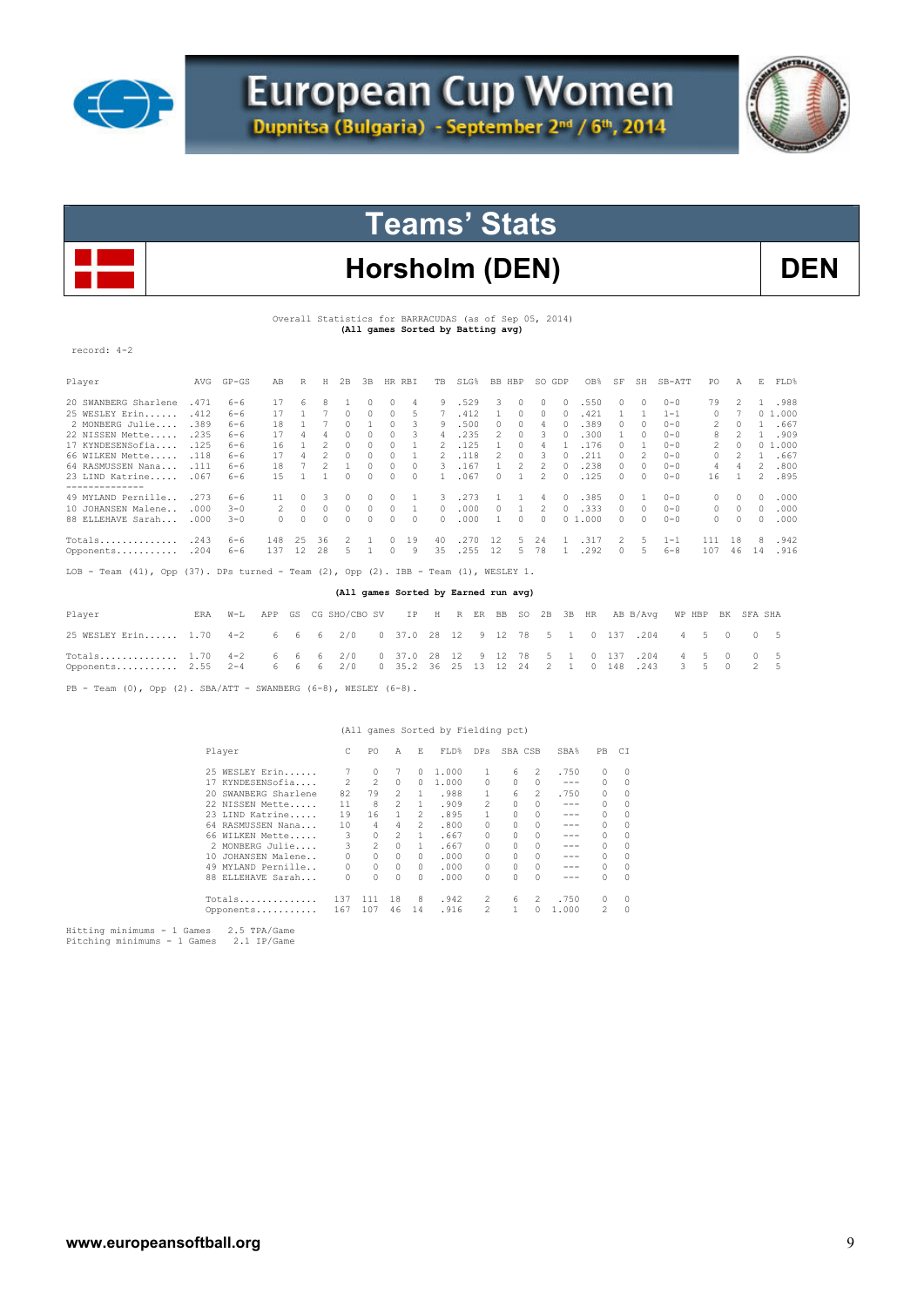



# Les Comanches (FRA) FRA

Overall Statistics for LES COMANCHES (as of Sep 05, 2014) **(All games Sorted by Batting avg)** 

record: 5-1

| Player                                                                    | AVG  | $GP - GS$ | AB  | R             | Н  | 2B | 3B |   | HR RBI | TB  | SLG% | BB            | HBP | SO. | GDP      | OB%  | SF            | SH       | $SB-ATT$  | PO. | Α        | E             | FLD%   |
|---------------------------------------------------------------------------|------|-----------|-----|---------------|----|----|----|---|--------|-----|------|---------------|-----|-----|----------|------|---------------|----------|-----------|-----|----------|---------------|--------|
| 49 MAGNEE Margaux                                                         | .529 | $6 - 6$   | 17  | 6             | 9  |    |    |   |        | 12  | .706 |               |     |     | $\Box$   | .636 | O.            |          | $2 - 2$   | 19  | 5.       |               | 01.000 |
| 15 RIERA Camille                                                          | .524 | $6 - 6$   | 21  |               | 11 |    |    |   |        | 1.5 | .714 |               |     |     |          | .545 | $\Omega$      | 0        | $3 - 3$   | 32  | 6        |               | .974   |
| 17 GIBSON-JONES Sara                                                      | .400 | $6 - 6$   | 20  | 5             | 8  | 3  |    |   | 6      | 11  | .550 |               |     |     | $\Box$   | .455 | $\Omega$      | 0        | $1 - 1$   | 13  | 8        |               | .955   |
| 3 MARIE Manon                                                             | .278 | $6 - 6$   | 18  |               |    |    |    |   |        | 6.  | .333 |               |     |     |          | .300 |               |          | $2 - 2$   |     |          |               | .889   |
| 12 LEMAIRE Camille                                                        | .250 | $6 - 6$   | 16  | 6             |    |    |    |   | २      | 4   | .250 |               |     |     |          | .333 | O.            |          | $1 - 1$   | 4   | 9        |               | .765   |
| 8 CARATINI Marion                                                         | .200 | $6 - 6$   | 1.5 | $\mathcal{D}$ | २  |    |    |   |        | 4   | .267 |               |     | 5   |          | .200 | $\mathcal{O}$ | $\Omega$ | $0 - 0$   | 16  | 6        |               | .957   |
| 10 DOMANICO Elsa                                                          | .071 | $6 - 6$   | 14  |               |    |    |    |   |        | 2   | .143 |               |     | 3   | $\Omega$ | .133 | $\mathcal{O}$ | 3        | $0 - 0$   | 6.  | $\Omega$ |               | 01.000 |
|                                                                           |      |           |     |               |    |    |    |   |        |     |      |               |     |     |          |      |               |          |           |     |          |               |        |
| 7 PRADE Pauline                                                           | .538 | $6 - 4$   | 13  |               |    |    |    |   |        |     | .538 |               |     | 3   | $\Box$   | .538 | $\mathcal{O}$ | $\Omega$ | $1 - 3$   | 4   | $\Omega$ |               | .800   |
| 23 BONAUDO Marion                                                         | .500 | $2 - 0$   |     | <sup>0</sup>  |    |    |    |   |        |     | .500 | O.            |     |     |          | .500 | 0             | 0        | $0 - 0$   | 0   | 0        | $\mathcal{O}$ | .000   |
| 11 LASSAIGNE Celine.                                                      | .444 | $3 - 3$   | 9   |               |    |    | 0  | 0 |        | 6   | .667 |               |     |     | $\Box$   | .500 | $\mathcal{O}$ | $\Omega$ | $0 - 0$   | 13  |          |               | .933   |
| 25 BENCHALI Sarah                                                         | .231 | $5 - 5$   | 13  |               |    |    |    |   |        | 4   | .308 |               |     |     |          | .231 | O.            | 0        | $0 - 0$   | 2.  |          |               | 01.000 |
| 4 GARTNER Charline.                                                       | .000 | $5 - 5$   | 5.  |               |    |    |    |   |        | 0   | .000 | $\mathcal{L}$ |     |     |          | .375 | $\mathcal{O}$ | 0        | $0 - 0$   | 4   | 5        |               | 01.000 |
| $Totals$                                                                  | .344 | 6-6       | 163 | 39            | 56 | 14 |    | 0 | 24     | 72  | .442 | 10            | 6.  | 28  | 2        | .400 | 1.            | 9        | $10 - 12$ | 120 | 48       | 10            | .944   |
| Opponents                                                                 | .228 | $6 - 6$   | 149 | 25            | 34 | 8  |    | 0 | 21     | 42  | .282 | 16            |     | 30  | 0        | .305 |               | 5        | $7 - 8$   | 114 | 51       | 20            | .892   |
| Team $(37)$ , Opp $(28)$ . DPs turned - Team $(1)$ , Opp $(4)$ .<br>LOB - |      |           |     |               |    |    |    |   |        |     |      |               |     |     |          |      |               |          |           |     |          |               |        |

### **(All games Sorted by Earned run avg)**

| Player                                                                                                                | ERA W-L |  |  |  |  |  |  |  | APP GS CG SHO/CBO SV IP H R ER BB SO 2B 3B HR AB B/Avg WP HBP BK SFA SHA                                                                        |  |  |  |
|-----------------------------------------------------------------------------------------------------------------------|---------|--|--|--|--|--|--|--|-------------------------------------------------------------------------------------------------------------------------------------------------|--|--|--|
| 4 GARTNER Charline. 2.29 2-1 4 4 2 1/0 0 18.1 14 10 6 9 7 2 0 0 65 .215 1 0 0 1 2<br>25 BENCHALI Sarah 3.62 3-0       |         |  |  |  |  |  |  |  | 4   2   1   0/0   0   19.1   17   12   10   4   22   6   0   0   76   .224   1   0   0   0   3                                                  |  |  |  |
| 11 LASSAIGNE Celine. 9.00 0-0 1 0 0 0/0 0 2.1 3 3 3 3 1 0 0 0 8 .375 0 1 0 0 0                                        |         |  |  |  |  |  |  |  |                                                                                                                                                 |  |  |  |
| Totals $3.33 \t 5-1$<br>Opponents $4.42$ 1-5                                                                          |         |  |  |  |  |  |  |  | 6 6 3 1/0 0 40.0 34 25 19 16 30 8 0 0 149 .228 2 1 0 1 5<br>6  6  4  0 / 0  0  38  0  5  6  39  24  10  28  14  1  0  163  .344  10  6  0  1  9 |  |  |  |
| הסוגרה מון 14.41 בזגוומוגרה (1,01 בהסדר ה-1,000 בהממלכה כ-1,000 ב-1,000 ב-1,01 ה-1,01 באלה (1,01 המסדר (1,01 המקום הח |         |  |  |  |  |  |  |  |                                                                                                                                                 |  |  |  |

PB - Team (2), RIERA 2, Opp (7). Pickoffs - Team (4), RIERA 3, LASSAIGNE 1. SBA/ATT - RIERA (7-8), BENCHALI (4-4), GARTNER<br>(2-3), LASSAIGNE (1-1).

## (All games Sorted by Fielding pct)

| Player |                      |     | PO             | Α        | E.           | FLD%  | DPs      | SBA CSB       |          | SBA%    | PB            | CI       |
|--------|----------------------|-----|----------------|----------|--------------|-------|----------|---------------|----------|---------|---------------|----------|
|        | 49 MAGNEE Margaux    | 24  | 19             | 5        | $\Omega$     | 1,000 | 1.       | 0             | $\Omega$ |         | $\mathcal{O}$ | 0        |
|        | 25 BENCHALT Sarah    | 9   | 2              | 7        | $\Omega$     | 1,000 | 0        | 4             | 0        | 1,000   | $\Omega$      | 0        |
|        | 4 GARTNER Charline.  | 9   | $\overline{4}$ | 5        | 0            | 1,000 | $\Omega$ | $\mathcal{L}$ |          | .667    | $\circ$       | 0        |
|        | 10 DOMANICO Elsa     | 6   | 6              | $\Omega$ | $\Omega$     | 1,000 | 0        | 0             | $\Omega$ | $- - -$ | $\Omega$      | 0        |
|        | 15 RIERA Camille     | 39  | 32             | 6.       | 1            | .974  |          | 7             |          | .875    | 2             | 0        |
|        | 8 CARATINI Marion    | 23  | 16             | 6.       | $\mathbf{1}$ | .957  | 0        | 0             | 0        | $- - -$ | $\Omega$      | 0        |
| 17     | GIBSON-JONES Sara    | 22  | 13             | 8        | 1            | .955  |          | 0             | $\Omega$ | $- - -$ | $\Omega$      | $\Omega$ |
|        | 11 LASSAIGNE Celine. | 1.5 | 13             |          | $\mathbf{1}$ | .933  | 0        |               | 0        | 1,000   | $\Omega$      | 0        |
|        | 3 MARIE Manon        | 9   | 7              |          | $\mathbf{1}$ | .889  | 0        | 0             | 0        | $- - -$ | $\mathcal{O}$ | $\Omega$ |
|        | PRADE Pauline        | 5   | 4              | $\Omega$ | $\mathbf{1}$ | .800  | 0        | 0             | $\Omega$ | $- - -$ | $\mathcal{O}$ | $\Omega$ |
|        | 12 LEMATRE Camille   | 17  | 4              | 9        | 4            | .765  | 0        | 0             | $\Omega$ | $- - -$ | $\mathcal{O}$ | $\Omega$ |
|        | 23 BONAUDO Marion    | 0   | 0              | 0        | $\Omega$     | .000  | 0        | O.            | $\Omega$ | $- - -$ | $\mathcal{O}$ | $\Omega$ |
|        | Totals               | 178 | 120            | 48       | 10           | .944  |          | 7             |          | .875    | 2             | $\Omega$ |
|        | Opponents            | 185 | 114            | 51       | 20           | .892  | 4        | 10            | 2        | .833    | 7             | $\Omega$ |
|        |                      |     |                |          |              |       |          |               |          |         |               |          |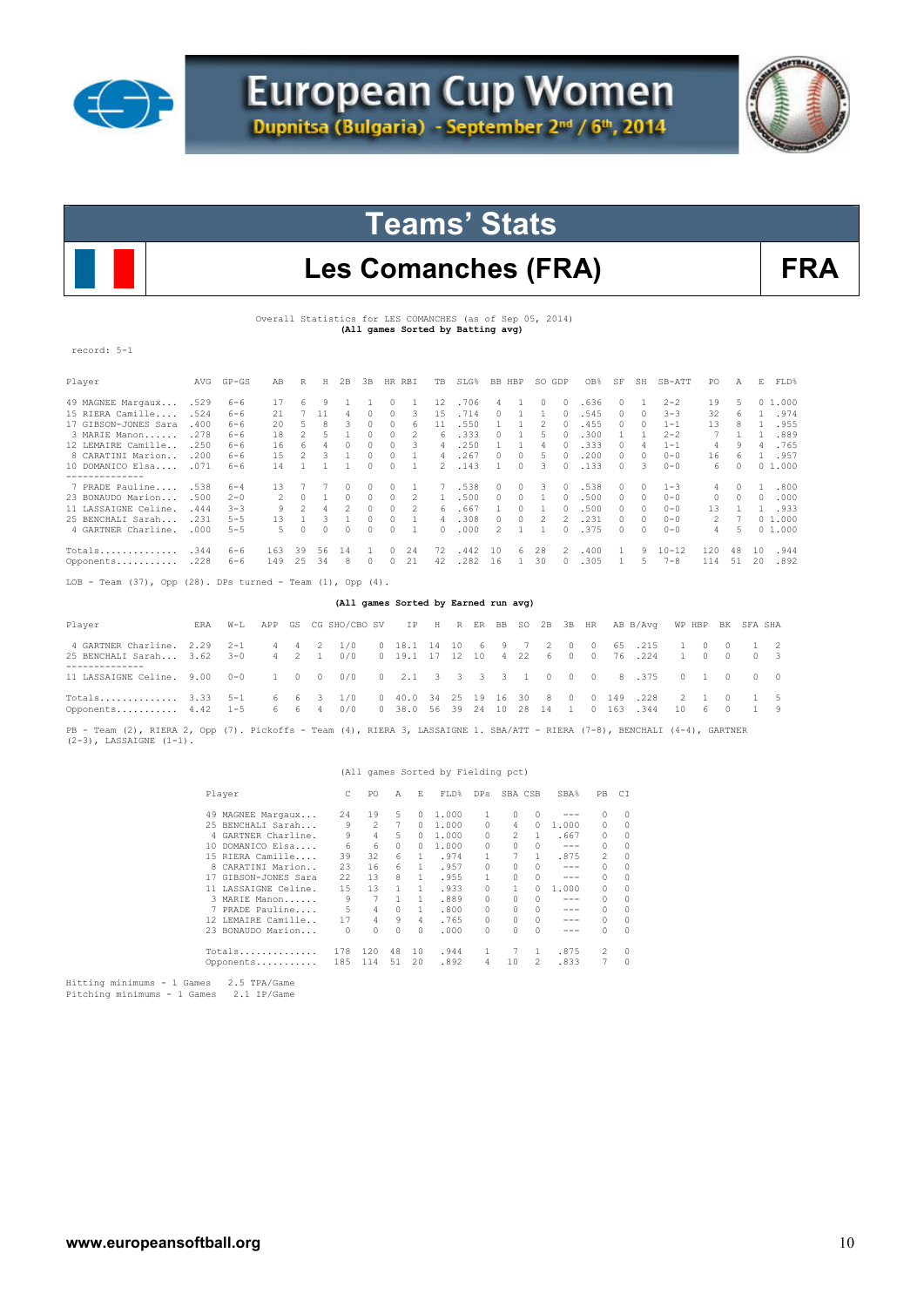



# Antorcha (ESP) BSP

Overall Statistics for CBS ANTORCHA (as of Sep 05, 2014) **(All games Sorted by Batting avg)** 

record: 2-4

| Player                  | AVG  | $GP - GS$ | AB  | R  | Η             | 2B | 3B | <b>HR</b> | <b>RBI</b> | TB       | SLG% | BB. | HBP | SO.      | GDP    | OB%    | SF            | SH       | $SB-ATT$ | PO.      | Α  | E  | FLD%   |
|-------------------------|------|-----------|-----|----|---------------|----|----|-----------|------------|----------|------|-----|-----|----------|--------|--------|---------------|----------|----------|----------|----|----|--------|
| 5 GARDE Sara            | .313 | $6 - 6$   | 16  | 2  | $\mathcal{L}$ |    |    | 0         |            | 5.       | 313  |     | 0   | 3        | $\Box$ | .313   | $\Omega$      | 3        | $1 - 1$  | 11       | 9  | 3. | .870   |
| 13 LOPEZ Miriam.        | .308 | $6 - 6$   | 13  |    |               |    |    | 0         | 2          | 5.       | .385 | 6.  |     | 2        | 0      | .526   | $\Omega$      | 0        | $0 - 0$  | 25       | 4  |    | 01.000 |
| 23 ARIAS Laura          | .286 | $6 - 6$   | 14  |    |               |    |    |           |            | 4        | .286 |     |     |          |        | .286   |               | 3        | $0 - 0$  |          |    | 3. | .700   |
| 17 BUSSO Constanza      | .250 | $6 - 6$   | 16  |    |               |    |    |           |            | 4        | 250  |     |     |          |        | .250   | O.            |          | $0 - 0$  | 15       |    |    | .944   |
| 69 FLORES Noelia        | .235 | $6 - 6$   | 17  |    |               |    |    |           |            | 4        | 235  |     |     |          |        | .316   | n             | 0        | $0 - 0$  | 4        | 2ء |    | 01.000 |
| 36 MARTINEZ Macarena    | .222 | $6 - 6$   | 18  |    |               |    |    |           |            | 6.       | 333  |     |     |          |        | 263    | 0             | $\Omega$ | $0 - 0$  | 12       |    | 4  | .826   |
| 24 FRANCO Yolanda       | .143 | $6 - 6$   | 14  |    | 2             |    |    |           |            | 4        | .286 |     |     | २        | $\cap$ | .200   | $\cap$        |          | $0 - 0$  | 8.       |    |    | 01.000 |
| --------------          |      |           |     |    |               |    |    |           |            |          |      |     |     |          |        |        |               |          |          |          |    |    |        |
| 33 PASTOR Encarna 1.000 |      | $1 - 1$   |     |    |               |    |    |           | 0          | 1 1      | .000 |     | 0   | $\Omega$ |        | 01.000 | $\mathcal{O}$ | $\Omega$ | $0 - 0$  | 0        | 0  | 0  | .000   |
| 18 ALONSO Beatriz       | .250 | $5 - 4$   |     |    |               |    |    |           |            |          | .250 |     |     |          | 0      | .400   | 0             | $\Omega$ | $0 - 0$  | 17       | 3  |    | 01.000 |
| 10 MOYA Sonia           | .222 | $5 - 3$   | 9   |    |               |    |    |           |            |          | 222  |     |     |          |        | .300   | O.            |          | $0 - 0$  | 3.       |    |    | 01.000 |
| 1 TRIGUEROS Miriam.     | .083 | $5 - 5$   | 12  |    |               |    |    |           |            |          | .083 |     |     |          |        | .083   | n             |          | $0 - 0$  | 8        |    |    | .923   |
| 31 DIAZ Diana.<br>.     | .000 | $3 - 1$   | 2   |    |               |    |    |           |            | $\Omega$ | .000 |     |     |          |        | .000   | n             |          | $1 - 1$  | $\Omega$ |    |    | .000   |
| $2$ COTO Lianis         | .000 | $2 - 1$   |     |    |               |    |    |           | $\Omega$   | 0        | .000 |     |     |          |        | .000   | O.            | n        | $0 - 0$  |          |    |    | .500   |
| Totals                  | .234 | $6 - 6$   | 137 | 14 | 32            |    |    |           | 11         | 37       | 270  | 9   | 3   | 24       | $\Box$ | .295   | $\mathcal{O}$ | 10       | $2 - 2$  | 111      | 42 | 13 | .922   |
| Opponents               | .297 | $6 - 6$   | 155 | 23 | 46            |    |    |           | 18         | 55       | .355 | 'n. |     | 22       |        | .317   | २             |          | $4 - 5$  | 111      | 54 | 10 | .943   |

LOB - Team (34), Opp (34). DPs turned - Team (3), Opp (2). Picked off - FRANCO 1.

### **(All games Sorted by Earned run avg)**

| Player                                                                                                                                                        |  | ERA W-L APP GS CG SHO/CBO SV IP H R ER BB SO 2B 3B HR AB B/Avq WP HBP BK SFA SHA |  |  |  |  |  |  |  |  |  |  |
|---------------------------------------------------------------------------------------------------------------------------------------------------------------|--|----------------------------------------------------------------------------------|--|--|--|--|--|--|--|--|--|--|
| 69 FLORES Noelia 2.00 2-2 4 4 4 1/0 0 28.0 29 9 8 1 15 1 2 0 109 .266 1 0 0 1 3                                                                               |  |                                                                                  |  |  |  |  |  |  |  |  |  |  |
| 17 BUSSO Constanza 4.20 0-0 1 0 0 0/0 0 3.1 7 2 2 1 1 0 2 0 16 438 0 0 0 1 0<br>18 ALONSO Beatriz 6.18 0-2 2 2 1 0/0 0 5.2 10 12 5 4 6 0 0 0 30 333 1 0 0 1 1 |  |                                                                                  |  |  |  |  |  |  |  |  |  |  |
| Totals 2.84 2-4 6 6 5 1/0 0 37.0 46 23 15 6 22 1 4 0 155 .297 2 0 0 3 4<br>Opponents 1.70 4-2 6 6 5 2/0 0 37.0 32 14 9 9 24 1 2 0 137 .234 3 3 0 0 10         |  |                                                                                  |  |  |  |  |  |  |  |  |  |  |
| PB - Team (3), LOPEZ 3, Opp (4). Pickoffs - Team (1), LOPEZ 1. SBA/ATT - LOPEZ (4-5), FLORES (3-4), ALONSO (1-1).                                             |  |                                                                                  |  |  |  |  |  |  |  |  |  |  |

### (All games Sorted by Fielding pct)

| Player                | C   | PO  | A             | E  | FLD%  | <b>DPs</b>     | SBA CSB |          | SBA%  | PB | СI       |
|-----------------------|-----|-----|---------------|----|-------|----------------|---------|----------|-------|----|----------|
| 13 LOPEZ Miriam       | 29  | 25  | 4             | 0  | 1,000 |                | 4       | 1        | .800  | 3  | 0        |
| ALONSO Beatriz<br>18  | 20  | 17  | 3             | 0  | 1,000 | 2              | 1.      |          | 1,000 | 0  | 0        |
| FLORES Noelia<br>69   | 16  | 4   | 12            |    | 1,000 | $\Omega$       | 3       |          | .750  | 0  | 0        |
| 24 FRANCO Yolanda     | 9   | 8   | 1             | n  | 1,000 |                |         |          | ---   | 0  | $\Omega$ |
| MOYA Sonia<br>10      | 3   | 3   | $\Omega$      | 0  | 1,000 | $\Omega$       |         | $\Omega$ | ---   | 0  | 0        |
| BUSSO Constanza<br>17 | 18  | 1.5 | $\mathcal{L}$ | 1  | .944  | $\Omega$       |         | 0        | ---   | 0  | $\Omega$ |
| 1 TRIGUEROS Miriam.   | 13  | 8   | 4             |    | .923  |                |         |          | ---   | 0  | $\Omega$ |
| GARDE Sara<br>5.      | 23  | 11  | 9             | 3  | .870  |                |         |          | ---   | 0  | $\Omega$ |
| 36 MARTINEZ Macarena  | 23  | 12  |               | 4  | .826  | $\Omega$       |         | $\Omega$ | ---   | 0  | $\Omega$ |
| 23 ARIAS Laura        | 10  | 7   | O             | 3  | .700  | $\Omega$       |         | $\Omega$ | ---   | 0  | $\Omega$ |
| 2 COTO Lianis         | 2   | 1   | 0             |    | .500  | $\Omega$       | 0       | $\Omega$ |       | 0  | $\Omega$ |
| 31 DIAZ Diana         |     | 0   | $\Omega$      | 0  | .000  | 0              |         | $\Omega$ | ---   | 0  | $\Omega$ |
| 33 PASTOR Encarna     |     | 0   | 0             | 0  | .000  | 0              |         | $\Omega$ | ---   | 0  | $\Omega$ |
| $Totals$              | 166 | 111 | 42            | 13 | .922  | 3              | 4       |          | .800  | 3  | $\Omega$ |
| Opponents             | 175 | 111 | 54            | 10 | .943  | $\mathfrak{D}$ | 2       | 0        | 1.000 | 4  | $\Omega$ |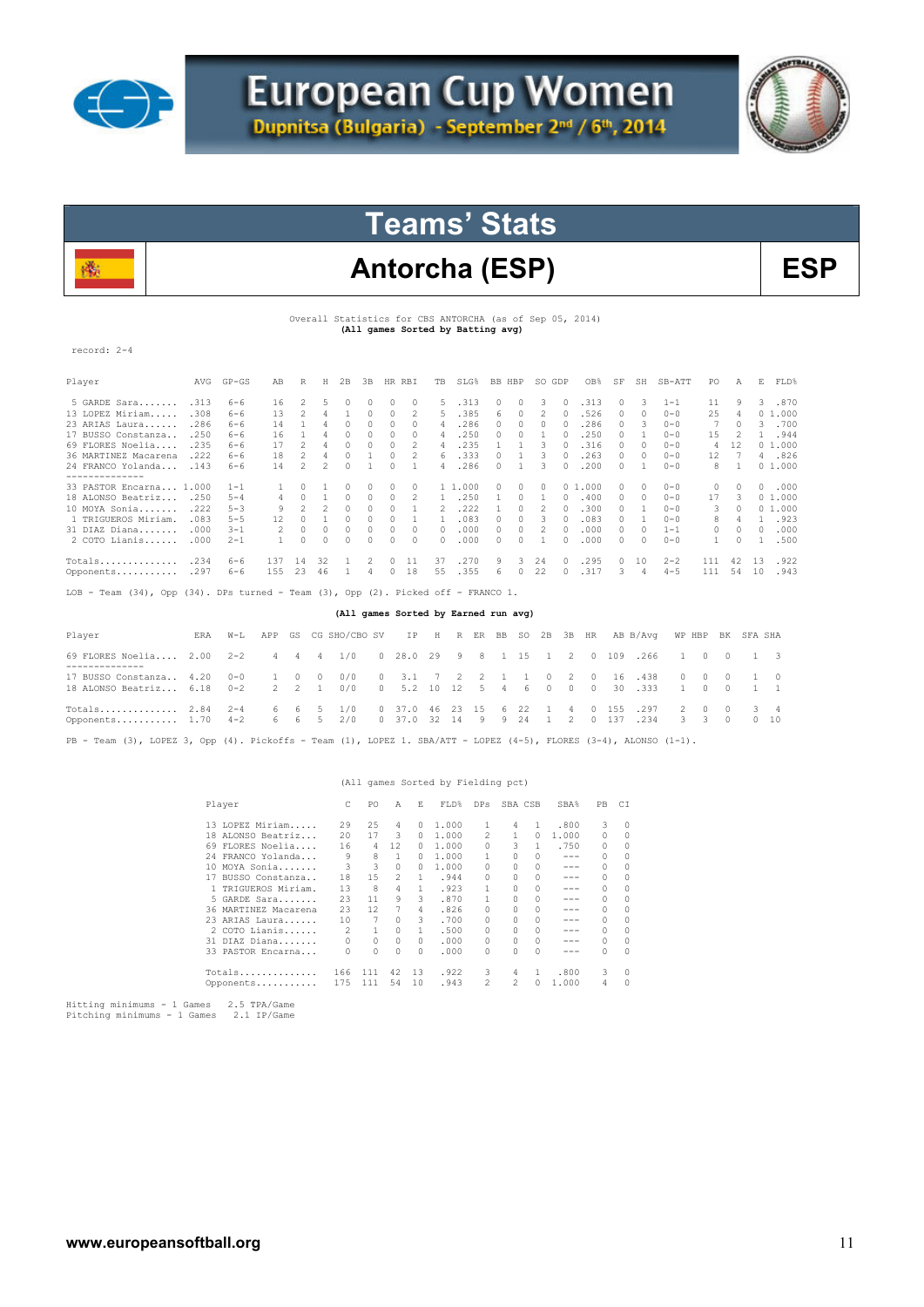



# Therwil Flyers (SUI) **SUI**

Overall Statistics for THERWILL FLYERS (as of Sep 05, 2014)  **(All games Sorted by Batting avg)** 

record: 5-1

| Player                              | AVG  | $GP - GS$                                                  | AB              | R        | Н             | 2B       | 3B       | HR.      | RBI      | TB            | SLG%  | BB.      | HBP       | SO GDP         |           | OB%  | SF            | SH       | SB-ATT  | PO.      | Α             | Е             | FLD%   |
|-------------------------------------|------|------------------------------------------------------------|-----------------|----------|---------------|----------|----------|----------|----------|---------------|-------|----------|-----------|----------------|-----------|------|---------------|----------|---------|----------|---------------|---------------|--------|
| 24 CAMPBELL Kathryn.                | .591 | $6 - 6$                                                    | 22              | 6.       | 13            |          |          |          | 6        | 22 1          | .000  | 0        | $\Box$    |                | $\Box$    | .591 |               | 0        | $0 - 0$ | 6.       |               |               | .929   |
| 1 WOLFENSBERGER Nin                 | .368 | $6 - 6$                                                    | 19              | 5.       |               |          | 2        | $\Omega$ | 2        | 13            | .684  | 4        |           | 4              |           | .500 | $\cap$        | $\cap$   | $1 - 1$ | 47       |               | 3.            | .941   |
| 23 MERRILL Jennifer.                | .333 | $6 - 6$                                                    | 18              | 6        |               |          |          |          |          |               | . 611 |          |           | 5              |           | .429 | $\cap$        | $\cap$   | $0 - 0$ | 3.       |               |               | 01.000 |
| 52 ZEHNDER Kimberley                | .333 | $6 - 6$                                                    | 1.5             | 3        |               |          |          |          |          | 6             | .400  | 4        | $\bigcap$ | 4              | $\Omega$  | .474 | $\cap$        |          | $0 - 0$ | 13       | 10            |               | 1 .958 |
| 53 GLAUSER Adeline                  | .263 | $6 - 6$                                                    | 19              |          |               |          |          |          |          |               | .368  | 0        | 0         | 5              |           | .250 |               |          | $1 - 1$ | 15       | 6             |               | 2.913  |
| 49 WANNER Melanie                   | .250 | $5 - 5$                                                    | 12              |          |               |          |          |          | 4        | 6             | .500  |          | $\Omega$  |                |           | .286 |               |          | $0 - 0$ | 6.       |               |               | 01.000 |
| 38 GUINN Daryl                      | .235 | $6 - 6$                                                    | 17              | 3        |               |          |          |          |          |               | .412  | 5.       |           | 3              |           | .409 | $\cap$        |          | $0 - 0$ | 22       |               |               | .964   |
| 10 MEIERHANS Barbara                | .222 | $5 - 5$                                                    | 9               |          |               |          |          |          | 3        |               | .222  | 5.       |           |                |           | .500 | $\cap$        |          | $0 - 0$ | 0        | $\Omega$      | $\mathcal{O}$ | .000   |
| 14 GFELLER Lena                     | .167 | $6 - 6$                                                    | 12 <sub>2</sub> | 2        |               |          |          | $\Omega$ | 2        | 3             | .250  |          | $\Omega$  | 3.             | $\Omega$  | .231 | $\cap$        | 2        | $0 - 0$ | 2.       | $\Omega$      |               | .667   |
| ----------------<br>7 OSWALD Giulia | .200 | $6 - 4$                                                    | 10              | $\Omega$ | $\mathcal{L}$ | $\Omega$ | 0        | $\Omega$ |          | $\mathcal{L}$ | .200  |          | $\Box$    | 4              | $\bigcap$ | .200 | $\cap$        | 0        | $0 - 0$ | 3.       | $\Omega$      |               | 01.000 |
| 29 HAGER Nadine                     | .000 | $4 - 1$                                                    | 3               | 3        | $\Omega$      | $\Omega$ | $\Omega$ | $\Omega$ |          | $\circ$       | .000  | $\Omega$ |           | $\Omega$       | $\Omega$  | .250 | $\mathcal{O}$ | $\Omega$ | $0 - 0$ | $\Omega$ | $\Omega$      | 0             | .000   |
| 62 GRABOWICZ Patrici                | .000 | $2 - 2$                                                    | २               | $\Omega$ | $\cap$        |          |          | $\cap$   | $\Omega$ | $\Omega$      | .000  | O.       | $\Omega$  | $\mathfrak{D}$ | $\cap$    | .000 | $\cap$        | $\cap$   | $0 - 0$ | $\Omega$ | $\mathcal{P}$ |               | .667   |
|                                     |      |                                                            |                 |          |               |          |          |          |          |               |       |          |           |                |           |      |               |          |         |          |               |               |        |
| Totals                              | .308 | $6 - 6$                                                    | 159             | 32       | 49            | 13       | 4        | 3        | 29       | 79            | .497  | 23       | 2         | 34             | $\circ$   | .398 | 2             | 6        | $2 - 2$ | 117      | 39            | 10            | .940   |
| Opponents                           | .182 | $6 - 6$                                                    | 143             | 8        | 26            | 2        |          | $\Omega$ | 4        | 30            | .210  | 8        | 4         | 47             |           | .244 |               | 3        | $6 - 6$ | 114      | 37            | 6.            | .962   |
| $LOB = Team (48)$ , Opp             |      | $(36)$ . DPs turned - Team $(2)$ . Picked off - ZEHNDER 1. |                 |          |               |          |          |          |          |               |       |          |           |                |           |      |               |          |         |          |               |               |        |

### **(All games Sorted by Earned run avg)**

| Player                                                                                                                                                           | ERA |  |  | W-L APP GS CG SHO/CBO SV IP H R ER BB SO 2B 3B HR AB B/Avq WP HBP BK SFA SHA |  |  |  |  |  |  |  |           |  |
|------------------------------------------------------------------------------------------------------------------------------------------------------------------|-----|--|--|------------------------------------------------------------------------------|--|--|--|--|--|--|--|-----------|--|
| 38 GUINN Daryl 0.74 2-1 4 3 2 1/1 0 19.0 14 4 2 3 22 0 0 0 71 197 2 0 0 1 2<br>23 MERRILL Jennifer. 1.11 3-0 3 3 2 2/0 0 19.0 12 4 3 4 24 2 1 0 69 174 3 4 0 0 1 |     |  |  |                                                                              |  |  |  |  |  |  |  |           |  |
| 53 GLAUSER Adeline 0.00 0-0  1  0  0  0/1  0  1.0  0  0  0  1  1  0  0  0  3  000  0  0  0  0  0  0                                                              |     |  |  |                                                                              |  |  |  |  |  |  |  |           |  |
| Totals $0.90$ 5-1<br>Opponents 5.53 1-5 6 6 3 0/0 0 38.0 49 32 30 23 34 13 4 3 159 .308                                                                          |     |  |  | 6 6 4 4/1 0 39.0 26 8 5 8 47 2 1 0 143 182 5 4 0 1 3                         |  |  |  |  |  |  |  | 4 2 0 2 6 |  |

PB - Team (5), WOLFENSBERGE 5, Opp (2). Pickoffs - Team (0), Opp (1). SBA/ATT - WOLFENSBERGE (6-6), GUINN (4-4), MERRILL (2-2).

# **(All games Sorted by Fielding pct)**

| Player               |     | PO.            | A              | E.            | FLD%  | <b>DPs</b> | SBA CSB  |               | SBA%  | PB.           | СI       |
|----------------------|-----|----------------|----------------|---------------|-------|------------|----------|---------------|-------|---------------|----------|
| WANNER Melanie<br>49 | 10  | 6              | 4              | $\Omega$      | 1,000 | 1.         | $\Omega$ | $\Omega$      | ---   | $\mathcal{O}$ |          |
| 23 MERRILL Jennifer. |     | 3              | 4              | $\Omega$      | 1,000 | 0          | $2^{1}$  | $\mathcal{O}$ | 1,000 | 0             |          |
| 7 OSWALD Giulia      | 3   | 3              | $\circ$        | $\Omega$      | 1,000 | 0          | 0        | 0             | ---   | 0             |          |
| 38 GUINN Daryl       | 28  | 22             | 5.             |               | .964  | 0          | 4        | 0             | 1,000 | 0             | $\Omega$ |
| 52 ZEHNDER Kimberley | 24  | 13             | 10             | 1             | .958  | 2          | 0        | 0             | ---   | $\mathcal{O}$ | $\Omega$ |
| 1 WOLFENSBERGER Nin  | 51  | 47             |                | 3             | .941  | 0          | 6.       | 0             | 1,000 | 5             | $\Omega$ |
| 24 CAMPBELL Kathryn. | 14  | 6              |                | 1             | .929  |            | 0        | 0             | ---   | 0             | $\Omega$ |
| 53 GLAUSER Adeline   | 23  | 1.5            | 6.             | $\mathcal{L}$ | .913  |            | 0        | $\mathcal{O}$ | ---   | $\mathcal{O}$ | $\cap$   |
| 14 GFELLER Lena      | 3   | $\mathfrak{D}$ | $\Omega$       | 1.            | .667  | 0          | 0        | $\mathcal{O}$ | ---   | $\mathcal{O}$ |          |
| 62 GRABOWICZ Patrici | 3   | 0              | $\mathfrak{D}$ | 1             | .667  | 0          | $\Omega$ | $\mathcal{O}$ | ---   | $\mathcal{O}$ |          |
| 10 MEIERHANS Barbara | 0   | 0              | $\Omega$       | $\Omega$      | .000  | 0          | $\Omega$ | $\mathcal{O}$ | ---   | 0             |          |
| 29 HAGER Nadine      | 0   | 0              | $\Omega$       | $\Omega$      | .000  | n          | 0        | 0             | ---   |               | $\cap$   |
| $Totals$             | 166 | 117            | 39             | 10            | .940  | 2          | 6        | <sup>0</sup>  | 1,000 | 5             |          |
| Opponents            | 157 | 114            | 37             | 6             | .962  | 0          | 2        | 0             | 1,000 | 2             |          |
|                      |     |                |                |               |       |            |          |               |       |               |          |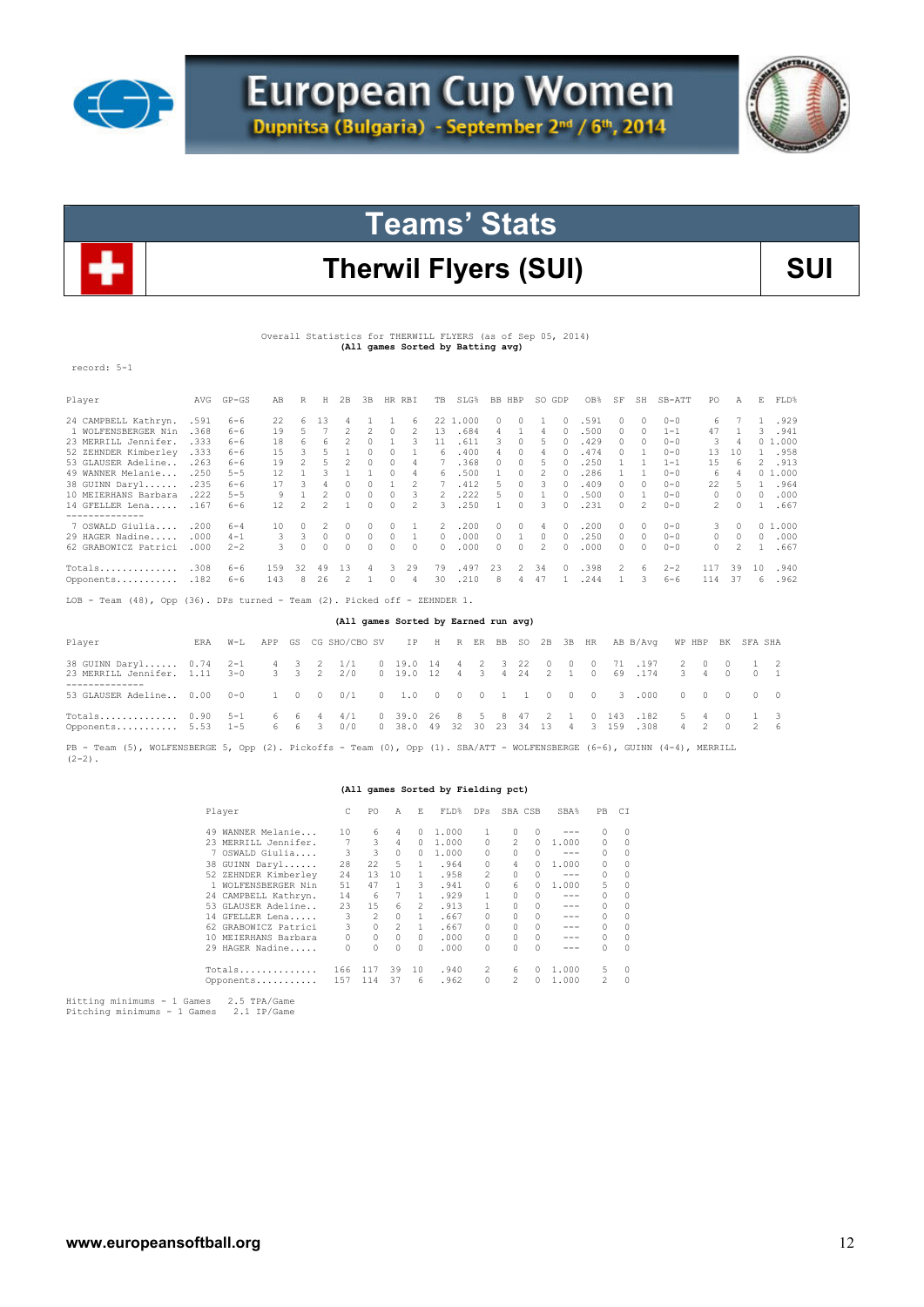



# **Leaders Summary**

Batting Leaders (as of Sep 05, 2014) (All games)

| Batting avg                                   |                | Slugging pct                                                                                                                                                                                                                                                                                                                                                                                                                                                                          | On base pct                                      |              |
|-----------------------------------------------|----------------|---------------------------------------------------------------------------------------------------------------------------------------------------------------------------------------------------------------------------------------------------------------------------------------------------------------------------------------------------------------------------------------------------------------------------------------------------------------------------------------|--------------------------------------------------|--------------|
| -----------                                   |                | ------------                                                                                                                                                                                                                                                                                                                                                                                                                                                                          | -----------                                      |              |
| 1. CAMPBELL Kathryn, SUI .591                 |                | 1. CAMPBELL Kathryn, SUI 1.000                                                                                                                                                                                                                                                                                                                                                                                                                                                        | 1. MAGNEE Margaux, FRA .636                      |              |
| 2. MAGNEE Margaux, FRA .529                   |                | 2. SIMEONOVA Tedi, BUL . 769                                                                                                                                                                                                                                                                                                                                                                                                                                                          | 2. HARIZANOVA Lyubima, BUL                       | .600         |
| 3. RIERA Camille, FRA .524                    |                | 3. RIERA Camille, FRA .714                                                                                                                                                                                                                                                                                                                                                                                                                                                            | 3. CAMPBELL Kathryn, SUI                         | .591         |
| 4. SWANBERG Sharlene, DEN . 471               |                | 4. MAGNEE Margaux, FRA .706                                                                                                                                                                                                                                                                                                                                                                                                                                                           | 4. SWANBERG Sharlene, DEN                        | .550         |
| 5. HARIZANOVA Lyubima, BUL .467               |                | 5. WOLFENSBERGER Nina, SUI . 684                                                                                                                                                                                                                                                                                                                                                                                                                                                      | 5. RIERA Camille, FRA .545                       |              |
| 6. WESLEY Erin, DEN . 412                     |                | 6. MERRILL Jennifer, SUI . 611                                                                                                                                                                                                                                                                                                                                                                                                                                                        | 6. LOPEZ Miriam, ESP .526                        |              |
| 7. GIBSON-JONES Sarah, FRA . 400              |                | 7. GIBSON-JONES Sarah, FRA .550                                                                                                                                                                                                                                                                                                                                                                                                                                                       | 7. WOLFENSBERGER Nina, SUI .500                  |              |
| 8. KONOVA Nikoleta, BUL .389                  |                | 8. HARIZANOVA Lyubima, BUL .533                                                                                                                                                                                                                                                                                                                                                                                                                                                       | MEIERHANS Barbara, SUI                           | .500         |
| MONBERG Julie, DEN .389                       |                | 9. SWANBERG Sharlene, DEN .529                                                                                                                                                                                                                                                                                                                                                                                                                                                        | 9. ZEHNDER Kimberley, SUI . 474                  |              |
| 10.SIMEONOVA Tedi, BUL .385                   |                | 10. KONOVA Nikoleta, BUL . 500                                                                                                                                                                                                                                                                                                                                                                                                                                                        | 10.SIMEONOVA Tedi, BUL . 467                     |              |
| 11. WOLFENSBERGER Nina, SUI . 368             |                | MONBERG Julie, DEN .500                                                                                                                                                                                                                                                                                                                                                                                                                                                               | 11.GIBSON-JONES Sarah, FRA                       | .455         |
| 12.MERRILL Jennifer, SUI .333                 |                | WANNER Melanie, SUI .500                                                                                                                                                                                                                                                                                                                                                                                                                                                              | 12.MERRILL Jennifer, SUI                         | .429         |
| ZEHNDER Kimberley, SUI .333                   |                | 13.ARBOVA Karoline, BUL . 444                                                                                                                                                                                                                                                                                                                                                                                                                                                         | 13. WESLEY Erin, DEN . 421                       |              |
| 14. GARDE Sara, ESP . 313                     |                | 14.ZUPANIC Tihana, CRO . 421                                                                                                                                                                                                                                                                                                                                                                                                                                                          | 14. GUINN Daryl, SUI . 409                       |              |
| 15. LOPEZ Miriam, ESP . 308                   |                | $15.WESLEY Erin, DEN \t.412$                                                                                                                                                                                                                                                                                                                                                                                                                                                          | 15. KONOVA Nikoleta, BUL . 389                   |              |
| Runs scored                                   |                | Hits                                                                                                                                                                                                                                                                                                                                                                                                                                                                                  | Runs batted in                                   |              |
| -----------                                   | 7              | $- - - -$                                                                                                                                                                                                                                                                                                                                                                                                                                                                             | --------------                                   | 7            |
| 1. RIERA Camille, FRA                         | 7              | 1. CAMPBELL Kathryn, SUI<br>13                                                                                                                                                                                                                                                                                                                                                                                                                                                        | 1. HARIZANOVA Lyubima, BUL                       |              |
| RASMUSSEN Nana, DEN                           |                | 2. RIERA Camille, FRA<br>11                                                                                                                                                                                                                                                                                                                                                                                                                                                           | 2. GIBSON-JONES Sarah, FRA                       | 6            |
| PRADE Pauline, FRA                            | 7<br>7         | 3. MAGNEE Margaux, FRA<br>9<br>8                                                                                                                                                                                                                                                                                                                                                                                                                                                      | CAMPBELL Kathryn, SUI                            | 6<br>5       |
| ARBOVA Karoline, BUL                          |                | 4. GIBSON-JONES Sarah, FRA                                                                                                                                                                                                                                                                                                                                                                                                                                                            | 4. WESLEY Erin, DEN                              |              |
| 5. SWANBERG Sharlene, DEN                     | 6              | SWANBERG Sharlene, DEN<br>8<br>7                                                                                                                                                                                                                                                                                                                                                                                                                                                      | KONOVA Nikoleta, BUL                             | 5<br>4       |
| MAGNEE Margaux, FRA                           | 6<br>6         | 6. WOLFENSBERGER Nina, SUI<br>7                                                                                                                                                                                                                                                                                                                                                                                                                                                       | 6. WANNER Melanie, SUI<br>SWANBERG Sharlene, DEN | 4            |
| SIMEONOVA Tedi, BUL                           |                | MONBERG Julie, DEN<br>7                                                                                                                                                                                                                                                                                                                                                                                                                                                               |                                                  | 4            |
| MERRILL Jennifer, SUI<br>LEMAIRE Camille, FRA | 6              | KONOVA Nikoleta, BUL<br>7                                                                                                                                                                                                                                                                                                                                                                                                                                                             | GLAUSER Adeline, SUI                             |              |
|                                               | 6              | WESLEY Erin, DEN<br>7                                                                                                                                                                                                                                                                                                                                                                                                                                                                 | 9. MONBERG Julie, DEN                            | 3<br>3       |
| CAMPBELL Kathryn, SUI                         | 6              | HARIZANOVA Lyubima, BUL                                                                                                                                                                                                                                                                                                                                                                                                                                                               | ZUPANIC Tihana, CRO                              |              |
| 11. WOLFENSBERGER Nina, SUI                   | 5              | 7<br>PRADE Pauline, FRA                                                                                                                                                                                                                                                                                                                                                                                                                                                               | MERRILL Jennifer, SUI                            | 3            |
| GIBSON-JONES Sarah, FRA                       | 5              | 6<br>12.MERRILL Jennifer, SUI                                                                                                                                                                                                                                                                                                                                                                                                                                                         | RIERA Camille, FRA                               | 3<br>3       |
| 13.NISSEN Mette, DEN<br>WILKEN Mette, DEN     | 4<br>4         | 13.8 tied at<br>5                                                                                                                                                                                                                                                                                                                                                                                                                                                                     | MEIERHANS Barbara, SUI                           | 3            |
| MANCIC Katarina, CRO                          | 4              |                                                                                                                                                                                                                                                                                                                                                                                                                                                                                       | LEMAIRE Camille, FRA<br>NISSEN Mette, DEN        | 3            |
|                                               |                |                                                                                                                                                                                                                                                                                                                                                                                                                                                                                       |                                                  |              |
| Doubles<br>-------                            |                | Triples<br>$\frac{1}{2} \left( \frac{1}{2} \right) \left( \frac{1}{2} \right) \left( \frac{1}{2} \right) \left( \frac{1}{2} \right) \left( \frac{1}{2} \right) \left( \frac{1}{2} \right) \left( \frac{1}{2} \right) \left( \frac{1}{2} \right) \left( \frac{1}{2} \right) \left( \frac{1}{2} \right) \left( \frac{1}{2} \right) \left( \frac{1}{2} \right) \left( \frac{1}{2} \right) \left( \frac{1}{2} \right) \left( \frac{1}{2} \right) \left( \frac{1}{2} \right) \left( \frac$ | Home runs<br>---------                           |              |
| 1. RIERA Camille, FRA                         | 4              | 2<br>1. WOLFENSBERGER Nina, SUI                                                                                                                                                                                                                                                                                                                                                                                                                                                       | 1. GUINN Daryl, SUI                              | $\mathbf{1}$ |
| CAMPBELL Kathryn, SUI                         | 4              | SIMEONOVA Tedi, BUL<br>2                                                                                                                                                                                                                                                                                                                                                                                                                                                              | MERRILL Jennifer, SUI                            | $\mathbf{1}$ |
| 3. GIBSON-JONES Sarah, FRA                    | 3              | $\mathbf{1}$<br>3. ARBOVA Karoline, BUL                                                                                                                                                                                                                                                                                                                                                                                                                                               | CAMPBELL Kathryn, SUI                            | 1            |
| 4. LASSAIGNE Celine, FRA                      | 2              | 1<br>WANNER Melanie, SUI                                                                                                                                                                                                                                                                                                                                                                                                                                                              |                                                  |              |
| MERRILL Jennifer, SUI                         | 2              | 1<br>MARTINEZ Macarena, ESP                                                                                                                                                                                                                                                                                                                                                                                                                                                           |                                                  |              |
| WOLFENSBERGER Nina, SUI                       | 2              | ZUPANIC Tihana, CRO<br>1                                                                                                                                                                                                                                                                                                                                                                                                                                                              |                                                  |              |
| GLAUSER Adeline, SUI                          | 2              | MAGNEE Margaux, FRA<br>1                                                                                                                                                                                                                                                                                                                                                                                                                                                              |                                                  |              |
| ZUPANIC Tihana, CRO                           | 2              | CAMPBELL Kathryn, SUI<br>1                                                                                                                                                                                                                                                                                                                                                                                                                                                            |                                                  |              |
| 9. 16 tied at                                 | 1              | 1<br>KONOVA Nikoleta, BUL                                                                                                                                                                                                                                                                                                                                                                                                                                                             |                                                  |              |
|                                               |                | FRANCO Yolanda, ESP<br>1<br>1                                                                                                                                                                                                                                                                                                                                                                                                                                                         |                                                  |              |
|                                               |                | MONBERG Julie, DEN                                                                                                                                                                                                                                                                                                                                                                                                                                                                    |                                                  |              |
| Total bases                                   |                | Walks                                                                                                                                                                                                                                                                                                                                                                                                                                                                                 | Hit by pitch                                     |              |
| -----------                                   |                | $\frac{1}{2} \frac{1}{2} \frac{1}{2} \frac{1}{2} \frac{1}{2} \frac{1}{2} \frac{1}{2} \frac{1}{2} \frac{1}{2} \frac{1}{2} \frac{1}{2} \frac{1}{2} \frac{1}{2} \frac{1}{2} \frac{1}{2} \frac{1}{2} \frac{1}{2} \frac{1}{2} \frac{1}{2} \frac{1}{2} \frac{1}{2} \frac{1}{2} \frac{1}{2} \frac{1}{2} \frac{1}{2} \frac{1}{2} \frac{1}{2} \frac{1}{2} \frac{1}{2} \frac{1}{2} \frac{1}{2} \frac{$                                                                                          | --------------                                   |              |
| 1. CAMPBELL Kathryn, SUI                      | 22             | 1. LOPEZ Miriam, ESP<br>6                                                                                                                                                                                                                                                                                                                                                                                                                                                             | 1. HARIZANOVA Lyubima, BUL                       | 2            |
| 2. RIERA Camille, FRA                         | 15             | 2. GUINN Daryl, SUI<br>5                                                                                                                                                                                                                                                                                                                                                                                                                                                              | RASMUSSEN Nana, DEN                              | 2            |
| 3. WOLFENSBERGER Nina, SUI                    | 13             | 5<br>MEIERHANS Barbara, SUI                                                                                                                                                                                                                                                                                                                                                                                                                                                           | 3. 17 tied at                                    | 1            |
| 4. MAGNEE Margaux, FRA                        | 12             | 4. WOLFENSBERGER Nina, SUI<br>4                                                                                                                                                                                                                                                                                                                                                                                                                                                       |                                                  |              |
| 5. MERRILL Jennifer, SUI                      | 11             | 4<br>FETVOVA Mariya, BUL                                                                                                                                                                                                                                                                                                                                                                                                                                                              |                                                  |              |
| GIBSON-JONES Sarah, FRA                       | 11             | ZEHNDER Kimberley, SUI<br>4                                                                                                                                                                                                                                                                                                                                                                                                                                                           |                                                  |              |
| 7. SIMEONOVA Tedi, BUL                        | 10             | 4<br>MAGNEE Margaux, FRA                                                                                                                                                                                                                                                                                                                                                                                                                                                              |                                                  |              |
| 8. MONBERG Julie, DEN                         | 9              | 3<br>8. HARIZANOVA Lyubima, BUL                                                                                                                                                                                                                                                                                                                                                                                                                                                       |                                                  |              |
| SWANBERG Sharlene, DEN                        | 9              | 3<br>MERRILL Jennifer, SUI                                                                                                                                                                                                                                                                                                                                                                                                                                                            |                                                  |              |
| KONOVA Nikoleta, BUL                          | 9              | SWANBERG Sharlene, DEN                                                                                                                                                                                                                                                                                                                                                                                                                                                                |                                                  |              |
| 11.HARIZANOVA Lyubima, BUL                    | 8              | 11.6 tied at<br>2                                                                                                                                                                                                                                                                                                                                                                                                                                                                     |                                                  |              |
| ZUPANIC Tihana, CRO                           | 8              |                                                                                                                                                                                                                                                                                                                                                                                                                                                                                       |                                                  |              |
| ARBOVA Karoline, BUL<br>14.4 tied at          | 8<br>7         |                                                                                                                                                                                                                                                                                                                                                                                                                                                                                       |                                                  |              |
|                                               |                |                                                                                                                                                                                                                                                                                                                                                                                                                                                                                       |                                                  |              |
| Sac bunts                                     |                | Sac flies                                                                                                                                                                                                                                                                                                                                                                                                                                                                             | Stolen bases                                     |              |
| ---------                                     |                | ---------                                                                                                                                                                                                                                                                                                                                                                                                                                                                             | ------------                                     |              |
| 1. LEMAIRE Camille, FRA                       | 4              | 1. ZUPANIC Tihana, CRO<br>1                                                                                                                                                                                                                                                                                                                                                                                                                                                           | 1. RIERA Camille, FRA                            | 3            |
| 2. ARIAS Laura, ESP                           | 3              | WESLEY Erin, DEN<br>1                                                                                                                                                                                                                                                                                                                                                                                                                                                                 | ARBOVA Karoline, BUL                             | 3            |
| GARDE Sara, ESP                               | 3              | GLAUSER Adeline, SUI<br>1                                                                                                                                                                                                                                                                                                                                                                                                                                                             | BOGDANOVA Aleksand, BUL                          | 3            |
| DOMANICO Elsa, FRA                            | 3              | $\mathbf{1}$<br>WANNER Melanie, SUI                                                                                                                                                                                                                                                                                                                                                                                                                                                   | 4. PRSKALO Katarina, CRO                         | 2            |
| 5. GFELLER Lena, SUI                          | 2              | NISSEN Mette, DEN<br>1                                                                                                                                                                                                                                                                                                                                                                                                                                                                | BAGARIC Dora, CRO                                | 2            |
| WILKEN Mette, DEN                             | $\overline{2}$ | MARIE Manon, FRA<br>$\mathbf{1}$                                                                                                                                                                                                                                                                                                                                                                                                                                                      | MAGNEE Margaux, FRA                              | 2            |
| 7. 15 tied at                                 | 1              |                                                                                                                                                                                                                                                                                                                                                                                                                                                                                       | SERIC Iva, CRO                                   | 2            |
|                                               |                |                                                                                                                                                                                                                                                                                                                                                                                                                                                                                       | MARIE Manon, FRA                                 | 2            |
|                                               |                |                                                                                                                                                                                                                                                                                                                                                                                                                                                                                       | KONOVA Nikoleta, BUL                             | 2            |
|                                               |                |                                                                                                                                                                                                                                                                                                                                                                                                                                                                                       | MANCIC Katarina, CRO                             | 2            |
|                                               |                |                                                                                                                                                                                                                                                                                                                                                                                                                                                                                       | ARBOVA Avgustina, BUL                            | 2            |
|                                               |                |                                                                                                                                                                                                                                                                                                                                                                                                                                                                                       | $12.14$ tied at                                  | $\mathbf{1}$ |

# **www.europeansoftball.org** 13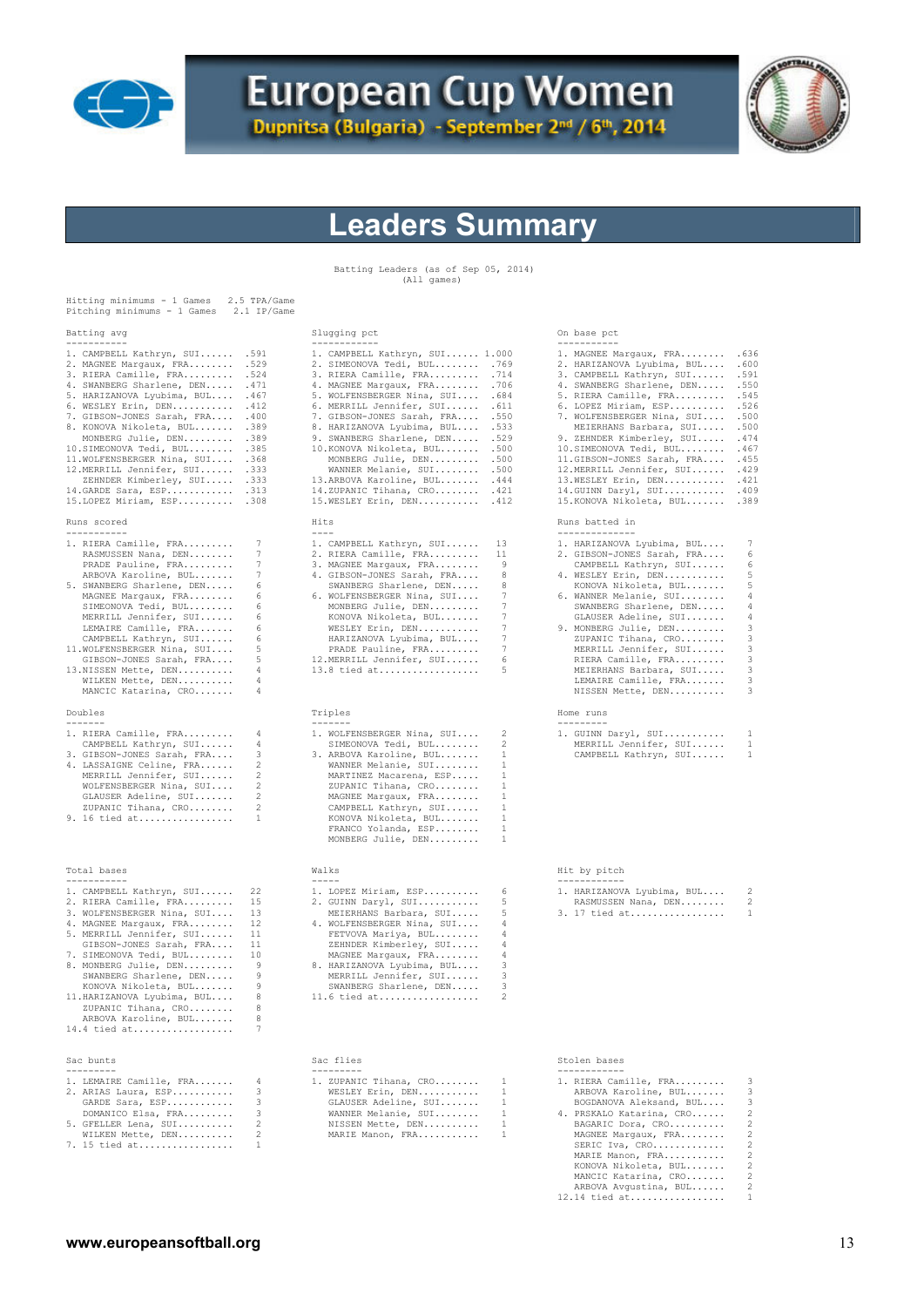

# European Cup Women



Total plate appearances

| 1. WOLFENSBERGER Nina, SUI | 24 |
|----------------------------|----|
| 2. MAGNEE Margaux, FRA     | 23 |
| 3. GUINN Daryl, SUI        | 22 |
| LEMAIRE Camille, FRA       | 22 |
| GIBSON-JONES Sarah, FRA    | 22 |
| CAMPBELL Kathryn, SUI      | 22 |
| RIERA Camille, FRA         | 22 |
| 8. WILKEN Mette, DEN       | 21 |
| MARIE Manon, FRA           | 21 |
| RASMUSSEN Nana, DEN        | 21 |
| GLAUSER Adeline, SUI       | 21 |
| MERRILL Jennifer, SUI      | 21 |
| $13.7$ tied at             | 20 |
|                            |    |

Batting Analysis Leaders (as of Sep 05, 2014) (All games)

| Hitting minimums - 1 Games  |  | 2.5 TPA/Game |  |
|-----------------------------|--|--------------|--|
| Pitching minimums - 1 Games |  | 2.1 IP/Game  |  |

| 1,000<br>1. SIMEONOVA Tedi, BUL |
|---------------------------------|
| .750                            |
| .700                            |
| .600                            |
| .500                            |
| .500                            |
| .500                            |
| .500                            |
| .429                            |
| .429                            |
| .400                            |
| .400                            |
| .400                            |
| .400                            |
|                                 |

| 1. MONBERG Julie, DEN 1.000      | 1. SWANBERG Sharlene, DEN .714  | 1. SWANBERG Sharlene, DEN .800 |  |
|----------------------------------|---------------------------------|--------------------------------|--|
| KONOVA Nikoleta, BUL 1.000       | 2. ZUPANIC Tihana, CRO . 667    | 2. WANNER Melanie, SUI .778    |  |
| SWANBERG Sharlene, DEN 1.000     | 3. CAMPBELL Kathryn, SUI . 625  | 3. ARIAS Laura, ESP .769       |  |
| 4. GLAUSER Adeline, SUI .500     | 4. KONOVA Nikoleta, BUL .600    | 4. LIND Katrine, DEN . 667     |  |
| GFELLER Lena, SUI .500           | 5. GIBSON-JONES Sarah, FRA .500 | MEIERHANS Barbara, SUI .667    |  |
| MYLAND Pernille, DEN .500        | MONBERG Julie, DEN .500         | 6. MAGNEE Margaux, FRA .625    |  |
| MEIERHANS Barbara, SUI .500      | MERRILL Jennifer, SUI .500      | GARDE Sara, ESP .625           |  |
| 8. WOLFENSBERGER Nina, SUI . 000 | WESLEY Erin, DEN .500           | 8. KONOVA Nikoleta, BUL . 615  |  |
| RASMUSSEN Nana, DEN .000         | FETVOVA Mariya, BUL .500        | 9. LEMAIRE Camille, FRA .588   |  |
| ARBOVA Karoline, BUL .000        | WANNER Melanie, SUI .500        | 10. MARIE Manon, FRA 583       |  |
| MERRILL Jennifer, SUI .000       | 11.RIERA Camille, FRA . 444     | 11.WESLEY Erin, DEN .571       |  |
| GUINN Daryl, SUI .000            | 12.LEMAIRE Camille, FRA . 429   | SIMEONOVA Tedi, BUL .571       |  |
| KYNDESENSofia, DEN .000          | 13. GFELLER Lena, SUI . 400     | 13. RIERA Camille, FRA . 563   |  |
| BUSSO Constanza, ESP . 000       | 14.ZEHNDER Kimberley, SUI .375  | 14. WILKEN Mette, DEN . 556    |  |
| ARBOVA Avqustina, BUL .000       | HARIZANOVA Lyubima, BUL .375    | LOPEZ Miriam, ESP .556         |  |
| $<$ page $/$                     |                                 |                                |  |
| Pinch hitting avg                | Pinch hit at bats               | Pinch hits                     |  |

| 1. BONAUDO MARION, FRA .500 | 1. JOHANSEN Malene, DEN |     |
|-----------------------------|-------------------------|-----|
| 2. DUVNJAK Paula, CRO .000  | BONAUDO Marion, FRA     | 2   |
| JOHANSEN Malene, DEN .000   | DUVNJAK Paula, CRO      | -2. |
| MOYA Sonia, ESP .000        | 4. MOYA Sonia, ESP      |     |
| STEPANCIC Brigita, CRO .000 | STEPANCIC Brigita, CRO  |     |
|                             |                         |     |

|                                | 1. CAMPBELL Kathryn, SUI . 591     | 1. RIERA Camille, FRA 1.000      |
|--------------------------------|------------------------------------|----------------------------------|
|                                | 2. MAGNEE Margaux, FRA .529        | FLORES Noelia, ESP 1.000         |
|                                | 3. RIERA Camille, FRA .524         | KYNDESENSofia, DEN 1.000         |
|                                | 4. SWANBERG Sharlene, DEN . 471    | HARIZANOVA Lyubima, BUL 1.000    |
|                                | 5. HARIZANOVA Lyubima, BUL . 467   | CARATINI Marion, FRA 1.000       |
|                                | 6. WESLEY Erin, DEN . 412          | 6. MONBERG Julie, DEN .750       |
|                                | 7. GIBSON-JONES Sarah, FRA<br>.400 | MAGNEE Margaux, FRA .750         |
|                                | 8. MONBERG Julie, DEN .389         | 8. KONOVA Nikoleta, BUL . 667    |
|                                | KONOVA Nikoleta, BUL .389          | OVNARSKA Filipina, BUL<br>.667   |
|                                | 10.SIMEONOVA Tedi, BUL .385        | SIMEONOVA Tedi, BUL<br>.667      |
|                                | 11. WOLFENSBERGER Nina, SUI . 368  | 11. MARIE Manon, FRA . 600       |
|                                | 12. MERRILL Jennifer, SUI . 333    | LOPEZ Miriam, ESP .600           |
|                                | ZEHNDER Kimberley, SUI .333        | 13. CAMPBELL Kathryn, SUI . 500  |
|                                | 14. GARDE Sara, ESP . 313          | GIBSON-JONES Sarah, FRA .500     |
|                                | 15. LOPEZ Miriam, ESP . 308        | WOLFENSBERGER Nina, SUI .500     |
|                                |                                    |                                  |
| Avq w/2 outs                   | Avg w/bases empty                  | Avq w/runners                    |
|                                | -----------------                  | -------------                    |
| 1. SIMEONOVA Tedi, BUL 1.000   | 1. PASTOR Encarna, ESP 1.000       | 1. SWANBERG Sharlene, DEN . 667  |
| 2. NISSEN Mette, DEN .750      | 2. RIERA Camille, FRA .833         | 2. CAMPBELL Kathryn, SUI . 538   |
| 3. CAMPBELL Kathryn, SUI . 700 | 3. HARIZANOVA Lyubima, BUL .750    | 3. GIBSON-JONES Sarah, FRA . 462 |
| 4. ARIAS Laura, ESP . 600      | 4. CAMPBELL Kathryn, SUI . 667     | 4. WANNER Melanie, SUI . 429     |
| 5. MARIE Manon, FRA .500       | 5. MAGNEE Margaux, FRA .636        | 5. WESLEY Erin, DEN<br>.417      |
| WESLEY Erin, DEN .500          | 6. SIMEONOVA Tedi, BUL . 571       | 6. RIERA Camille, FRA<br>.400    |
| GFELLER Lena, SUI .500         | 7. WOLFENSBERGER Nina, SUI .500    | 7. KONOVA Nikoleta, BUL<br>.385  |
| WANNER Melanie, SUI .500       | OVNARSKA Filipina, BUL .500        | .375<br>8. ZUPANIC Tihana, CRO   |
| 9. KONOVA Nikoleta, BUL . 429  | ARIAS Laura, ESP .500              | 9. MONBERG Julie, DEN<br>.364    |
| ARBOVA Karoline, BUL . 429     | PRADE Pauline, FRA .500            | BUSSO Constanza, ESP .364        |
| 11.RIERA Camille, FRA . 400    | BOGDANOVA Aleksand, BUL .500       | HARIZANOVA Lyubima, BUL .364     |
| HARAMINA Michaela, CRO .400    | LASSAIGNE Celine, FRA .500         | 12. MERRILL Jennifer, SUI . 357  |
| MAGNEE Margaux, FRA . 400      | WARREN Iva, BUL .500               | 13.ARBOVA Karoline, BUL .333     |
| LOPEZ Miriam, ESP . 400        | 14. MONBERG Julie, DEN . 429       | MAGNEE Margaux, FRA .333         |
| 15. GUINN Daryl, SUI . 333     | 15. GLAUSER Adeline, SUI . 400     | ZEHNDER Kimberley, SUI .333      |
|                                |                                    |                                  |
| Avq w/bases loaded             | Avg w/RBI ops                      | Pct adv runners                  |
|                                | -------------                      | ---------------                  |

| 1. MONBERG Julie, DEN 1.000      | 1. SWANBERG Sharlene, DEN .714  | 1. SWANBERG Sharlene, DEN .800 |  |
|----------------------------------|---------------------------------|--------------------------------|--|
| KONOVA Nikoleta, BUL 1.000       | 2. ZUPANIC Tihana, CRO . 667    | 2. WANNER Melanie, SUI .778    |  |
| SWANBERG Sharlene, DEN 1.000     | 3. CAMPBELL Kathryn, SUI . 625  | 3. ARIAS Laura, ESP .769       |  |
| 4. GLAUSER Adeline, SUI .500     | 4. KONOVA Nikoleta, BUL . 600   | 4. LIND Katrine, DEN . 667     |  |
| GFELLER Lena, SUI .500           | 5. GIBSON-JONES Sarah, FRA .500 | MEIERHANS Barbara, SUI . 667   |  |
| MYLAND Pernille, DEN .500        | MONBERG Julie, DEN .500         | 6. MAGNEE Margaux, FRA .625    |  |
| MEIERHANS Barbara, SUI .500      | MERRILL Jennifer, SUI .500      | GARDE Sara, ESP .625           |  |
| 8. WOLFENSBERGER Nina, SUI . 000 | WESLEY Erin, DEN .500           | 8. KONOVA Nikoleta, BUL . 615  |  |
| RASMUSSEN Nana, DEN .000         | FETVOVA Mariya, BUL .500        | 9. LEMAIRE Camille, FRA .588   |  |
| ARBOVA Karoline, BUL .000        | WANNER Melanie, SUI .500        | 10. MARIE Manon, FRA 583       |  |
| MERRILL Jennifer, SUI .000       | 11.RIERA Camille, FRA . 444     | 11.WESLEY Erin, DEN .571       |  |
| GUINN Daryl, SUI .000            | 12. LEMAIRE Camille, FRA . 429  | SIMEONOVA Tedi, BUL .571       |  |
| KYNDESENSofia, DEN .000          | $13.$ GFELLER Lena, SUI $400$   | 13. RIERA Camille, FRA . 563   |  |
| BUSSO Constanza, ESP .000        | 14.ZEHNDER Kimberley, SUI .375  | 14. WILKEN Mette, DEN . 556    |  |
| ARBOVA Avgustina, BUL .000       | HARTZANOVA Lyubima, BUL 375     | 1.0PEZ Miriam, ESP 556         |  |

## Pinch hit at bats **Pinch hits** Pinch hits

| Finch nitting avg           | Finch hit at bats       |                |
|-----------------------------|-------------------------|----------------|
|                             |                         |                |
| 1. BONAUDO Marion, FRA .500 | 1. JOHANSEN Malene, DEN | -2             |
| 2. DUVNJAK Paula, CRO .000  | BONAUDO Marion, FRA     | -2             |
| JOHANSEN Malene, DEN .000   | DUVNJAK Paula, CRO      | - 2            |
| MOYA Sonia, ESP .000        | 4. MOYA Sonia, ESP      | $\mathbf{1}$   |
| STEPANCIC Brigita, CRO .000 | STEPANCIC Brigita, CRO  | $\overline{1}$ |

# Avg vs left examples are also a proportionally available to the My vs right and the Pct reach as leadoff  $\overline{P}$

| ---------------                                                                                                                                    |                      |
|----------------------------------------------------------------------------------------------------------------------------------------------------|----------------------|
| 1. RIERA Camille, FRA 1.000<br>FLORES Noelia, ESP 1.000<br>KYNDESENSofia, DEN 1.000<br>HARIZANOVA Lyubima, BUL 1.000<br>CARATINI Marion, FRA 1.000 |                      |
| 6. MONBERG Julie, DEN .750<br>MAGNEE Margaux, FRA .750                                                                                             |                      |
| 8. KONOVA Nikoleta, BUL<br>OVNARSKA Filipina, BUL<br>SIMEONOVA Tedi, BUL                                                                           | .667<br>.667<br>.667 |
| 11. MARIE Manon, FRA<br>LOPEZ Miriam, ESP                                                                                                          | .600<br>.600         |
| 13. CAMPBELL Kathryn, SUI<br>GIBSON-JONES Sarah, FRA<br>WOLFENSBERGER Nina, SUI                                                                    | .500<br>.500<br>.500 |
| Avq w/runners                                                                                                                                      |                      |
| 1. SWANBERG Sharlene, DEN                                                                                                                          | .667                 |
| 2. CAMPBELL Kathryn, SUI                                                                                                                           | .538                 |
| 3. GIBSON-JONES Sarah, FRA                                                                                                                         | .462                 |
| 4. WANNER Melanie, SUI                                                                                                                             | .429                 |
| 5. WESLEY Erin, DEN                                                                                                                                | .417                 |
| 6. RIERA Camille, FRA                                                                                                                              | .400                 |
| 7. KONOVA Nikoleta, BUL                                                                                                                            | .385                 |
| 8. ZUPANIC Tihana, CRO                                                                                                                             | .375                 |
| 9. MONBERG Julie, DEN                                                                                                                              | .364                 |

| BUSSO Constanza, ESP .36    |               |
|-----------------------------|---------------|
| HARIZANOVA Lyubima, BUL .36 |               |
| .MERRILL Jennifer, SUI .35  |               |
|                             | $\sim$ $\sim$ |

| 13.ARBOVA Karoline, BUL .333 |  |
|------------------------------|--|
| MAGNEE Margaux, FRA .333     |  |
| ZEHNDER Kimberley, SUI .333  |  |
|                              |  |

| 1. SWANBERG Sharlene, DEN | .800 |
|---------------------------|------|
| 2. WANNER Melanie, SUI    | .778 |
| 3. ARIAS Laura, ESP       | .769 |
| 4. LIND Katrine, DEN      | .667 |
| MEIERHANS Barbara, SUI    | .667 |
| 6. MAGNEE Margaux, FRA    | .625 |
| GARDE Sara, ESP           | .625 |
| 8. KONOVA Nikoleta, BUL   | .615 |
| 9. LEMAIRE Camille, FRA   | .588 |
| 10. MARIE Manon, FRA      | .583 |
| 11. WESLEY Erin, DEN      | .571 |
| SIMEONOVA Tedi, BUL       | .571 |
| 13. RIERA Camille, FRA    | .563 |
| 14. WILKEN Mette, DEN     | .556 |
| LOPEZ Miriam, ESP         | .556 |

1. BONAUDO Marion,  $FRA$ ........ 1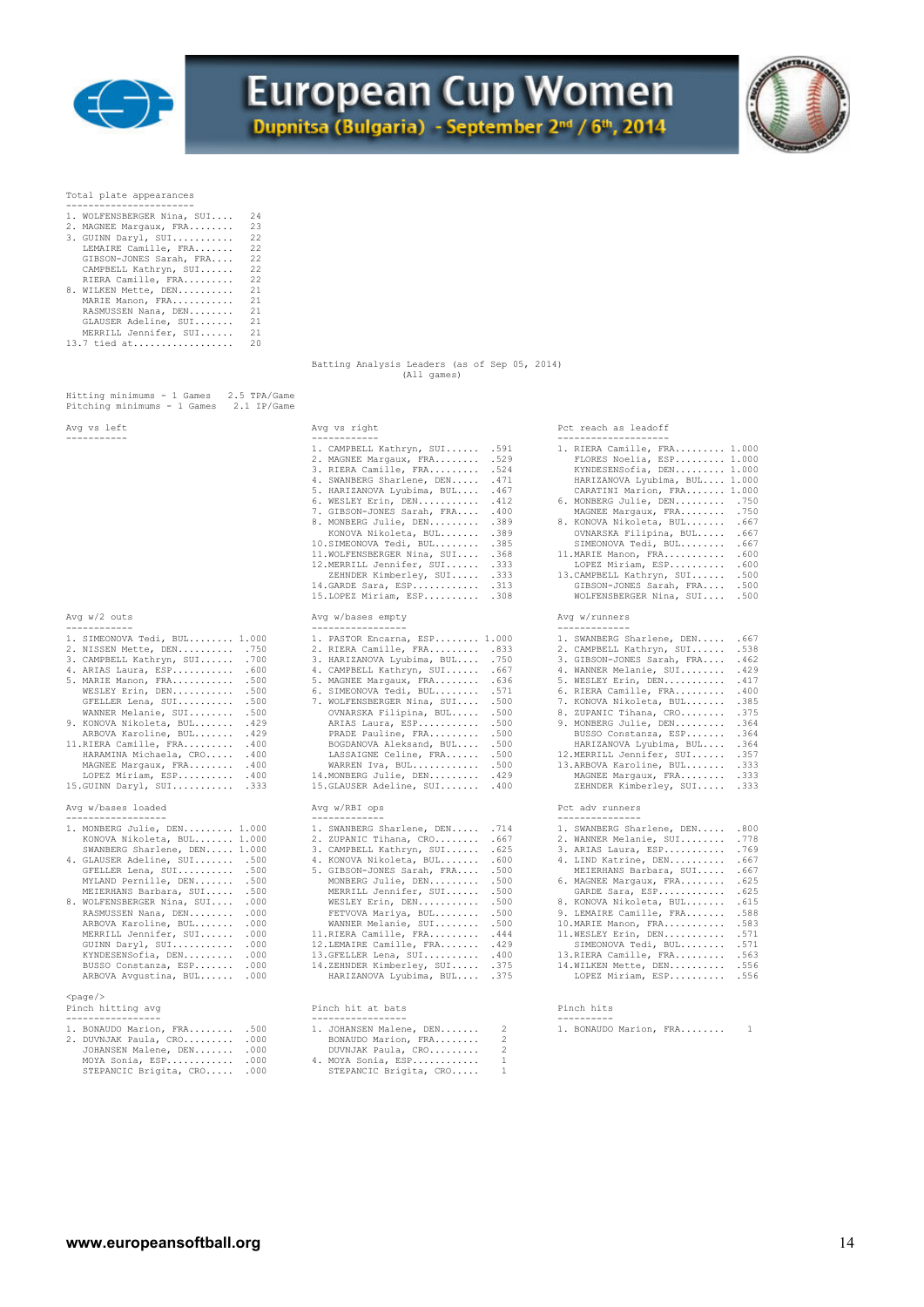



| 1. CAMPBELL Kathryn, SUI |
|--------------------------|
| WESLEY Erin, DEN         |
| KONOVA Nikoleta, BUL     |
| 4. WARREN Iva, BUL       |
| ALONSO Beatriz, ESP      |
| GIBSON-JONES Sarah, FRA  |
| ARBOVA Karoline, BUL     |
| WANNER Melanie, SUI      |
| BONAUDO Marion, FRA      |
| NISSEN Mette, DEN        |
| 11.25 tied at            |

## Fly outs

| 1. ZUPANIC Tihana, CRO   |
|--------------------------|
| 2. PRSKALO Katarina, CRO |
| NISSEN Mette, DEN        |
| CAMPBELL Kathryn, SUI    |
| ARBOVA Karoline, BUL     |
| GIBSON-JONES Sarah, FRA  |
| 7. MANCIC Katarina, CRO  |
| RIERA Camille, FRA       |
| WOLFENSBERGER Nina, SUI  |
| BUSSO Constanza, ESP     |
| SWANBERG Sharlene, DEN   |
| FLORES Noelia, ESP       |
| TRIGUEROS Miriam, ESP    |
| ואסת אנציטיס עסופטמא     |

### Ground outs/Fly outs

| 1. GARDE Sara, ESP 99.00      |  |
|-------------------------------|--|
| 2. ORESCANIN Lorena, CRO 6.00 |  |
| LOPEZ Miriam, ESP 6.00        |  |
| 4. KYNDESENSofia, DEN 4.00    |  |

|  |                   |  |  |  |  |  | ---- |  |  |
|--|-------------------|--|--|--|--|--|------|--|--|
|  | LIND Katrine, DEN |  |  |  |  |  | 4.00 |  |  |

- LIND Katrine, DEN.......... 4.00<br>
6. MAGNEE Margaux, FRA........ 2.50<br>
8. MARIE Manon, FRA........... 2.33<br>
9. RASMUSSEN Nana, DEN....... 2.00<br>
CARATINI Marion, FRA....... 2.00
- 
- 
- DOMANICO Elsa, FRA......... 2.00 FRANCO Yolanda, ESP........ 2.00
- MEIERHANS Barbara, SUI..... 2.00 14.LEMAIRE Camille, FRA....... 1.75 ARIAS Laura, ESP........... 1.75

|                                                                                                                                                                                                                                                             | Runs scored per game                                                                                                                                                                                                                                                                                                                                                                                                                                                                 |                                                                                                      | Doubles per game<br>----------------                                                                                                                                                                                                                                                         |
|-------------------------------------------------------------------------------------------------------------------------------------------------------------------------------------------------------------------------------------------------------------|--------------------------------------------------------------------------------------------------------------------------------------------------------------------------------------------------------------------------------------------------------------------------------------------------------------------------------------------------------------------------------------------------------------------------------------------------------------------------------------|------------------------------------------------------------------------------------------------------|----------------------------------------------------------------------------------------------------------------------------------------------------------------------------------------------------------------------------------------------------------------------------------------------|
| 1.25<br>1.17<br>1.17<br>1.17<br>1.17<br>1.17<br>1.00<br>0.83<br>0.83<br>0.83                                                                                                                                                                                | MERRILL Jennifer, SUI<br>SWANBERG Sharlene, DEN<br>LEMAIRE Camille, FRA<br>10.GIBSON-JONES Sarah, FRA<br>WOLFENSBERGER Nina, SUI<br>12. MANCIC Katarina, CRO<br>NISSEN Mette, DEN<br>WILKEN Mette, DEN<br>15. GUINN Daryl, SUI                                                                                                                                                                                                                                                       | 0.67<br>0.67<br>0.50                                                                                 | 1. CAMPBELL Kathr<br>RIERA Camille,<br>3. GIBSON-JONES S<br>4. WOLFENSBERGER<br>GLAUSER Adelin<br>ZUPANIC Tihana<br>MERRILL Jennif<br>8. SIMEONOVA Tedi<br>9. WANNER Melanie<br>10. MARIE Manon, F<br>ARBOVA Karolin<br>RASMUSSEN Nana<br>ORESCANIN Lore<br>MAGNEE Margaux<br>SWANBERG Sharl |
|                                                                                                                                                                                                                                                             | Homers per game                                                                                                                                                                                                                                                                                                                                                                                                                                                                      |                                                                                                      | RBIs per game<br>-------------                                                                                                                                                                                                                                                               |
| 0.50<br>0.33<br>0.20<br>0.17<br>0.17<br>0.17<br>0.17<br>0.17<br>0.17<br>0.17<br>0.17<br>0.00<br>0.00<br>0.00                                                                                                                                                | 1. CAMPBELL Kathryn, SUI<br>MERRILL Jennifer, SUI<br>GUINN Daryl, SUI<br>4. RIERA Camille, FRA<br>GIBSON-JONES Sarah, FRA<br>GLAUSER Adeline, SUI<br>WOLFENSBERGER Nina, SUI<br>MANCIC Katarina, CRO<br>ZUPANIC Tihana, CRO<br>RASMUSSEN Nana, DEN<br>HARAMINA Michaela, CRO<br>MARIE Manon, FRA<br>MONBERG Julie, DEN<br>ARBOVA Karoline, BUL                                                                                                                                       | 0.17<br>0.17<br>0.00<br>0.00<br>0.00<br>0.00<br>0.00<br>0.00<br>0.00<br>0.00<br>0.00<br>0.00<br>0.00 | 1. HARIZANOVA Lyu<br>2. CAMPBELL Kathr<br>GIBSON-JONES S<br>4. KONOVA Nikolet<br>WESLEY Erin, D<br>6. WANNER Melanie<br>7. GLAUSER Adelin<br>SWANBERG Sharl<br>9. MEIERHANS Barb<br>10.RIERA Camille,<br>ZUPANIC Tihana<br>MONBERG Julie,<br>MERRILL Jennif<br>NISSEN Mette,                 |
| 1. SIMEONOVA Tedi, BUL<br>2. WOLFENSBERGER Nina, SUI<br>3. WANNER Melanie, SUI<br>4. CAMPBELL Kathryn, SUI<br>MONBERG Julie, DEN<br>MAGNEE Margaux, FRA<br>FRANCO Yolanda, ESP<br>12. RIERA Camille, FRA<br>GIBSON-JONES Sarah, FRA<br>GLAUSER Adeline, SUI | 2.5 TPA/Game<br>Pitching minimums - 1 Games 2.1 IP/Game<br>1. CAMPBELL Kathryn, SUI 2.17<br>2. RIERA Camille, FRA 1.83<br>3. MAGNEE Margaux, FRA 1.50<br>4. GIBSON-JONES Sarah, FRA 1.33<br>SWANBERG Sharlene, DEN 1.33<br>6. SIMEONOVA Tedi, BUL<br>7. WOLFENSBERGER Nina, SUI<br>MONBERG Julie, DEN<br>KONOVA Nikoleta, BUL<br>WESLEY Erin, DEN<br>HARIZANOVA Lyubima, BUL<br>12.MERRILL Jennifer, SUI<br>13. GLAUSER Adeline, SUI<br>MANCIC Katarina, CRO<br>ARBOVA Karoline, BUL | --------------------<br>----------------                                                             | 1. SIMEONOVA Tedi, BUL 1.50<br>2. RIERA Camille, FRA 1.17<br>RASMUSSEN Nana, DEN 1.17<br>ARBOVA Karoline, BUL 1.17<br>5. CAMPBELL Kathryn, SUI 1.00<br>1.00<br>1.00<br>MAGNEE Margaux, FRA 1.00<br>1.00<br>0.83<br>0.83<br>0.67<br>0.17                                                      |

| ----------                |                | ---------------- |                                            |                                | --------------------                           |
|---------------------------|----------------|------------------|--------------------------------------------|--------------------------------|------------------------------------------------|
| 1. CAMPBELL Kathryn, SUI  | -4             |                  | 7<br>1. MARIE Manon, FRA                   |                                | 1. BUSSO Constanza, E                          |
| WESLEY Erin, DEN 4        |                |                  | 2. LEMAIRE Camille, FRA<br>6               |                                | 2. WOLFENSBERGER Nina                          |
| KONOVA Nikoleta, BUL 4    |                |                  | ARIAS Laura, ESP 6                         |                                | 3. TOPALOVA Elena, BU                          |
| 4. WARREN Iva, BUL        | 2              |                  | 4. WANNER Melanie, SUI<br>4                |                                | KYNDESENSofia, DEN                             |
| ALONSO Beatriz, ESP       | 2              |                  | 3<br>5. GARDE Sara, ESP                    |                                | 5. GUINN Daryl, SUI                            |
| GIBSON-JONES Sarah, FRA   | $\mathcal{L}$  |                  | 6. LASSAIGNE Celine, FRA<br>$\mathfrak{D}$ |                                | ZEHNDER Kimberley,                             |
| ARBOVA Karoline, BUL      | $\overline{2}$ |                  | 2<br>ALONSO Beatriz, ESP                   |                                | RASMUSSEN Nana, DE                             |
| WANNER Melanie, SUI       | 2              |                  | 2<br>FLORES Noelia, ESP                    |                                | 8. TRIGUEROS Miriam,                           |
| BONAUDO Marion, FRA       | 2              |                  | 2<br>WARREN Iva, BUL                       |                                | WESLEY Erin, DEN                               |
| NISSEN Mette, DEN         | 2              |                  | 2<br>NISSEN Mette, DEN                     |                                | MONBERG Julie, DEN                             |
| $11.25$ tied at           | $\overline{1}$ |                  | $\overline{2}$<br>HAGER Nadine, SUI        |                                | 11.MERRILL Jennifer,                           |
|                           |                |                  | DOMANICO Elsa, FRA                         | $2 \left( \frac{1}{2} \right)$ | GIBSON-JONES Sarah                             |
|                           |                |                  | 2<br>WESLEY Erin, DEN                      |                                | $13.4$ tied at                                 |
|                           |                |                  | 2<br>GFELLER Lena, SUI                     |                                |                                                |
|                           |                |                  | $\mathfrak{D}$<br>FRANCO Yolanda, ESP      |                                |                                                |
| Fly outs                  |                | Ground outs      |                                            |                                | Fly outs/Ground outs                           |
| 1. ZUPANIC Tihana, CRO 8  |                | -----------      | 1. GARDE Sara, ESP                         | $9 \qquad \qquad$              | ---------------------<br>1. ZUPANIC Tihana, CR |
| 2. PRSKALO Katarina, CRO  | $\overline{7}$ |                  | 8<br>2. LIND Katrine, DEN                  |                                | 2. CAMPBELL Kathryn,                           |
|                           | $\overline{7}$ |                  | 8                                          |                                | 3. MANCIC Katarina, C                          |
| NISSEN Mette, DEN         |                |                  | DOMANICO Elsa, FRA                         |                                |                                                |
| CAMPBELL Kathryn, SUI     | $\overline{7}$ |                  | RASMUSSEN Nana, DEN<br>-8                  |                                | SWANBERG Sharlene,                             |
| ARBOVA Karoline, BUL      |                |                  | KYNDESENSofia, DEN 8                       |                                | 5. MERRILL Jennifer,                           |
| GIBSON-JONES Sarah, FRA 7 |                |                  | 7<br>6. WILKEN Mette, DEN                  |                                | 6. SIMEONOVA Tedi, BU                          |
| 7. MANCIC Katarina, CRO 6 |                |                  | MARIE Manon, FRA 7                         |                                | 7. GIBSON-JONES Sarah                          |
| RIERA Camille, FRA        |                |                  | T.EMATRE Camille, FRA 7                    |                                | ARBOVA Karoline, B                             |

### 2-out RBIs Runners advanced Runners left on base

| 1. CAMPBELL Kathryn, SUI 4 | 1. MARIE Manon, FRA 7      | 1. BUSSO Constanza, ESP 11    |                |
|----------------------------|----------------------------|-------------------------------|----------------|
| WESLEY Erin, DEN 4         | 2. LEMAIRE Camille, FRA 6  | 2. WOLFENSBERGER Nina, SUI 10 |                |
| KONOVA Nikoleta, BUL 4     | ARIAS Laura, ESP 6         | 3. TOPALOVA Elena, BUL        | - 9            |
| 4. WARREN Iva, BUL $2$     | 4. WANNER Melanie, SUI 4   | KYNDESENSofia, DEN            | -9             |
| ALONSO Beatriz, ESP 2      | $5.$ GARDE Sara, ESP 3     | 5. GUINN Daryl, SUI           | 8 <sup>8</sup> |
| GIBSON-JONES Sarah, FRA 2  | 6. LASSAIGNE Celine, FRA 2 | ZEHNDER Kimberley, SUI        | 8              |
| ARBOVA Karoline, BUL 2     | ALONSO Beatriz, ESP 2      | RASMUSSEN Nana, DEN           | 8              |
| WANNER Melanie, SUI 2      | FLORES Noelia, ESP 2       | 8. TRIGUEROS Miriam, ESP      | -7             |
| BONAUDO Marion, FRA 2      | WARREN Iva, BUL 2          | WESLEY Erin, DEN              | 7              |
| NISSEN Mette, DEN 2        | NISSEN Mette, DEN 2        | MONBERG Julie, DEN            | 7              |
| 11.25 tied at 1            | HAGER Nadine, SUI 2        | 11.MERRILL Jennifer, SUI      | -6             |
|                            | DOMANICO Elsa, FRA 2       | GIBSON-JONES Sarah, FRA       | 6              |
|                            |                            |                               | -5.            |
|                            | GFELLER Lena, SUI          |                               |                |

### Fly outs/Ground outs

| 1. ZUPANIC Tihana, CRO 8   |                | 1. GARDE Sara, ESP        | 9               | 1. ZUPANIC Tihana, CRO 8.00    |      |
|----------------------------|----------------|---------------------------|-----------------|--------------------------------|------|
| 2. PRSKALO Katarina, CRO 7 |                | 2. LIND Katrine, DEN      | 8               | 2. CAMPBELL Kathryn, SUI 7.00  |      |
| NISSEN Mette, DEN          | - 7 -          | DOMANICO Elsa, FRA        | 8               | 3. MANCIC Katarina, CRO 6.00   |      |
| CAMPBELL Kathryn, SUI      | $7\phantom{0}$ | RASMUSSEN Nana, DEN       | 8               | SWANBERG Sharlene, DEN 6.00    |      |
| ARBOVA Karoline, BUL       | 7              | KYNDESENSofia, DEN        | 8               | 5. MERRILL Jennifer, SUI 5.00  |      |
| GIBSON-JONES Sarah, FRA 7  |                | 6. WILKEN Mette, DEN      | $7\overline{)}$ | 6. SIMEONOVA Tedi, BUL 4.00    |      |
| 7. MANCIC Katarina, CRO    | 6.             | MARIE Manon, FRA          | 7               | 7. GIBSON-JONES Sarah, FRA     | 3.50 |
| RIERA Camille, FRA         | 6              | LEMAIRE Camille, FRA      | $7\degree$      | ARBOVA Karoline, BUL 3.50      |      |
| WOLFENSBERGER Nina, SUI    | -6             | ARIAS Laura, ESP          | 7               | NISSEN Mette, DEN 3.50         |      |
| BUSSO Constanza, ESP       | -6             | 10. BENCHALI Sarah, FRA 6 |                 | 10. RIERA Camille, FRA 3.00    |      |
| SWANBERG Sharlene, DEN     | 6              | ORESCANIN Lorena, CRO     | -6              | WOLFENSBERGER Nina, SUI 3.00   |      |
| FLORES Noelia, ESP         | 6.             | FRANCO Yolanda, ESP       | 6               | 12. PRSKALO Katarina, CRO 1.75 |      |
| TRIGUEROS Miriam, ESP      | -6             | BUSSO Constanza, ESP      | -6              | 13. FLORES Noelia, ESP 1.50    |      |
| WESLEY Erin, DEN           | 6              | LOPEZ Miriam, ESP         | 6               | FETVOVA Mariya, BUL 1.50       |      |
| 15.5 tied at               | -5             | CIZMIC POKRAJA Pet, CRO   | -6              | 15. MONBERG Julie, DEN 1.33    |      |
|                            |                |                           |                 |                                |      |

 Batting Per-Game Leaders (as of Sep 05, 2014) (All games)

### Runs scored per game  $\qquad \qquad$  Doubles per game

| 1. CAMPBELL Kathryn, SUI 2.17                   |              | 1. SIMEONOVA Tedi, BUL 1.50                      |              | 1. CAMPBELL Kathryn, SUI 0.67                       |              |
|-------------------------------------------------|--------------|--------------------------------------------------|--------------|-----------------------------------------------------|--------------|
| 2. RIERA Camille, FRA 1.83                      |              | 2. RIERA Camille, FRA 1.17                       |              | RIERA Camille, FRA                                  | 0.67         |
| 3. MAGNEE Margaux, FRA 1.50                     |              | RASMUSSEN Nana, DEN 1.17                         |              | 3. GIBSON-JONES Sarah, FRA                          | 0.50         |
| 4. GIBSON-JONES Sarah, FRA 1.33                 |              | ARBOVA Karoline, BUL 1.17                        |              | 4. WOLFENSBERGER Nina, SUI                          | 0.33         |
| SWANBERG Sharlene, DEN 1.33                     |              | 5. CAMPBELL Kathryn, SUI 1.00                    |              | GLAUSER Adeline, SUI                                | 0.33         |
| 6. SIMEONOVA Tedi, BUL 1.25                     |              | MERRILL Jennifer, SUI 1.00                       |              | ZUPANIC Tihana, CRO                                 | 0.33         |
| 7. WOLFENSBERGER Nina, SUI 1.17                 |              | SWANBERG Sharlene, DEN 1.00                      |              | MERRILL Jennifer, SUI                               | 0.33         |
| MONBERG Julie, DEN 1.17                         |              | MAGNEE Margaux, FRA 1.00                         |              | 8. SIMEONOVA Tedi, BUL                              | 0.25         |
| KONOVA Nikoleta, BUL 1.17                       |              | LEMAIRE Camille, FRA 1.00                        |              | 9. WANNER Melanie, SUI                              | 0.20         |
| WESLEY Erin, DEN 1.17                           |              | 10.GIBSON-JONES Sarah, FRA 0.83                  |              | 10. MARIE Manon, FRA                                | 0.17         |
| HARIZANOVA Lyubima, BUL 1.17                    |              | WOLFENSBERGER Nina, SUI 0.83                     |              | ARBOVA Karoline, BUL 0.17                           |              |
| 12.MERRILL Jennifer, SUI 1.00                   |              | 12. MANCIC Katarina, CRO 0.67                    |              | RASMUSSEN Nana, DEN                                 | 0.17         |
| 13. GLAUSER Adeline, SUI 0.83                   |              | NISSEN Mette, DEN 0.67                           |              | ORESCANIN Lorena, CRO 0.17                          |              |
| MANCIC Katarina, CRO 0.83                       |              | WILKEN Mette, DEN 0.67                           |              | MAGNEE Margaux, FRA                                 | 0.17         |
| ARBOVA Karoline, BUL 0.83                       |              | 15. GUINN Daryl, SUI 0.50                        |              | SWANBERG Sharlene, DEN 0.17                         |              |
|                                                 |              |                                                  |              |                                                     |              |
| Triples per game<br>----------------            |              | Homers per game<br>---------------               |              | RBIs per game<br>-------------                      |              |
| 1. SIMEONOVA Tedi, BUL 0.50                     |              | 1. CAMPBELL Kathryn, SUI 0.17                    |              | 1. HARIZANOVA Lyubima, BUL 1.17                     |              |
| 2. WOLFENSBERGER Nina, SUI                      | 0.33         | MERRILL Jennifer, SUI                            | 0.17         | 2. CAMPBELL Kathryn, SUI                            | 1.00         |
| 3. WANNER Melanie, SUI                          | 0.20         | GUINN Daryl, SUI                                 | 0.17         | GIBSON-JONES Sarah, FRA                             | 1.00         |
| 4. CAMPBELL Kathryn, SUI                        | 0.17         | 4. RIERA Camille, FRA                            | 0.00         | 4. KONOVA Nikoleta, BUL                             | 0.83         |
|                                                 |              |                                                  |              |                                                     |              |
|                                                 | 0.17         |                                                  | 0.00         |                                                     |              |
| ZUPANIC Tihana, CRO                             |              | GIBSON-JONES Sarah, FRA                          |              | WESLEY Erin, DEN                                    | 0.83         |
| MARTINEZ Macarena, ESP                          | 0.17<br>0.17 | GLAUSER Adeline, SUI                             | 0.00<br>0.00 | 6. WANNER Melanie, SUI                              | 0.80<br>0.67 |
| KONOVA Nikoleta, BUL                            | 0.17         | WOLFENSBERGER Nina, SUI                          | 0.00         | 7. GLAUSER Adeline, SUI                             | 0.67         |
| ARBOVA Karoline, BUL<br>MONBERG Julie, DEN 0.17 |              | MANCIC Katarina, CRO<br>ZUPANIC Tihana, CRO 0.00 |              | SWANBERG Sharlene, DEN<br>9. MEIERHANS Barbara, SUI | 0.60         |
| MAGNEE Margaux, FRA 0.17                        |              | RASMUSSEN Nana, DEN 0.00                         |              | 10.RIERA Camille, FRA                               | 0.50         |
| FRANCO Yolanda, ESP 0.17                        |              | HARAMINA Michaela, CRO 0.00                      |              | ZUPANIC Tihana, CRO                                 | 0.50         |

| 1. CAMPBELL Kathryn, SUI        | 0.67 |
|---------------------------------|------|
| RIERA Camille, FRA              | 0.67 |
| 3. GIBSON-JONES Sarah, FRA      | 0.50 |
| 4. WOLFENSBERGER Nina, SUI      | 0.33 |
| GLAUSER Adeline, SUI            | 0.33 |
| ZUPANIC Tihana, CRO             | 0.33 |
| MERRILL Jennifer, SUI           | 0.33 |
| 8. SIMEONOVA Tedi, BUL          | 0.25 |
| 9. WANNER Melanie, SUI          | 0.20 |
| 10. MARIE Manon, FRA            | 0.17 |
| ARBOVA Karoline, BUL            | 0.17 |
| RASMUSSEN Nana, DEN             | 0.17 |
| ORESCANIN Lorena, CRO           | 0.17 |
| MAGNEE Margaux, FRA             | 0.17 |
| SWANBERG Sharlene, DEN          | 0.17 |
| RBIs per game                   |      |
| .<br>1. HARIZANOVA Lyubima, BUL | 1.17 |
| 2. CAMPBELL Kathryn, SUI        | 1.00 |
| GIBSON-JONES Sarah, FRA         | 1.00 |
| 4. KONOVA Nikoleta, BUL         | 0.83 |
| WESLEY Erin, DEN                | 0.83 |
| 6. WANNER Melanie, SUI          | 0.80 |
| 7. GLAUSER Adeline, SUI         | 0.67 |
| SWANBERG Sharlene, DEN          | 0.67 |
|                                 |      |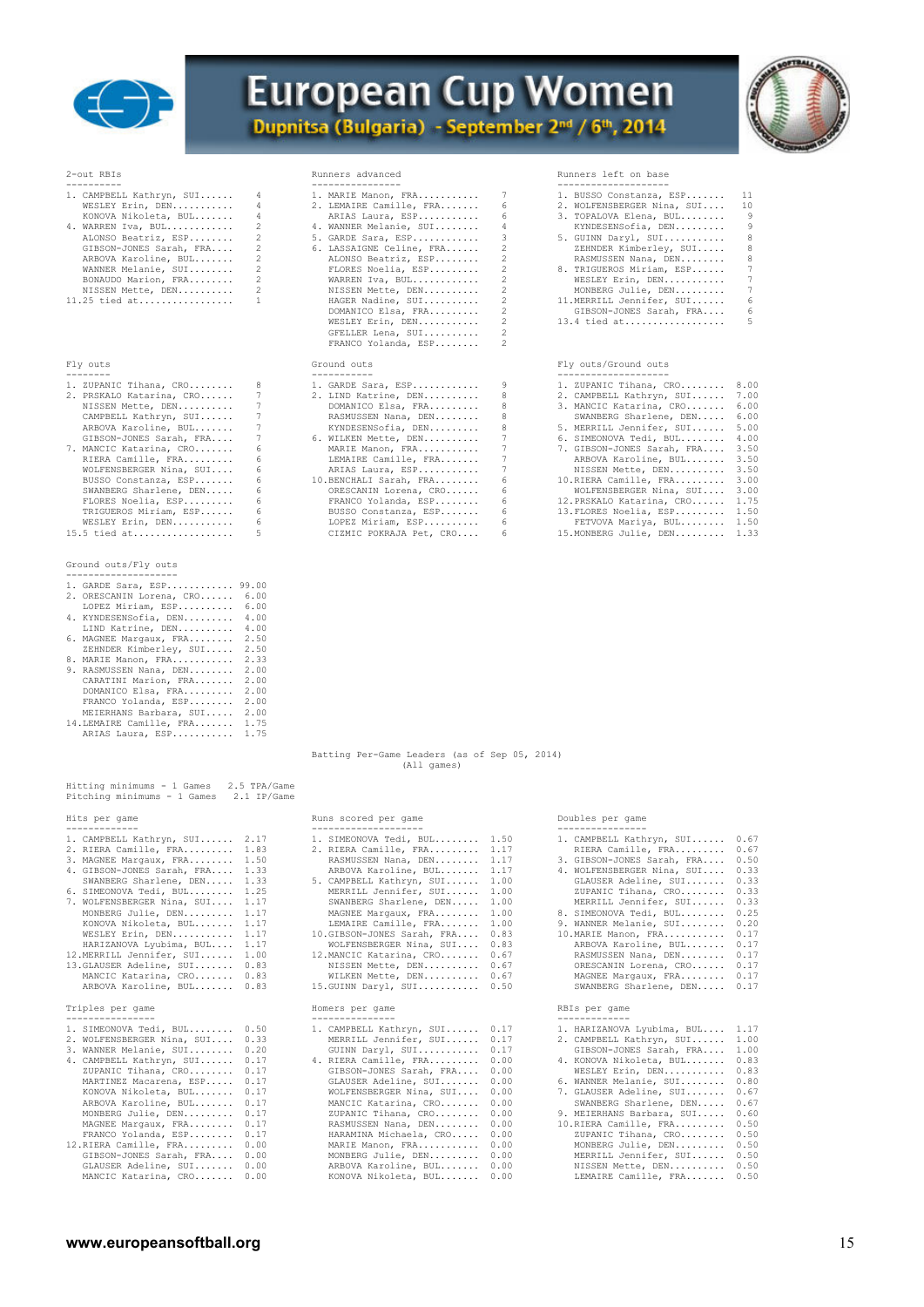



| Stolen bases per game                                                                                                                                                                                                                                                                                                                                                             |                                                                                                                      | Walks per game                                                                                                                                                                                                                                                                                                                                                                                           |                                                                                                                      | Strikeouts per game                                                                                                                                                                                                                                                                                                                             |
|-----------------------------------------------------------------------------------------------------------------------------------------------------------------------------------------------------------------------------------------------------------------------------------------------------------------------------------------------------------------------------------|----------------------------------------------------------------------------------------------------------------------|----------------------------------------------------------------------------------------------------------------------------------------------------------------------------------------------------------------------------------------------------------------------------------------------------------------------------------------------------------------------------------------------------------|----------------------------------------------------------------------------------------------------------------------|-------------------------------------------------------------------------------------------------------------------------------------------------------------------------------------------------------------------------------------------------------------------------------------------------------------------------------------------------|
| <br>1. RIERA Camille, FRA<br>ARBOVA Karoline, BUL<br>3. MANCIC Katarina, CRO<br>PRSKALO Katarina, CRO<br>MARIE Manon, FRA<br>KONOVA Nikoleta, BUL<br>MAGNEE Margaux, FRA<br>ARBOVA Avgustina, BUL<br>9. SIMEONOVA Tedi, BUL<br>10.GIBSON-JONES Sarah, FRA<br>WOLFENSBERGER Nina, SUI<br>GLAUSER Adeline, SUI<br>ORESCANIN Lorena, CRO<br>WESLEY Erin, DEN<br>LEMAIRE Camille, FRA | 0.50<br>0.50<br>0.33<br>0.33<br>0.33<br>0.33<br>0.33<br>0.33<br>0.25<br>0.17<br>0.17<br>0.17<br>0.17<br>0.17<br>0.17 | --------------<br>1. LOPEZ Miriam, ESP<br>MEIERHANS Barbara, SUI<br>3. GUINN Daryl, SUI<br>4. WOLFENSBERGER Nina, SUI<br>MAGNEE Margaux, FRA<br>ZEHNDER Kimberley, SUI<br>FETVOVA Mariya, BUL<br>8. MERRILL Jennifer, SUI<br>SWANBERG Sharlene, DEN<br>HARIZANOVA Lyubima, BUL<br>SIMEONOVA Tedi, BUL<br>12. NISSEN Mette, DEN<br>WILKEN Mette, DEN<br>OVNARSKA Filipina, BUL<br>15. WANNER Melanie, SUI | 1.00<br>1.00<br>0.83<br>0.67<br>0.67<br>0.67<br>0.67<br>0.50<br>0.50<br>0.50<br>0.50<br>0.33<br>0.33<br>0.33<br>0.20 | -------------------<br>1. WESLEY Erin, DEN<br>SWANBERG Sharlen<br>MAGNEE Margaux,<br>ARIAS Laura, ESP<br>5. CAMPBELL Kathryn<br>RIERA Camille, F<br>KONOVA Nikoleta,<br>BUSSO Constanza,<br>9. MEIERHANS Barbar<br>10.GIBSON-JONES Sar<br>RASMUSSEN Nana,<br>LIND Katrine, DE<br>LOPEZ Miriam, ES<br>14.WANNER Melanie,<br>15. MARTINEZ Macaren |
| $<$ page $/$<br>At bats per game<br>----------------                                                                                                                                                                                                                                                                                                                              |                                                                                                                      | Plate appearances/game<br>----------------------                                                                                                                                                                                                                                                                                                                                                         |                                                                                                                      |                                                                                                                                                                                                                                                                                                                                                 |
| 1. CAMPBELL Kathryn, SUI<br>2. RIERA Camille, FRA<br>3. GIBSON-JONES Sarah, FRA<br>4. SIMEONOVA Tedi, BUL<br>5. GLAUSER Adeline, SUI<br>WOLFENSBERGER Nina, SUI<br>MANCIC Katarina, CRO<br>ZUPANIC Tihana, CRO<br>9. KONOVA Nikoleta, BUL<br>HARAMINA Michaela, CRO<br>MARIE Manon, FRA<br>MONBERG Julie, DEN                                                                     | 3.67<br>3.50<br>3.33<br>3.25<br>3.17<br>3.17<br>3.17<br>3.17<br>3.00<br>3.00<br>3.00<br>3.00                         | 1. WOLFENSBERGER Nina, SUI 4.00<br>2. MAGNEE Margaux, FRA<br>3. SIMEONOVA Tedi, BUL<br>4. CAMPBELL Kathryn, SUI<br>RIERA Camille, FRA<br>GIBSON-JONES Sarah, FRA<br>GUINN Daryl, SUI<br>LEMAIRE Camille, FRA<br>9. GLAUSER Adeline, SUI<br>RASMUSSEN Nana, DEN<br>MARIE Manon, FRA 3.50<br>MERRILL Jennifer, SUI                                                                                         | 3.83<br>3.75<br>3.67<br>3.67<br>3.67<br>3.67<br>3.67<br>3.50<br>3.50<br>3.50                                         |                                                                                                                                                                                                                                                                                                                                                 |

|                                                                                    | LICCHING REAGELS (AS OF SED AS, CATA)<br>(All games) |                 |
|------------------------------------------------------------------------------------|------------------------------------------------------|-----------------|
| Hitting minimums - 1 Games 2.5 TPA/Game<br>Pitching minimums - 1 Games 2.1 IP/Game |                                                      |                 |
| Earned run avg                                                                     | Opposing bat avg                                     | Innings pitched |
| 1. GUINN Daryl. SUI 0.74                                                           | 1. MERRILL Jennifer, SUI . 174                       | 1. WESLEY Erin. |

# Batters struck out Batters SO out looking Wins

| 1. WESLEY Erin, DEN      | 78  |
|--------------------------|-----|
| 2. MERRILL Jennifer, SUI | 2.4 |
| 3. GUINN Daryl, SUI      | 22  |
| BENCHALI Sarah, FRA      | 22  |
| 5. FLORES Noelia, ESP    | 15  |
| 6. ZUPANIC Tihana, CRO   | 9   |
| 7. SIMEONOVA Tedi, BUL   | 7   |
| GARTNER Charline, FRA    | 7   |
| 9. ALONSO Beatriz, ESP   | 6   |
| 10.ZIVKOVIC Mia, CRO     | 1   |
| BUSSO Constanza, ESP     | 1   |
| LASSAIGNE Celine, FRA    | 1   |
| GLAUSER Adeline, SUI     | 1   |

| ---------------------           |                                 | --------------------            |  |
|---------------------------------|---------------------------------|---------------------------------|--|
| 1. RIERA Camille, FRA 0.50      | 1. LOPEZ Miriam, ESP 1.00       | 1. WESLEY Erin, DEN 0.00        |  |
| ARBOVA Karoline, BUL 0.50       | MEIERHANS Barbara, SUI 1.00     | SWANBERG Sharlene, DEN 0.00     |  |
| 3. MANCIC Katarina, CRO 0.33    | 3. GUINN Daryl, SUI 0.83        | MAGNEE Margaux, FRA 0.00        |  |
| PRSKALO Katarina, CRO 0.33      | 4. WOLFENSBERGER Nina, SUI 0.67 | ARIAS Laura, ESP 0.00           |  |
| MARIE Manon, FRA 0.33           | MAGNEE Margaux, FRA 0.67        | 5. CAMPBELL Kathryn, SUI 0.17   |  |
| KONOVA Nikoleta, BUL 0.33       | ZEHNDER Kimberley, SUI 0.67     | RIERA Camille, FRA 0.17         |  |
| MAGNEE Margaux, FRA 0.33        | FETVOVA Mariya, BUL 0.67        | KONOVA Nikoleta, BUL 0.17       |  |
| ARBOVA Avqustina, BUL 0.33      | 8. MERRILL Jennifer, SUI 0.50   | BUSSO Constanza, ESP 0.17       |  |
| 9. SIMEONOVA Tedi, BUL 0.25     | SWANBERG Sharlene, DEN 0.50     | 9. MEIERHANS Barbara, SUI 0.20  |  |
| 10.GIBSON-JONES Sarah, FRA 0.17 | HARIZANOVA Lyubima, BUL 0.50    | 10.GIBSON-JONES Sarah, FRA 0.33 |  |
| WOLFENSBERGER Nina, SUI 0.17    | SIMEONOVA Tedi, BUL 0.50        | RASMUSSEN Nana, DEN 0.33        |  |
| GLAUSER Adeline, SUI 0.17       | 12. NISSEN Mette, DEN 0.33      | LIND Katrine, DEN 0.33          |  |
| ORESCANIN Lorena, CRO 0.17      | WILKEN Mette, DEN 0.33          | LOPEZ Miriam, ESP 0.33          |  |
| WESLEY Erin, DEN 0.17           | OVNARSKA Filipina, BUL 0.33     | 14. WANNER Melanie, SUI 0.40    |  |
| LEMAIRE Camille, FRA 0.17       | 15. WANNER Melanie, SUI 0.20    | 15. MARTINEZ Macarena, ESP 0.50 |  |
|                                 |                                 |                                 |  |

### Plate appearances/game

| 1. CAMPBELL Kathryn, SUI   | 3.67 | 1. WOLFENSBERGER Nina, SUI | 4.00 |
|----------------------------|------|----------------------------|------|
| 2. RIERA Camille, FRA      | 3.50 | 2. MAGNEE Margaux, FRA     | 3.83 |
| 3. GIBSON-JONES Sarah, FRA | 3.33 | 3. SIMEONOVA Tedi, BUL     | 3.75 |
| 4. SIMEONOVA Tedi, BUL     | 3.25 | 4. CAMPBELL Kathryn, SUI   | 3.67 |
| 5. GLAUSER Adeline, SUI    | 3.17 | RIERA Camille, FRA         | 3.67 |
| WOLFENSBERGER Nina, SUI    | 3.17 | GIBSON-JONES Sarah, FRA    | 3.67 |
| MANCIC Katarina, CRO       | 3.17 | GUINN Daryl, SUI           | 3.67 |
| ZUPANIC Tihana, CRO        | 3.17 | LEMAIRE Camille, FRA       | 3.67 |
| 9. KONOVA Nikoleta, BUL    | 3.00 | 9. GLAUSER Adeline, SUI    | 3.50 |
| HARAMINA Michaela, CRO     | 3.00 | RASMUSSEN Nana, DEN        | 3.50 |
| MARIE Manon, FRA           | 3.00 | MARIE Manon, FRA           | 3.50 |
| MONBERG Julie, DEN         | 3,00 | MERRILL Jennifer, SUI      | 3.50 |
| MARTINEZ Macarena, ESP     | 3.00 | WILKEN Mette, DEN          | 3.50 |
| MERRILL Jennifer, SUI      | 3.00 | 14.ZUPANIC Tihana, CRO     | 3.33 |
| RASMUSSEN Nana, DEN        | 3.00 | ARBOVA Karoline, BUL       | 3.33 |
|                            |      |                            |      |

# Pitching Leaders (as of Sep 05, 2014) (All games)

### Opposing bat avg **Innings** pitched

| 1. GUINN Daryl, SUI 0.74      | 1. MERRILL Jennifer, SUI . 174 | 1. WESLEY Erin, DEN 37.0      |  |
|-------------------------------|--------------------------------|-------------------------------|--|
| 2. MERRILL Jennifer, SUI 1.11 | 2. GUINN Daryl, SUI .197       | 2. FLORES Noelia, ESP 28.0    |  |
| 3. WESLEY Erin, DEN 1.70      | 3. WESLEY Erin, DEN .204       | 3. ZUPANIC Tihana, CRO 25.1   |  |
| 4. FLORES Noelia, ESP 2.00    | 4. GARTNER Charline, FRA .215  | 4. BENCHALI Sarah, FRA 19.1   |  |
| 5. GARTNER Charline, FRA 2.29 | 5. BENCHALI Sarah, FRA .224    | 5. MERRILL Jennifer, SUI 19.0 |  |
| 6. ZUPANIC Tihana, CRO 2.76   | 6. FLORES Noelia, ESP .266     | GUINN Daryl, SUI 19.0         |  |
| 7. BENCHALI Sarah, FRA 3.62   | 7. ZUPANIC Tihana, CRO .302    | 7. GARTNER Charline, FRA 18.1 |  |
| 8. SIMEONOVA Tedi. BUL 6.30   | 8. SIMEONOVA Tedi. BUL 307     | 8. SIMEONOVA Tedi. BUL 16.2   |  |

|  |  |  | Batters SO out looking |
|--|--|--|------------------------|
|--|--|--|------------------------|

| 1. WESLEY Erin, DEN 78      | 1. WESLEY Erin, DEN 24     | 1. WESLEY Erin, DEN 4      |                |
|-----------------------------|----------------------------|----------------------------|----------------|
| 2. MERRILL Jennifer, SUI 24 | 2. FLORES Noelia, ESP 5    | 2. MERRILL Jennifer, SUI 3 |                |
| 3. GUINN Daryl, SUI 22      | 3. BENCHALI Sarah, FRA 4   | BENCHALI Sarah, FRA 3      |                |
| BENCHALI Sarah, FRA 22      | GUINN Daryl, SUI 4         | 4. GARTNER Charline, FRA 2 |                |
| 5. FLORES Noelia, ESP 15    | 5. MERRILL Jennifer, SUI 2 | GUINN Daryl, SUI 2         |                |
| 6. ZUPANIC Tihana, CRO 9    | 6. LASSAIGNE Celine, FRA 1 | FLORES Noelia, ESP 2       |                |
| 7. SIMEONOVA Tedi, BUL 7    | SIMEONOVA Tedi, BUL 1      | 7. BOGDANOVA Aleksand, BUL | $\overline{1}$ |
| GARTNER Charline, FRA 7     | ZUPANIC Tihana, CRO 1      | SIMEONOVA Tedi, BUL 1      |                |
| 9. ALONSO Beatriz, ESP 6    | GARTNER Charline, FRA 1    |                            |                |

| Saves                                                                                                                                                                                                                                                                                                                                                                                        | Appearances              |  |                |  |  |
|----------------------------------------------------------------------------------------------------------------------------------------------------------------------------------------------------------------------------------------------------------------------------------------------------------------------------------------------------------------------------------------------|--------------------------|--|----------------|--|--|
| $\frac{1}{2} \frac{1}{2} \frac{1}{2} \frac{1}{2} \frac{1}{2} \frac{1}{2} \frac{1}{2} \frac{1}{2} \frac{1}{2} \frac{1}{2} \frac{1}{2} \frac{1}{2} \frac{1}{2} \frac{1}{2} \frac{1}{2} \frac{1}{2} \frac{1}{2} \frac{1}{2} \frac{1}{2} \frac{1}{2} \frac{1}{2} \frac{1}{2} \frac{1}{2} \frac{1}{2} \frac{1}{2} \frac{1}{2} \frac{1}{2} \frac{1}{2} \frac{1}{2} \frac{1}{2} \frac{1}{2} \frac{$ |                          |  |                |  |  |
|                                                                                                                                                                                                                                                                                                                                                                                              | 1. WESLEY Erin, DEN 6    |  | 1. WESLEY Erin |  |  |
|                                                                                                                                                                                                                                                                                                                                                                                              | 2. ZUPANIC Tihana, CRO   |  | 2. GARTNER Cha |  |  |
|                                                                                                                                                                                                                                                                                                                                                                                              | 3. GARTNER Charline, FRA |  | FLORES Noel    |  |  |
|                                                                                                                                                                                                                                                                                                                                                                                              | FLORES Noelia, ESP       |  | ZUPANIC Tih    |  |  |
|                                                                                                                                                                                                                                                                                                                                                                                              | DEMOUNTI Carah EDA       |  | CUINM Daryl    |  |  |

- 
- 7. SIMEONOVA Tedi, BUL........ 3 SIMEONOVA Tedi, BUL........ 3 MERRILL Jennifer, SUI..... 3<br>
9. HARAMINA Michaela, CRO..... 2<br>
BOGDANOVA Aleksand, BUL.... 2<br>
2 BOGDANOVA Aleksand, BUL.... 2<br>
2 11. HARAMINA Michaela, CRO......... 2<br>
2 11. HARAMINA Michaela, CRO....... 1<br>
ARBOVA Avgusti 14.4 tied at.................. 1

| 1. WESLEY Erin, DEN<br>SWANBERG Sharlene, DEN | 0.00<br>0.00 |
|-----------------------------------------------|--------------|
| MAGNEE Margaux, FRA                           | 0.00         |
|                                               |              |
| ARIAS Laura, ESP                              | 0.00         |
| 5. CAMPBELL Kathryn, SUI                      | 0.17         |
| RIERA Camille, FRA                            | 0.17         |
| KONOVA Nikoleta, BUL                          | 0.17         |
| BUSSO Constanza, ESP                          | 0.17         |
| 9. MEIERHANS Barbara, SUI                     | 0.20         |
| 10.GIBSON-JONES Sarah, FRA                    | 0.33         |
| RASMUSSEN Nana, DEN                           | 0.33         |
| LIND Katrine, DEN                             | 0.33         |
| LOPEZ Miriam, ESP                             | 0.33         |
| 14. WANNER Melanie, SUI                       | 0.40         |

| 1. WESLEY Erin, DEN      | 37.0 |
|--------------------------|------|
| 2. FLORES Noelia, ESP    | 28.0 |
| 3. ZUPANIC Tihana, CRO   | 25.1 |
| 4. BENCHALI Sarah, FRA   | 19.1 |
| 5. MERRILL Jennifer, SUI | 19.0 |
| GUINN Daryl, SUI         | 19.0 |
| 7. GARTNER Charline, FRA | 18.1 |
|                          |      |

# 8. SIMEONOVA Tedi, BUL........ 6.30 8. SIMEONOVA Tedi, BUL........ .307 8. SIMEONOVA Tedi, BUL........ 16.2

| 1. WESLEY Erin, DEN        | 4              |
|----------------------------|----------------|
| 2. MERRILL Jennifer, SUI   | 3              |
| BENCHALI Sarah, FRA        | 3              |
| 4. GARTNER Charline, FRA   | 2              |
| GUINN Daryl, SUI           | $\mathfrak{D}$ |
| FLORES Noelia, ESP         | $\mathfrak{D}$ |
| 7. BOGDANOVA Aleksand, BUL | 1              |
| SIMEONOVA Tedi, BUL        | 1.             |

| _____ |                            |                            |  |
|-------|----------------------------|----------------------------|--|
|       | 1. WESLEY Erin, DEN $6$    | 1. WESLEY Erin, DEN 6      |  |
|       | 2. ZUPANIC Tihana, CRO 5   | 2. GARTNER Charline, FRA 4 |  |
|       | 3. GARTNER Charline, FRA 4 | FLORES Noelia, ESP 4       |  |
|       | FLORES Noelia, ESP 4       | ZUPANIC Tihana, CRO 4      |  |
|       | BENCHALI Sarah, FRA 4      | 5. GUINN Daryl, SUI 3      |  |
|       | ---------                  |                            |  |

- 3. GARTNER Charline, FRA...... 4<br>FLORES Noelia, ESP........ 4<br>ENCES Noelia, ESP......... 4<br>BENCHALI Sarah, FRA......... 4<br>GUINN Daryl, SUI.......... 4 5. GUINN Daryl, SUI......... 3
	-
	-
	-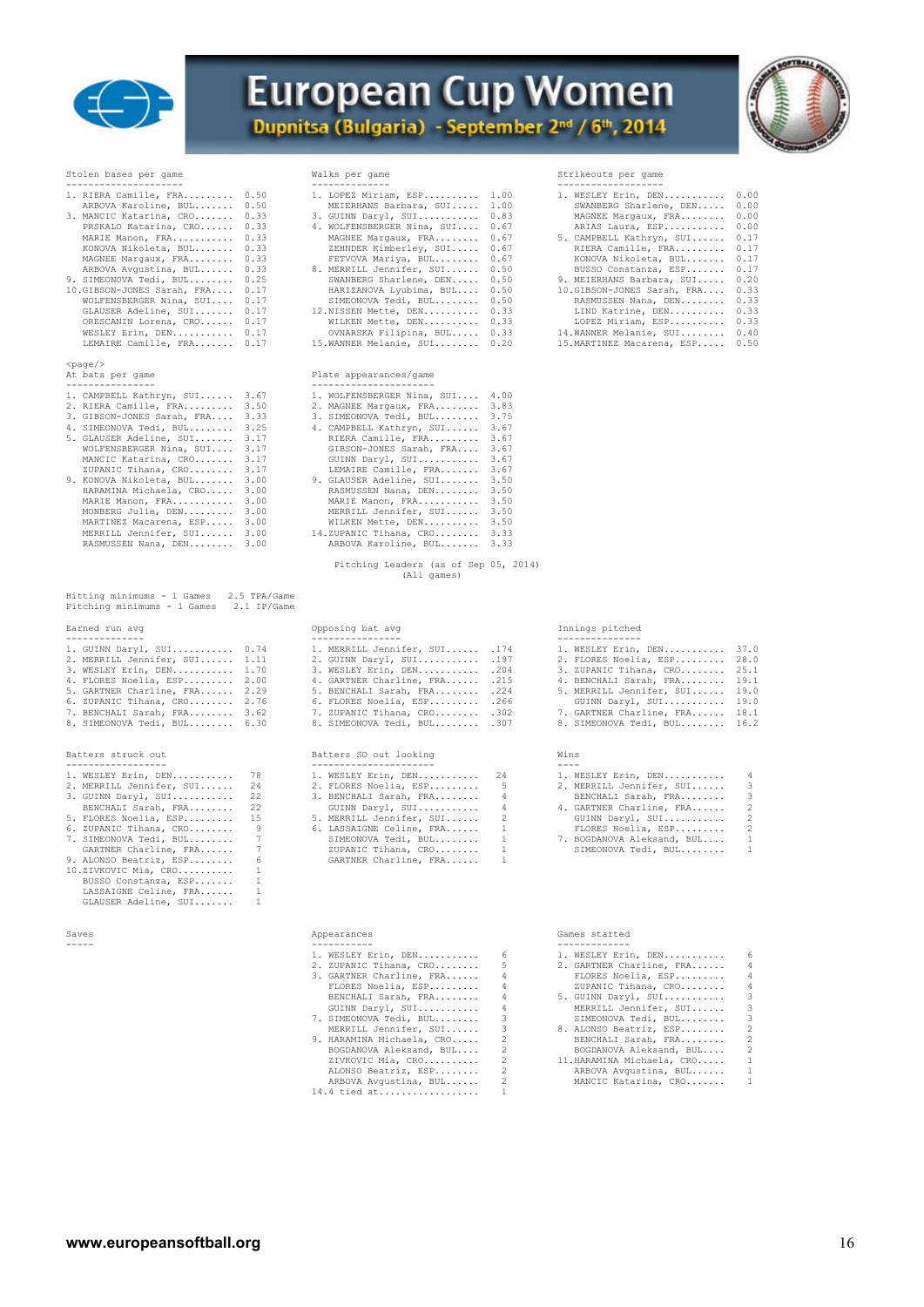



-------------- --------------- ----------------- 1. ZIVKOVIC Mia, CRO.......... 2 1. ZIVKOVIC Mia, CRO.......... 2 1. ZUPANIC Tihana, CRO........ 7 BENCHALI Sarah, FRA........ 2 BENCHALI Sarah, FRA........ 2 2. WESLEY Erin, DEN........... 5 3. LASSAIGNE Celine, FRA...... 1 3. HARAMINA Michaela, CRO..... 1 3. BENCHALI Sarah, FRA........ 3 GLAUSER Adeline, SUI....... 1 ZUPANIC Tihana, CRO........ 1 BOGDANOVA Aleksand, BUL.... 3 GUINN Daryl, SUI........... 1 ARBOVA Avgustina, BUL...... 1 FLORES Noelia, ESP......... 3 BUSSO Constanza, ESP....... 1 BUSSO Constanza, ESP....... 1 6. ARBOVA Avgustina, BUL...... 2 ARBOVA Avgustina, BUL...... 1 GUINN Daryl, SUI........... 1 GARTNER Charline, FRA...... 2 LASSAIGNE Celine, FRA...... 1 SIMEONOVA Tedi, BUL........ 2 GLAUSER Adeline, SUI....... 1 GUINN Daryl, SUI........... 2

| 1. ALONSO Beatriz, ESP |
|------------------------|
| BUSSO Constanza, ESP   |
| GARTNER Charline, FRA  |
| FLORES Noelia, ESP     |
| GUINN Daryl, SUI       |
| SIMEONOVA Tedi, BUL    |

### Wild pitches Wild pitches **Example 2018** Hit batters Balks Hit batters Hit batters Hit batters

| 1. ZUPANIC Tihana, CRO 4   | 1. WESLEY Erin, DEN 5      |  |
|----------------------------|----------------------------|--|
| WESLEY Erin, DEN 4         | 2. MERRILL Jennifer, SUI 4 |  |
| BOGDANOVA Aleksand, BUL 4  | ZUPANIC Tihana, CRO 4      |  |
| SIMEONOVA Tedi, BUL 4      | 4. SIMEONOVA Tedi, BUL 2   |  |
| 5. MERRILL Jennifer, SUI 3 | BOGDANOVA Aleksand, BUL 2  |  |

| 5. MERRILL Jennifer, SUI 3  | BOGDANOVA Aleksand, BUL 2  |
|-----------------------------|----------------------------|
| 6. GUINN Daryl, SUI 2       | 6. ARBOVA Avqustina, BUL 1 |
| 7. HARAMINA Michaela, CRO 1 | LASSAIGNE Celine, FRA 1    |
| GARTNER Charline, FRA 1     | HARAMINA Michaela, CRO 1   |
| ARBOVA Avqustina, BUL 1     | ZIVKOVIC Mia, CRO 1        |
| FLORES Noelia, ESP 1        |                            |
| BENCHALI Sarah, FRA 1       |                            |
| ALONSO Beatriz, ESP 1       |                            |

# Intentional BB allowed Hits allowed Runs allowed

|  | 1. ZUPANIC Tihana, CRO |  |
|--|------------------------|--|
|  | HARAMINA Michaela, CRO |  |

### Earned runs allowed Walks allowed Doubles allowed

| 1. GUINN Daryl, SUI      |  |
|--------------------------|--|
| 2. MERRILL Jennifer, SUI |  |
| 3. GARTNER Charline, FRA |  |
| 4. FLORES Noelia, ESP    |  |
| 5. WESLEY Erin, DEN      |  |
| 6. BENCHALI Sarah, FRA 1 |  |

| 1. BENCHALI Sarah, FRA   |
|--------------------------|
| GUINN Daryl, SUI         |
| GARTNER Charline, FRA    |
| 4. MERRILL Jennifer, SUI |
| SIMEONOVA Tedi, BUL      |

# ----------------- ------ ------------------ 1. ALONSO Beatriz, ESP........ 1 1. ZUPANIC Tihana, CRO........ 4 1. RIERA Camille, FRA......... 3 BUSSO Constanza, ESP....... 1 2. WESLEY Erin, DEN........... 2 2. LOPEZ Miriam, ESP.......... 1 GARTNER Charline, FRA...... 1 FLORES Noelia, ESP......... 2 LASSAIGNE Celine, FRA...... 1 FLORES Noelia, ESP......... 1 SIMEONOVA Tedi, BUL........ 2 GUINN Daryl, SUI........... 1 ALONSO Beatriz, ESP........ 2 SIMEONOVA Tedi, BUL........ 1 6. ZIVKOVIC Mia, CRO.......... 1 GUINN Daryl, SUI........... 1 GARTNER Charline, FRA...... 1 BOGDANOVA Aleksand, BUL.... 1 ARBOVA Avgustina, BUL...... 1 MANCIC Katarina, CRO....... 1

| $\sim$ | ۰, | OWAC<br>۰, |  |
|--------|----|------------|--|
|        |    |            |  |
|        |    |            |  |

| 1. ZUPANIC Tihana, CRO 1 | 1. MERRILL Jennifer, SUI 12 | 1. MERRILL Jennifer, SUI 4  |  |
|--------------------------|-----------------------------|-----------------------------|--|
| HARAMINA Michaela, CRO 1 | 2. GARTNER Charline, FRA 14 | GUINN Daryl, SUI 4          |  |
|                          | GUINN Daryl, SUI 14         | 3. FLORES Noelia, ESP 9     |  |
|                          | 4. BENCHALI Sarah, FRA 17   | 4. GARTNER Charline, FRA 10 |  |
|                          | 5. SIMEONOVA Tedi, BUL 23   | 5. WESLEY Erin, DEN 12      |  |
|                          | 6. WESLEY Erin, DEN 28      | BENCHALI Sarah, FRA 12      |  |
|                          | 7. FLORES Noelia, ESP 29    | 7. SIMEONOVA Tedi, BUL 19   |  |
|                          | 8 ZIIPANTO Tihana, ORO 32   | 8 ZUPANIC Tibana, CRO 20    |  |

| 1. GUINN Daryl, SUI 2      | 1. FLORES Noelia, ESP 1    | 1. GUINN Daryl, SUI 0      |                          |
|----------------------------|----------------------------|----------------------------|--------------------------|
| 2. MERRILL Jennifer, SUI 3 | 2. GUINN Daryl, SUI 3      | 2. FLORES Noelia, ESP 1    |                          |
| 3. GARTNER Charline, FRA 6 | 3. MERRILL Jennifer, SUI 4 | 3. GARTNER Charline, FRA 2 |                          |
| 4. FLORES Noelia, ESP 8    | BENCHALI Sarah, FRA 4      | SIMEONOVA Tedi, BUL 2      |                          |
| 5. WESLEY Erin, DEN 9      | 5. SIMEONOVA Tedi, BUL 6   | MERRILL Jennifer, SUI 2    |                          |
| 6. BENCHALI Sarah, FRA 10  | 6. GARTNER Charline, FRA 9 | 6. ZUPANIC Tihana, CRO     | $\overline{\phantom{a}}$ |
| ZUPANIC Tihana, CRO 10     | 7. ZUPANIC Tihana, CRO 11  | 7. WESLEY Erin, DEN 5      |                          |
| 8. SIMEONOVA Tedi, BUL 15  | 8. WESLEY Erin, DEN 12     | 8. BENCHALI Sarah, FRA 6   |                          |
|                            |                            |                            |                          |

# Triples allowed  $\overline{\phantom{0}}$  Home runs allowed  $\overline{\phantom{0}}$

| 1. BENCHALI Sarah, FRA   |     | 1. BENCHALI Sarah, FRA |  |
|--------------------------|-----|------------------------|--|
| GUINN Daryl, SUI         | 0   | GUINN Daryl, SUI       |  |
| GARTNER Charline, FRA    | 0   | GARTNER Charline, FRA  |  |
| 4. MERRILL Jennifer, SUI |     | MERRILL Jennifer, SUI  |  |
| SIMEONOVA Tedi, BUL      |     | SIMEONOVA Tedi, BUL    |  |
| WESLEY Erin, DEN         |     | WESLEY Erin, DEN       |  |
| 7. ZUPANIC Tihana, CRO   | 2   | FLORES Noelia, ESP     |  |
| FLORES Noelia, ESP       | -2. | 8. ZUPANIC Tihana, CRO |  |

# Pitching Analysis Leaders (as of Sep 05, 2014) (All games)

# Games finished Games in relief Sac bunts allowed

| 2. WESLEY Erin, DEN      |
|--------------------------|
| 3. BENCHALI Sarah, FRA   |
| BOGDANOVA Aleksand, BUL  |
| FLORES Noelia, ESP       |
| 6. ARBOVA Avqustina, BUL |
|                          |

- 
- 10.MERRILL Jennifer, SUI...... 1 HARAMINA Michaela, CRO..... 1 ALONSO Beatriz, ESP........ 1

## Sac flies allowed  $\qquad \qquad \qquad$  Losses  $\qquad \qquad$  Losses  $\qquad \qquad$  Runners picked off

|  | 1. RIERA Camille, FRA |  |  |  | 3            |
|--|-----------------------|--|--|--|--------------|
|  | 2. LOPEZ Miriam, ESP  |  |  |  |              |
|  | LASSAIGNE Celine, FRA |  |  |  | $\mathbf{1}$ |

- 
- 
- 
- -

| 1. ZUPANIC Tihana, CRO 1<br>HARAMINA Michaela, CRO 1 | 1. MERRILL Jennifer, SUI 12<br>2. GARTNER Charline, FRA 14<br>GUINN Daryl, SUI 14 | 1. MERRILL Jennifer, SUI 4<br>GUINN Daryl, SUI 4<br>3. FLORES Noelia, ESP 9 |
|------------------------------------------------------|-----------------------------------------------------------------------------------|-----------------------------------------------------------------------------|
|                                                      | 4. BENCHALI Sarah, FRA 17                                                         | 4. GARTNER Charline, FRA 10                                                 |
|                                                      | 5. SIMEONOVA Tedi, BUL 23                                                         | 5. WESLEY Erin, DEN 12                                                      |
|                                                      | 6. WESLEY Erin, DEN 28                                                            | BENCHALI Sarah, FRA 12                                                      |
|                                                      | 7. FLORES Noelia, ESP 29                                                          | 7. SIMEONOVA Tedi, BUL 19                                                   |
|                                                      | 8. ZUPANIC Tihana, CRO 32                                                         | 8. ZUPANIC Tihana, CRO 20                                                   |
|                                                      |                                                                                   |                                                                             |

| 1. GUINN Daryl, SUI      | n  |
|--------------------------|----|
| 2. FLORES Noelia, ESP    | 1. |
| 3. GARTNER Charline, FRA | 2  |
| SIMEONOVA Tedi, BUL      | 2  |
| MERRILL Jennifer, SUI    | 2  |
| 6. ZUPANIC Tihana, CRO   | २  |
| 7. WESLEY Erin, DEN      | 5  |
| 8. BENCHALI Sarah, FRA   | 6  |
|                          |    |

| 47.AVG<br>ı |  | ı |
|-------------|--|---|
|-------------|--|---|

| B/avq vs left              | B/avg vs right                 | B/avg vs leadoff               |  |
|----------------------------|--------------------------------|--------------------------------|--|
| -------------              |                                |                                |  |
| 1. WESLEY Erin, DEN .000   | 1. MERRILL Jennifer, SUI . 174 | 1. MERRILL Jennifer, SUI . 158 |  |
| ZUPANIC Tihana, CRO .000   | 2. GUINN Daryl, SUI . 197      | 2. BENCHALI Sarah, FRA . 211   |  |
| FLORES Noelia, ESP .000    | 3. WESLEY Erin, DEN .204       | 3. GARTNER Charline, FRA .368  |  |
| SIMEONOVA Tedi, BUL .000   | 4. GARTNER Charline, FRA .215  | 4. SIMEONOVA Tedi, BUL .389    |  |
| BENCHALI Sarah, FRA .000   | 5. BENCHALI Sarah, FRA .224    | 5. ZUPANIC Tihana, CRO . 407   |  |
| MERRILL Jennifer, SUI .000 | 6. FLORES Noelia, ESP .266     | 6. GUINN Daryl, SUI . 471      |  |
| GUINN Daryl, SUI .000      | 7. ZUPANIC Tihana, CRO .302    | 7. WESLEY Erin, DEN . 472      |  |
| GARTNER Charline, FRA .000 | 8. SIMEONOVA Tedi, BUL .307    | 8. FLORES Noelia, ESP .500     |  |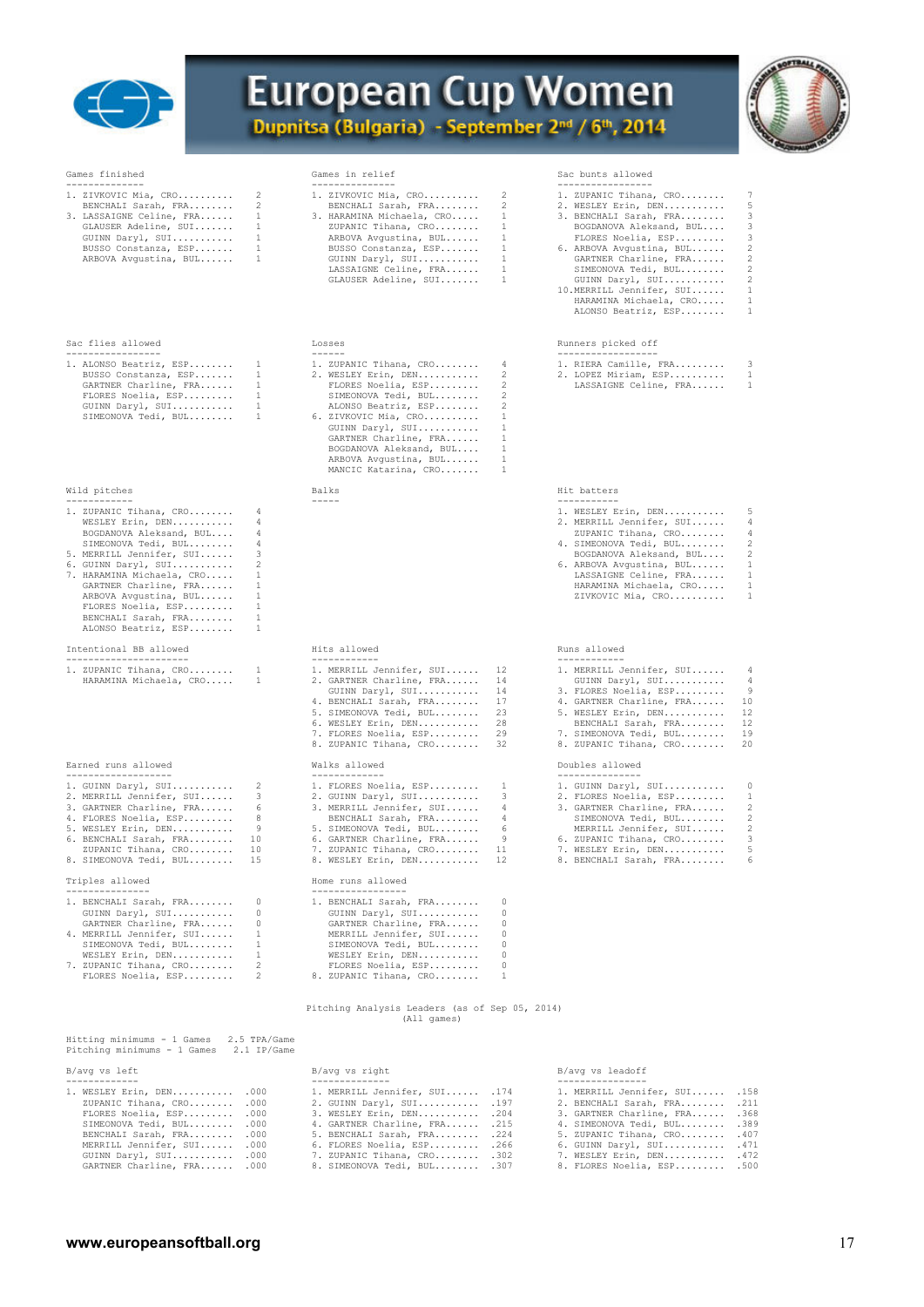

# **European Cup Women** Dupnitsa (Bulgaria) - September 2nd / 6th, 2014



| 1. GUINN Daryl, SUI      | .167 |
|--------------------------|------|
| 2. WESLEY Erin, DEN      | .213 |
| 3. MERRILL Jennifer, SUI | .217 |
| 4. FLORES Noelia, ESP    | .219 |
| 5. ZUPANIC Tihana, CRO   | .235 |
| 6. GARTNER Charline, FRA | .238 |
| 7. BENCHALI Sarah, FRA   | .296 |
|                          |      |

| Ground ball- | OUT S |
|--------------|-------|
|              |       |

- 
- WESLEY Erin, DEN............... 16<br>10.HARAMINA Michaela, CRO...... 12<br>11.ARBOVA Avgustina, BUL....... 9<br>12.ALONSO Beatriz, ESP........ 8
- 13.MANCIC Katarina, CRO....... 5 14.GLAUSER Adeline, SUI....... 2 ZIVKOVIC Mia, CRO.......... 2 <page/>
- 
- 

| 1. SIMEONOVA Tedi, BUL 9.24   |      | 1. ZUPANIC Tihana, CRO 10.50     |
|-------------------------------|------|----------------------------------|
| 2. GARTNER Charline, FRA 8.78 |      | 2. SIMEONOVA Tedi, BUL 8.40      |
| 3. FLORES Noelia, ESP 8.50    |      | 3. GARTNER Charline, FRA 8.40    |
| 4. ZUPANIC Tihana, CRO 7.74   |      | 4. FLORES Noelia, ESP 7.50       |
| 5. MERRILL Jennifer, SUI      | 5.89 | 5. BENCHALI Sarah, FRA 6.88      |
| GUINN Daryl, SUI              | 5.89 | 6. GUINN Daryl, SUI<br>6.63      |
| 7. BENCHALI Sarah, FRA        | 5.79 | 7. MERRILL Jennifer, SUI<br>5.89 |
| 8. WESLEY Erin, DEN 2.46      |      | 8. WESLEY Erin, DEN 3.03         |

| Hitting minimums - 1 Games  |  |  | 2.5 TPA/Game |
|-----------------------------|--|--|--------------|
| Pitching minimums - 1 Games |  |  | 2.1 IP/Game  |

| 1. FLORES Noelia, ESP    | 7.00 |
|--------------------------|------|
| 2. MERRILL Jennifer, SUI | 6.33 |
| 3. WESLEY Erin, DEN      | 6.17 |
| 4. SIMEONOVA Tedi, BUL   | 5.56 |
| 5. ZUPANIC Tihana, CRO   | 5.07 |
| 6. BENCHALI Sarah, FRA   | 4.83 |
| 7. GUINN Daryl, SUI      | 4.75 |
| 8. GARTNER Charline, FRA | 4.58 |

### Doubles allowed/game

| 1. GUINN Daryl, SUI<br>2. FLORES Noelia, ESP<br>3. MERRILL Jennifer, SUI<br>4. GARTNER Charline, FRA<br>5. ZUPANIC Tihana, CRO | 0.00<br>0.25<br>0.74<br>0.76<br>0.83 |
|--------------------------------------------------------------------------------------------------------------------------------|--------------------------------------|
| 6. SIMEONOVA Tedi, BUL                                                                                                         | 0.84                                 |
| 7. WESLEY Erin, DEN<br>8. BENCHALI Sarah, FRA                                                                                  | 0.95<br>2.17                         |
|                                                                                                                                |                                      |

### Batters faced/game

| 1. SIMEONOVA Tedi, BUL 36.12   |  |
|--------------------------------|--|
| 2. ZUPANIC Tihana, CRO 35.37   |  |
| 3. WESLEY Erin, DEN 30.08      |  |
| 4. BENCHALI Sarah, FRA 30.05   |  |
| 5. GARTNER Charline, FRA 29.40 |  |
|                                |  |

# B/avg w/2 outs B/avg w/runners Fly ball outs

| --------------                 |                                |                              |  |
|--------------------------------|--------------------------------|------------------------------|--|
| 1. GUINN Daryl, SUI .167       | 1. GUINN Daryl, SUI .162       | 1. FLORES Noelia, ESP 34     |  |
| 2. WESLEY Erin, DEN .213       | 2. WESLEY Erin, DEN . 171      | 2. ZUPANIC Tihana, CRO 28    |  |
| 3. MERRILL Jennifer, SUI . 217 | 3. FLORES Noelia, ESP .185     | 3. GARTNER Charline, FRA 23  |  |
| 4. FLORES Noelia, ESP .219     | 4. GARTNER Charline, FRA .214  | 4. SIMEONOVA Tedi, BUL 22    |  |
| 5. ZUPANIC Tihana, CRO . 235   | 5. MERRILL Jennifer, SUI . 222 | 5. BENCHALI Sarah, FRA 16    |  |
| 6. GARTNER Charline, FRA .238  | 6. ZUPANIC Tihana, CRO .233    | MERRILL Jennifer, SUI 16     |  |
| 7. BENCHALI Sarah, FRA . 296   | 7. BENCHALI Sarah, FRA .324    | GUINN Daryl, SUI 16          |  |
| 8. SIMEONOVA Tedi, BUL .370    | 8. SIMEONOVA Tedi, BUL .364    | 8. HARAMINA Michaela, CRO 13 |  |

| Fly ball outs |  |
|---------------|--|

| 1. GUINN Daryl, SUI .167       |  | 1. GUINN Daryl, SUI .162       |  | 1. FLORES Noelia, ESP 34      |                          |
|--------------------------------|--|--------------------------------|--|-------------------------------|--------------------------|
| 2. WESLEY Erin, DEN .213       |  | 2. WESLEY Erin, DEN . 171      |  | 2. ZUPANIC Tihana, CRO 28     |                          |
| 3. MERRILL Jennifer, SUI . 217 |  | 3. FLORES Noelia, ESP .185     |  | 3. GARTNER Charline, FRA 23   |                          |
| 4. FLORES Noelia, ESP .219     |  | 4. GARTNER Charline, FRA .214  |  | 4. SIMEONOVA Tedi, BUL 22     |                          |
| $5.$ ZUPANIC Tihana, CRO .235  |  | 5. MERRILL Jennifer, SUI . 222 |  | 5. BENCHALI Sarah, FRA 16     |                          |
| 6. GARTNER Charline, FRA .238  |  | 6. ZUPANIC Tihana, CRO .233    |  | MERRILL Jennifer, SUI 16      |                          |
| 7. BENCHALI Sarah, FRA .296    |  | 7. BENCHALI Sarah, FRA 324     |  | GUINN Daryl, SUI 16           |                          |
| 8. SIMEONOVA Tedi, BUL .370    |  | 8. SIMEONOVA Tedi, BUL .364    |  | 8. HARAMINA Michaela, CRO 13  |                          |
|                                |  |                                |  | WESLEY Erin, DEN 13           |                          |
|                                |  |                                |  | 10.ARBOVA Avqustina, BUL 9    |                          |
|                                |  |                                |  | 11.BUSSO Constanza, ESP 8     |                          |
|                                |  |                                |  | 12. BOGDANOVA Aleksand, BUL 7 |                          |
|                                |  |                                |  | 13. MANCIC Katarina, CRO      | 4                        |
|                                |  |                                |  | 14.LASSAIGNE Celine, FRA      | $\overline{\phantom{a}}$ |
|                                |  |                                |  |                               |                          |

ALONSO Beatriz, ESP........ 3

## Fly/Ground outs Ground/Fly outs

| ---------------- |                               |  |  |                               |  |  |                               |  |  |
|------------------|-------------------------------|--|--|-------------------------------|--|--|-------------------------------|--|--|
|                  | 1. ZUPANIC Tihana, CRO 38     |  |  | 1. FLORES Noelia, ESP 1.13    |  |  | 1. ZUPANIC Tihana, CRO 1.36   |  |  |
|                  | 2. FLORES Noelia, ESP 30      |  |  | 2. SIMEONOVA Tedi, BUL 1.10   |  |  | 2. WESLEY Erin, DEN 1.23      |  |  |
|                  | 3. GARTNER Charline, FRA 22   |  |  | 3. GARTNER Charline, FRA 1.05 |  |  | 3. BENCHALI Sarah, FRA 1.19   |  |  |
|                  | 4. BOGDANOVA Aleksand, BUL 21 |  |  | 4. MERRILL Jennifer, SUI 1.00 |  |  | 4. GUINN Daryl, SUI 1.13      |  |  |
|                  | 5. SIMEONOVA Tedi, BUL 20     |  |  | 5. GUINN Daryl, SUI 0.89      |  |  | 5. MERRILL Jennifer, SUI 1.00 |  |  |
|                  | 6. BENCHALI Sarah, FRA 19     |  |  | 6. BENCHALI Sarah, FRA 0.84   |  |  | 6. GARTNER Charline, FRA 0.96 |  |  |
|                  | 7. GUINN Daryl, SUI 18        |  |  | 7. WESLEY Erin, DEN 0.81      |  |  | 7. SIMEONOVA Tedi, BUL 0.91   |  |  |
|                  | 8. MERRILL Jennifer, SUI 16   |  |  | 8. ZUPANIC Tihana, CRO 0.74   |  |  | 8. FLORES Noelia, ESP 0.88    |  |  |

# Ground outs/game

| 1. ZUPANIC Tihana, CRO 10.50  |  |
|-------------------------------|--|
| 2. SIMEONOVA Tedi, BUL 8.40   |  |
| 3. GARTNER Charline, FRA 8.40 |  |
| 1. FLORES Noelia, ESP 7.50    |  |
| . BENCHALI Sarah, FRA 6.88    |  |
| 6. GUINN Daryl, SUI 6.63      |  |
| . MERRILL Jennifer, SUI 5.89  |  |
| 8. WESLEY Erin, DEN 3.03      |  |

### Pitching Per-Game leaders (as of Sep 05, 2014) (All games)

### Innings per game Strikeouts/game Walks allowed/game

| ----------------              |                               |                               |  |
|-------------------------------|-------------------------------|-------------------------------|--|
| 1. FLORES Noelia, ESP 7.00    | 1. WESLEY Erin, DEN 14.76     | 1. FLORES Noelia, ESP 0.25    |  |
| 2. MERRILL Jennifer, SUI 6.33 | 2. MERRILL Jennifer, SUI 8.84 | 2. GUINN Daryl, SUI 1.11      |  |
| 3. WESLEY Erin, DEN 6.17      | 3. GUINN Daryl, SUI 8.11      | 3. BENCHALI Sarah, FRA 1.45   |  |
| 4. SIMEONOVA Tedi, BUL 5.56   | 4. BENCHALI Sarah, FRA 7.97   | 4. MERRILL Jennifer, SUI 1.47 |  |
| 5. ZUPANIC Tihana, CRO 5.07   | 5. FLORES Noelia, ESP 3.75    | 5. WESLEY Erin, DEN 2.27      |  |
| 6. BENCHALI Sarah, FRA 4.83   | 6. SIMEONOVA Tedi, BUL 2.94   | 6. SIMEONOVA Tedi, BUL 2.52   |  |
| 7. GUINN Daryl, SUI 4.75      | 7. GARTNER Charline, FRA 2.67 | 7. ZUPANIC Tihana, CRO 3.04   |  |
| 8. GARTNER Charline, FRA 4.58 | 8. ZUPANIC Tihana, CRO 2.49   | 8. GARTNER Charline, FRA 3.44 |  |

### Doubles allowed/game Triples allowed/game Homers allowed/game

| ---------------------         |                               | --------------------        |  |
|-------------------------------|-------------------------------|-----------------------------|--|
| 1. GUINN Daryl, SUI 0.00      | 1. BENCHALI Sarah, FRA 0.00   | 1. WESLEY Erin, DEN 0.00    |  |
| 2. FLORES Noelia, ESP 0.25    | GUINN Daryl, SUI 0.00         | FLORES Noelia, ESP 0.00     |  |
| 3. MERRILL Jennifer, SUI 0.74 | GARTNER Charline, FRA 0.00    | BENCHALI Sarah, FRA 0.00    |  |
| 4. GARTNER Charline, FRA 0.76 | 4. WESLEY Erin, DEN 0.19      | GUINN Daryl, SUI 0.00       |  |
| 5. ZUPANIC Tihana, CRO 0.83   | 5. MERRILL Jennifer, SUI 0.37 | MERRILL Jennifer, SUI 0.00  |  |
| 6. SIMEONOVA Tedi, BUL 0.84   | 6. SIMEONOVA Tedi, BUL 0.42   | GARTNER Charline, FRA 0.00  |  |
| 7. WESLEY Erin, DEN 0.95      | 7. FLORES Noelia, ESP 0.50    | SIMEONOVA Tedi, BUL 0.00    |  |
| 8. BENCHALI Sarah, FRA 2.17   | 8. ZUPANIC Tihana, CRO 0.55   | 8. ZUPANIC Tihana, CRO 0.28 |  |
|                               |                               |                             |  |

| ------------------             |                                                                |  |
|--------------------------------|----------------------------------------------------------------|--|
| 1. SIMEONOVA Tedi, BUL 36.12   | 1. MERRILL Jennifer, SUI 1.47<br>1. MERRILL Jennifer, SUI 4.42 |  |
| 2. ZUPANIC Tihana, CRO 35.37   | 2. GUINN Daryl, SUI 5.16<br>GUINN Daryl, SUI 1.47              |  |
| 3. WESLEY Erin, DEN 30.08      | 3. WESLEY Erin, DEN 5.30<br>3. FLORES Noelia, ESP 2.25         |  |
| 4. BENCHALI Sarah, FRA 30.05   | 4. WESLEY Erin, DEN 2.27<br>4. GARTNER Charline, FRA 5.35      |  |
| 5. GARTNER Charline, FRA 29.40 | 5. GARTNER Charline, FRA 3.82<br>5. BENCHALI Sarah, FRA 6.16   |  |
| 6. MERRILL Jennifer, SUI 28.74 | 6. FLORES Noelia, ESP 7.25<br>6. BENCHALI Sarah, FRA 4.34      |  |
| 7. FLORES Noelia, ESP 28.50    | 7. ZUPANIC Tihana, CRO 8.84<br>7. ZUPANIC Tihana, CRO 5.53     |  |
| 8. GUINN Daryl, SUI 28.37      | 8. SIMEONOVA Tedi, BUL 9.66<br>8. SIMEONOVA Tedi, BUL 7.98     |  |

| 1. FLORES Noelia, ESP    | 0.25 |
|--------------------------|------|
| 2. GUINN Daryl, SUI      | 1.11 |
| 3. BENCHALI Sarah, FRA   | 1.45 |
| 4. MERRILL Jennifer, SUI | 1.47 |
| 5. WESLEY Erin, DEN      | 2.27 |
| 6. SIMEONOVA Tedi, BUL   | 2.52 |
| 7. ZUPANIC Tihana, CRO   | 3.04 |
| 8. GARTNER Charline, FRA | 3.44 |

| 1. WESLEY Erin, DEN    | 0.00 |
|------------------------|------|
| FLORES Noelia, ESP     | 0.00 |
| BENCHALI Sarah, FRA    | 0.00 |
| GUINN Daryl, SUI       | 0.00 |
| MERRILL Jennifer, SUI  | 0.00 |
| GARTNER Charline, FRA  | 0.00 |
| SIMEONOVA Tedi, BUL    | 0.00 |
| 8. ZUPANIC Tihana, CRO | 0.28 |

### Batters faced/game Hits allowed/game Runs allowed/game

| 1. SIMEONOVA Tedi, BUL 36.12   | 1. MERRILL Jennifer, SUI 4.42    | 1. MERRILL Jennifer, SUI 1.47     |  |
|--------------------------------|----------------------------------|-----------------------------------|--|
| 2. ZUPANIC Tihana, CRO 35.37   | 2. GUINN Daryl, SUI 5.16         | GUINN Daryl, SUI 1.47             |  |
| 3. WESLEY Erin, DEN 30.08      | 3. WESLEY Erin, DEN 5.30         | 3. FLORES Noelia, ESP 2.25        |  |
| 4. BENCHALI Sarah, FRA 30.05   | 4. GARTNER Charline, FRA 5.35    | 4. WESLEY Erin, DEN 2.27          |  |
| 5. GARTNER Charline, FRA 29.40 | 5. BENCHALI Sarah, FRA 6.16      | 5. GARTNER Charline, FRA 3.82     |  |
| 6. MERRILL Jennifer, SUI 28.74 | 6. FLORES Noelia, ESP 7.25       | 6. BENCHALI Sarah, FRA 4.34       |  |
| 7. FLORES Noelia, ESP 28.50    | 7. ZUPANIC Tihana, CRO 8.84      | 7. ZUPANIC Tihana, CRO 5.53       |  |
|                                | <b>Q</b> CTMPONOVA TAA DIIT Q GG | <b>Q</b> CIMPONOVA THAN DIIT 2 QQ |  |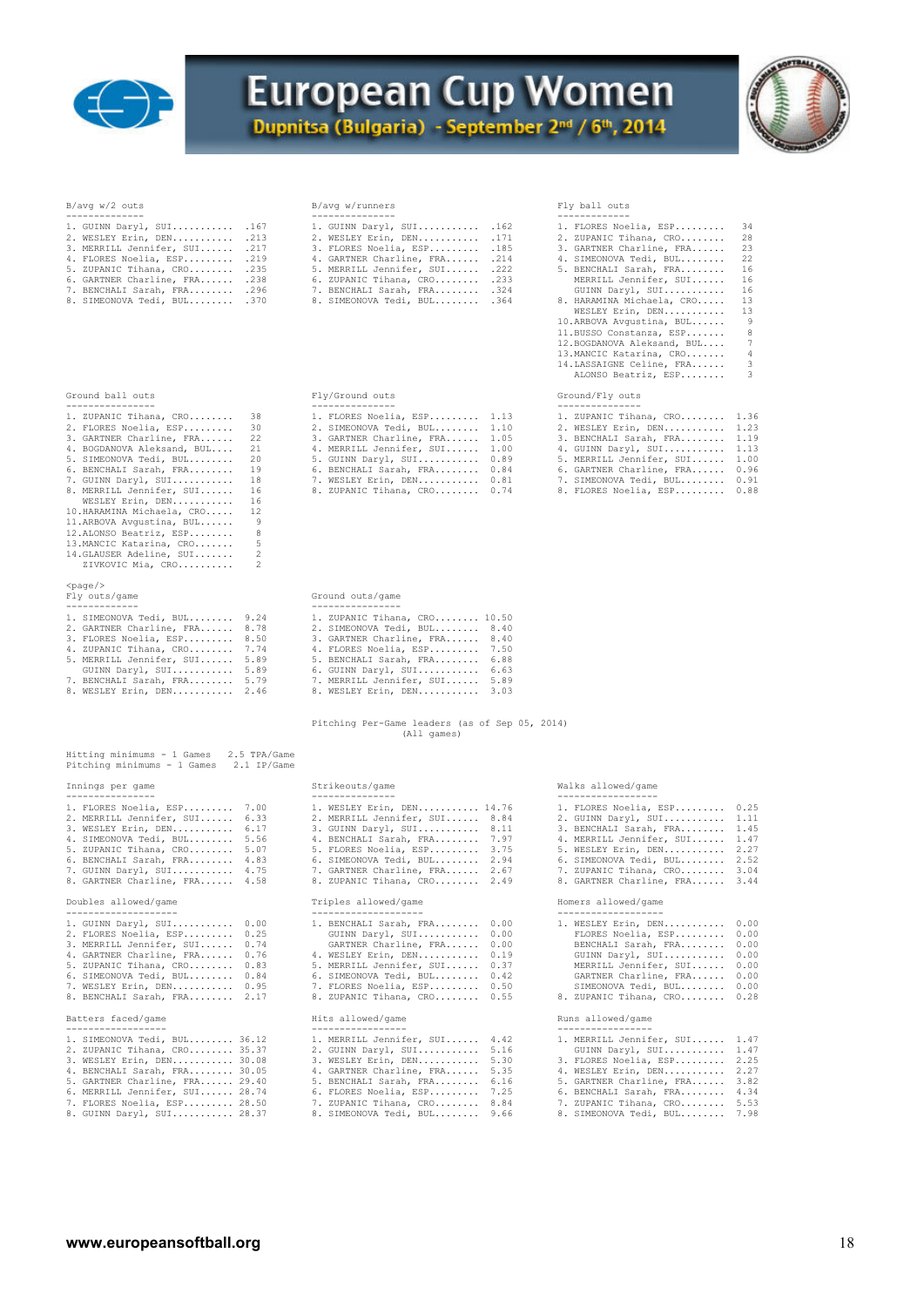

# **European Cup Women**

Dupnitsa (Bulgaria) - September 2nd / 6th, 2014



# Earned runs/game

---------------<br>1. GUINN Daryl, SUI............ 0.74<br>2. MERRILL Jennifer, SUI........ 1.70<br>3. WESLEY Erin, DEN........... 1.70<br>4. FLORES Noelia, ESP......... 2.00 5. GARTNER Charline, FRA...... 2.29 6. ZUPANIC Tihana, CRO........ 2.76 7. BENCHALI Sarah, FRA........ 3.62 8. SIMEONOVA Tedi, BUL........ 6.30

Fielding Leaders (as of Sep 05, 2014) (All games)

# Hitting minimums - 1 Games Pitching minimums - 1 Games 2.1 IP/Game Fielding pct and the chances of the chances of the chances of the chances of the chances of the chances of the chances of the chances of the chances of the chances of the chances of the chances of the chances of the chance ------------<br>1. SERIC Iva, CRO............. 1.000 1. SWANBERG Sharlene, DEN..... 82 1. SWANBERG Sharlene, DEN..... 79 LOPEZ Miriam, ESP.......... 1.000 2. WOLFENSBERGER Nina, SUI.... 51 2. WOLFENSBERGER Nina, SUI.... 47 ZUPANIC Tihana, CRO........ 1.000 3. FETVOVA Mariya, BUL........ 44 3. FETVOVA Mariya, BUL........ 42 MAGNEE Margaux, FRA........ 1.000 4. RIERA Camille, FRA......... 39 4. RIERA Camille, FRA......... 32 ALONSO Beatriz, ESP........ 1.000 5. HARAMINA Michaela, CRO..... 38 5. HARAMINA Michaela, CRO..... 29 FLORES Noelia, ESP......... 1.000 6. PRSKALO Katarina, CRO...... 30 6. SERIC Iva, CRO............. 27 KONOVA Nikoleta, BUL....... 1.000 7. SERIC Iva, CRO............. 29 7. LOPEZ Miriam, ESP.......... 25 ARBOVA Karoline, BUL....... 1.000 LOPEZ Miriam, ESP.......... 29 8. GUINN Daryl, SUI........... 22 CIZMIC POKRAJA Pet, CRO.... 1.000 9. GUINN Daryl, SUI........... 28 9. MAGNEE Margaux, FRA........ 19 WANNER Melanie, SUI........ 1.000 10.ZUPANIC Tihana, CRO........ 26 10.ALONSO Beatriz, ESP........ 17 GARTNER Charline, FRA...... 1.000 11.ARBOVA Avgustina, BUL...... 25 11.LIND Katrine, DEN.......... 16 BENCHALI Sarah, FRA........ 1.000 MANCIC Katarina, CRO....... 25 CARATINI Marion, FRA....... 16 FRANCO Yolanda, ESP........ 1.000 13.ZEHNDER Kimberley, SUI..... 24 13.HARIZANOVA Lyubima, BUL.... 15 WESLEY Erin, DEN........... 1.000 MAGNEE Margaux, FRA........ 24 BUSSO Constanza, ESP....... 15 MERRILL Jennifer, SUI...... 1.000 15.5 tied at.................. 23 GLAUSER Adeline, SUI....... 15 Assists Assists Fielding double plays Passed balls ------- --------------------- ------------ 1. ARBOVA Avgustina, BUL...... 17 1. PRSKALO Katarina, CRO...... 3 1. WOLFENSBERGER Nina, SUI.... 5 2. ZUPANIC Tihana, CRO........ 14 2. HARIZANOVA Lyubima, BUL.... 2 2. LOPEZ Miriam, ESP.......... 3 PRSKALO Katarina, CRO...... 14 SERIC Iva, CRO............. 2 3. PRSKALO Katarina, CRO...... 2 4. MANCIC Katarina, CRO....... 13 HARAMINA Michaela, CRO..... 2 HARIZANOVA Lyubima, BUL.... 2 5. FLORES Noelia, ESP......... 12 ZEHNDER Kimberley, SUI..... 2 ORESCANIN Lorena, CRO...... 2

| 6. KONOVA Nikoleta, BUL    | 1. |
|----------------------------|----|
| ZEHNDER Kimberley, SUI     | 1  |
| 8. GARDE Sara, ESP         |    |
| LEMAIRE Camille, FRA       |    |
| 10.GIBSON-JONES Sarah, FRA |    |
| CIZMIC POKRAJA Pet, CRO    |    |
| CIMPOMOUS BAAL DUI         |    |

 SIMEONOVA Tedi, BUL........ 8 13.7 tied at...................

## --------------------- ---------------------- --------------------

## Caught stealing by Errors

| 1. WESLEY Erin, DEN      |                  | 1. PRSKALO Katarina, CRO<br>5. |
|--------------------------|------------------|--------------------------------|
| SWANBERG Sharlene, DEN   | 2                | 2. MARTINEZ Macarena, ESP<br>4 |
| 3. GARTNER Charline, FRA | $1 \quad \cdots$ | LEMAIRE Camille, FRA<br>4      |
| LOPEZ Miriam, ESP        |                  | SIMEONOVA Tedi, BUL<br>4       |
| FLORES Noelia, ESP       |                  | 5. TOPALOVA Elena, BUL<br>3    |
| PRSKALO Katarina, CRO    | 1                | GARDE Sara, ESP<br>२           |
| ZIVKOVIC Mia, CRO        | 1                | ARIAS Laura, ESP               |
| RIERA Camille, FRA       | -1               | ARBOVA Avqustina, BUL<br>₹     |
|                          |                  | WOLFENSBERGER Nina, SUI<br>₹   |

| 1. SWANBERG Sharlene, DEN  | 8              |
|----------------------------|----------------|
| 2. WOLFENSBERGER Nina, SUI | 5              |
| 3. FETVOVA Mariya, BUL     | 4              |
| 4. RIERA Camille, FRA      | 3              |
| 5. HARAMINA Michaela, CRO  | 3              |
| 6. PRSKALO Katarina, CRO   | 3              |
| 7. SERIC Iva, CRO          | 2              |
| LOPEZ Miriam, ESP          | 2              |
| 9. GUINN Daryl, SUI        | 2              |
| 10. ZUPANIC Tihana, CRO    | 2              |
| 11.ARBOVA Avgustina, BUL   | $\overline{c}$ |
| MANCIC Katarina, CRO       | 2              |
| 13.ZEHNDER Kimberley, SUI  | 2              |
| MAGNEE Margaux, FRA        | 2              |
| $15.5$ tied at             | 2              |

| 1. ARBOVA Avqustina, BUL 17  | 1. PRSKALO Katarina, CRO 3                | 1. WOLFENSBERGER Nina, SUI 5 |
|------------------------------|-------------------------------------------|------------------------------|
| 2. ZUPANIC Tihana, CRO 14    | 2. HARIZANOVA Lyubima, BUL 2              | 2. LOPEZ Miriam, ESP 3       |
| PRSKALO Katarina, CRO 14     | SERIC Iva, $CRO$ 2                        | 3. PRSKALO Katarina, CRO 2   |
| 4. MANCIC Katarina, CRO 13   | HARAMINA Michaela, CRO 2                  | HARIZANOVA Lyubima, BUL 2    |
| 5. FLORES Noelia, ESP 12     | ZEHNDER Kimberley, SUI 2                  | ORESCANIN Lorena, CRO 2      |
| 6. KONOVA Nikoleta, BUL 10   | ALONSO Beatriz, ESP 2                     | RIERA Camille, FRA 2         |
| ZEHNDER Kimberley, SUI 10    | ZUPANIC Tihana, CRO 2                     | 7. OVNARSKA Filipina, BUL 1  |
| 8. GARDE Sara, ESP 9         | NISSEN Mette, DEN 2                       | ARBOVA Karoline, BUL 1       |
| LEMAIRE Camille, FRA 9       | ORESCANIN Lorena, CRO 2                   |                              |
| 10.GIBSON-JONES Sarah, FRA 8 | FETVOVA Mariya, BUL 2                     |                              |
|                              | CIZMIC POKRAJA Pet, CRO 8 11.17 tied at 1 |                              |

### Catchers interference **Steal attempts against** Stolen bases against

|  |                            | 8 |
|--|----------------------------|---|
|  | 1. RIERA Camille, FRA      |   |
|  | SWANBERG Sharlene, DEN     | 8 |
|  | WESLEY Erin, DEN           | 8 |
|  |                            |   |
|  | 4. WOLFENSBERGER Nina, SUI | 6 |
|  | ORESCANIN Lorena, CRO      | 6 |
|  | 6. HARIZANOVA Lyubima, BUL | 5 |
|  | LOPEZ Miriam, ESP          | 5 |
|  | 8. FLORES Noelia, ESP      | 4 |
|  | GUINN Daryl, SUI           | 4 |
|  | PRSKALO Katarina, CRO      | 4 |
|  | BENCHALI Sarah, FRA        | 4 |
|  | SIMEONOVA Tedi, BUL        | 4 |
|  | 13.5 tied at               | 3 |
|  |                            |   |

- 1. WESLEY Erin, DEN........... 2 1. PRSKALO Katarina, CRO...... 5
- 10.8 tied at...................

| . SWANBERG Sharlene, DEN      | 79  |
|-------------------------------|-----|
| . WOLFENSBERGER Nina, SUI     | 47  |
| . FETVOVA Mariya, BUL         | 42  |
| . RIERA Camille, FRA          | 32  |
| . HARAMINA Michaela, CRO      | 29  |
| . SERIC Iva, CRO              | 27  |
| . LOPEZ Miriam, ESP           | 25  |
| . GUINN Daryl, SUI            | 22  |
| . MAGNEE Margaux, FRA         | 19  |
| 0.ALONSO Beatriz, ESP         | 17  |
| 1.LIND Katrine, DEN           | -16 |
| CARATINI Marion, FRA          | 16  |
| 3. HARIZANOVA Lyubima, BUL 15 |     |
| BUSSO Constanza, ESP 15       |     |
| GLAUSER Adeline, SUI          | 15  |
|                               |     |
| assed balls                   |     |
|                               |     |
| . WOLFENSBERGER Nina, SUI     | .5  |
|                               |     |

| 1. ARBOVA Avgustina, BUL 17 | 1. PRSKALO Katarina, CRO   | 1. WOLFENSBERGER Nina, SUI 5 |                         |
|-----------------------------|----------------------------|------------------------------|-------------------------|
| 2. ZUPANIC Tihana, CRO 14   | 2. HARIZANOVA Lyubima, BUL | 2. LOPEZ Miriam, ESP         | $\overline{\mathbf{3}}$ |
| PRSKALO Katarina, CRO 14    | SERIC Iva, $CRO$ 2         | 3. PRSKALO Katarina, CRO 2   |                         |
| 4. MANCIC Katarina, CRO 13  | HARAMINA Michaela, CRO 2   | HARIZANOVA Lyubima, BUL      | $\overline{2}$          |
| 5. FLORES Noelia, ESP 12    | ZEHNDER Kimberley, SUI 2   | ORESCANIN Lorena, CRO 2      |                         |
| 6. KONOVA Nikoleta, BUL 10  | ALONSO Beatriz, ESP 2      | RIERA Camille, FRA 2         |                         |
| ZEHNDER Kimberley, SUI 10   | ZUPANIC Tihana, CRO 2      | 7. OVNARSKA Filipina, BUL 1  |                         |
| 8. GARDE Sara, ESP 9        | NISSEN Mette, DEN 2        | ARBOVA Karoline, BUL 1       |                         |

| 1. RIERA Camille, FRA 8      |                         | 1. RIERA Camille, FRA 7              |  |
|------------------------------|-------------------------|--------------------------------------|--|
| SWANBERG Sharlene, DEN 8     |                         | 2. WESLEY Erin, DEN 6                |  |
| WESLEY Erin, DEN 8           |                         | WOLFENSBERGER Nina, SUI 6            |  |
| 4. WOLFENSBERGER Nina, SUI 6 |                         | ORESCANIN Lorena, CRO 6              |  |
|                              | ORESCANIN Lorena, CRO 6 | SWANBERG Sharlene, DEN 6             |  |
| 6. HARIZANOVA Lyubima, BUL 5 |                         | 6. HARIZANOVA Lyubima, BUL 5         |  |
| LOPEZ Miriam, ESP 5          |                         | 7. SIMEONOVA Tedi, BUL 4             |  |
| 8. FLORES Noelia, ESP 4      |                         | LOPEZ Miriam, ESP 4                  |  |
| GUINN Daryl, SUI 4           |                         | GUINN Daryl, SUI 4                   |  |
|                              | PRSKALO Katarina, CRO 4 | BENCHALI Sarah, FRA 4                |  |
|                              |                         | BENCHALI Sarah, FRA 4 11.6 tied at 3 |  |
|                              |                         |                                      |  |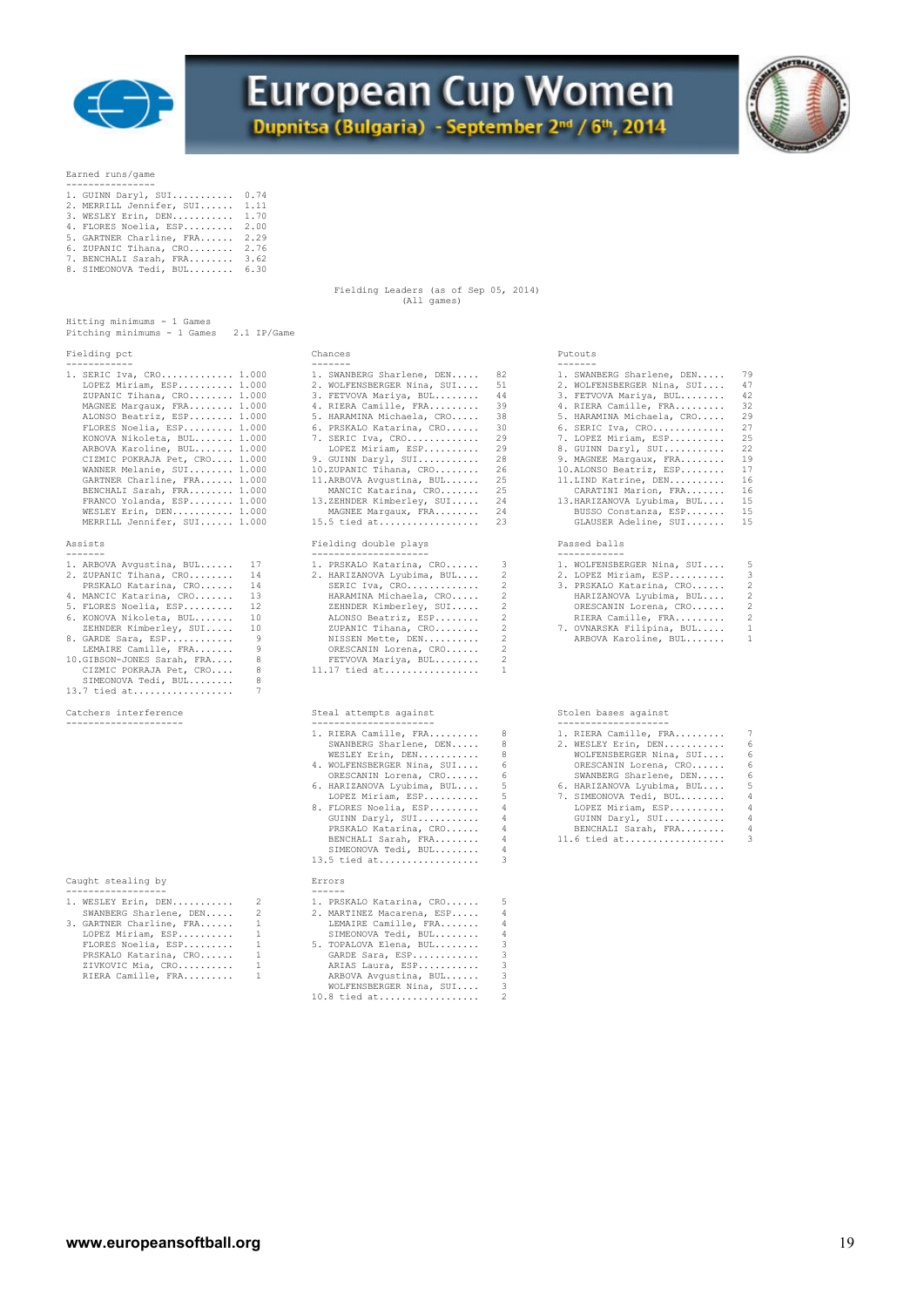



# **Technical Appointments**

# **Saturday 6 September**

| Game            | At time | <b>Venue</b>         | Group        | Home team               | <b>Visiting team</b> |
|-----------------|---------|----------------------|--------------|-------------------------|----------------------|
| 19              | 10:30   | Devils 1             | P            | Les Comanches (FRA)     | Horsholm (DEN)       |
| <b>Umpires:</b> |         | Diego Vitale         |              | <b>Branislav Susila</b> | David Hurley         |
|                 |         |                      |              |                         |                      |
| Scorers:        |         |                      |              |                         |                      |
| T.C.:           |         |                      |              |                         |                      |
|                 |         |                      |              |                         |                      |
| Game            | At time | Venue                | <b>Group</b> | <b>Home team</b>        | <b>Visiting team</b> |
| 20              | 15:00   | Devils 1             | P            | Therwil Flyers (SUI)    | Winner game 20:30    |
| <b>Umpires:</b> |         | <b>Vladimir Liss</b> |              | Akos Farkas             | Tomasz Plutarski     |
|                 |         |                      |              |                         |                      |
| Scorers:        |         |                      |              |                         |                      |
| T.C.:           |         |                      |              |                         |                      |